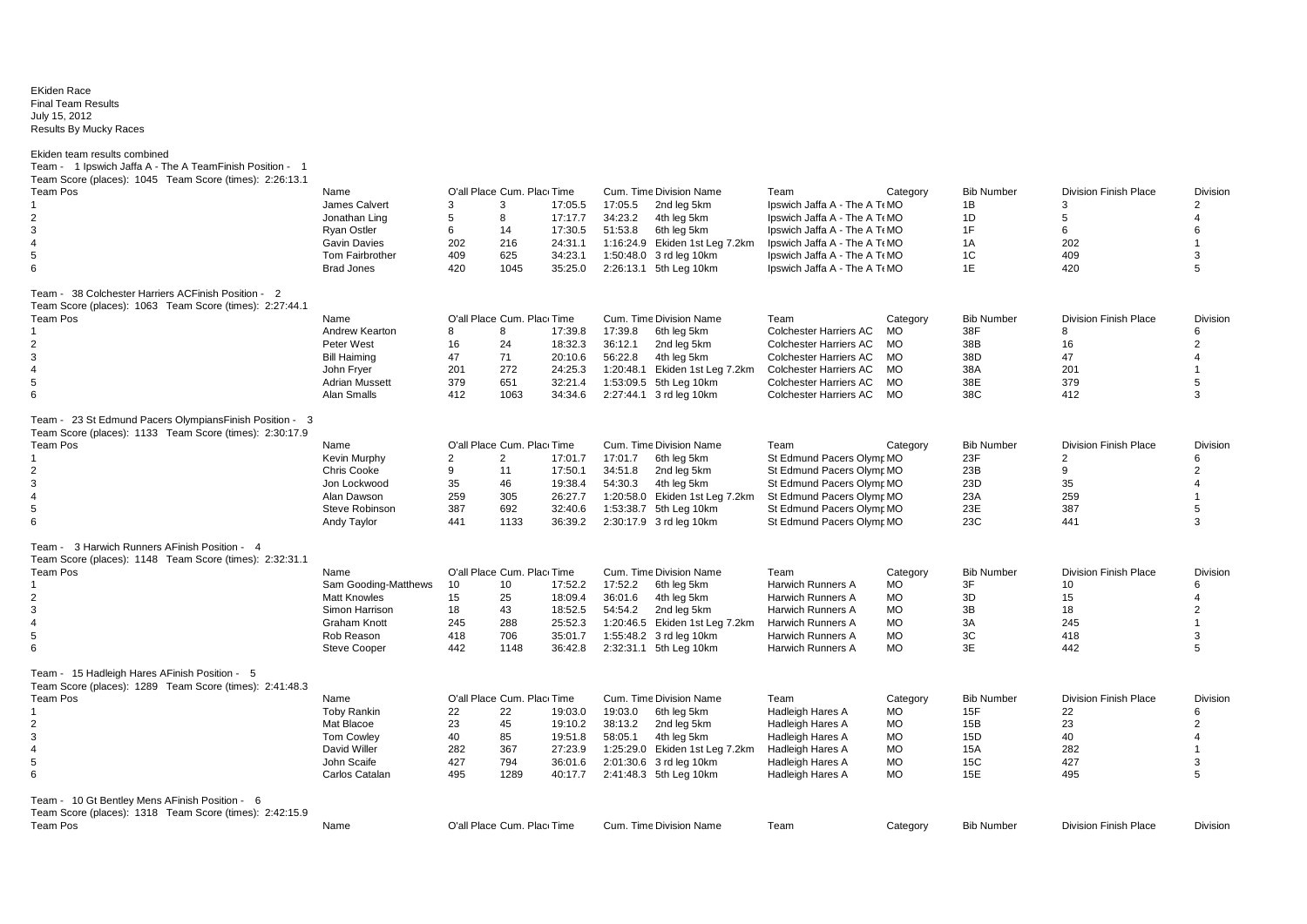| $\overline{2}$<br>$\mathbf{3}$<br>$\overline{4}$<br>5<br>6                                                                                                                    | Jo Alexander<br><b>Bradley Dearman</b><br><b>Kev Stevens</b><br>Russ Sharp<br>Simon Dale<br>Ben Ficken                        | 4<br>42<br>63<br>251<br>471<br>487              | 4<br>46<br>109<br>360<br>831<br>1318                                           | 17:05.5<br>19:58.2<br>20:33.6<br>26:10.0<br>38:35.5<br>39:52.9 | 17:05.5<br>37:03.8<br>57:37.4 | 4th leg 5km<br>2nd leg 5km<br>6th leg 5km<br>1:23:47.4 Ekiden 1st Leg 7.2km<br>2:02:23.0 5th Leg 10km<br>2:42:15.9 3 rd leg 10km                                      | Gt Bentley Mens A<br><b>Gt Bentley Mens A</b><br><b>Gt Bentley Mens A</b><br><b>Gt Bentley Mens A</b><br><b>Gt Bentley Mens A</b><br><b>Gt Bentley Mens A</b>                                              | <b>MO</b><br><b>MO</b><br><b>MO</b><br><b>MO</b><br><b>MO</b><br><b>MO</b>             | 10D<br>10B<br>10F<br>10A<br>10E<br>10 <sub>C</sub>                 | Δ<br>42<br>63<br>251<br>471<br>487                                              | 2<br>6<br>5<br>3                                                                     |
|-------------------------------------------------------------------------------------------------------------------------------------------------------------------------------|-------------------------------------------------------------------------------------------------------------------------------|-------------------------------------------------|--------------------------------------------------------------------------------|----------------------------------------------------------------|-------------------------------|-----------------------------------------------------------------------------------------------------------------------------------------------------------------------|------------------------------------------------------------------------------------------------------------------------------------------------------------------------------------------------------------|----------------------------------------------------------------------------------------|--------------------------------------------------------------------|---------------------------------------------------------------------------------|--------------------------------------------------------------------------------------|
| 2 Sudbury Joggers AFinish Position - 7<br>Team -<br>Team Score (places): 1296 Team Score (times): 2:42:32.2<br>Team Pos<br>$\overline{2}$<br>3<br>$\overline{4}$<br>5<br>6    | Name<br>Pete Davy<br>James Wilson<br>Andy Buck<br><b>Tom Cresswell</b><br>Alan Anstead<br>Andy Glass                          | $\overline{7}$<br>25<br>28<br>272<br>478<br>486 | O'all Place Cum. Plac Time<br>$\overline{7}$<br>32<br>60<br>332<br>810<br>1296 | 17:36.4<br>19:17.2<br>19:21.5<br>26:59.4<br>39:25.2<br>39:52.3 | 17:36.4<br>36:53.7<br>56:15.2 | Cum. Time Division Name<br>4th leg 5km<br>6th leg 5km<br>2nd leg 5km<br>1:23:14.6 Ekiden 1st Leg 7.2km<br>2:02:39.8 3 rd leg 10km<br>2:42:32.2 5th Leg 10km           | Team<br>Sudbury Joggers A<br>Sudbury Joggers A<br>Sudbury Joggers A<br>Sudbury Joggers A<br>Sudbury Joggers A<br>Sudbury Joggers A                                                                         | Category<br>МO<br><b>MO</b><br><b>MO</b><br><b>MO</b><br><b>MO</b><br><b>MO</b>        | <b>Bib Number</b><br>2D<br>2F<br>2B<br>2A<br>2C<br>2E              | <b>Division Finish Place</b><br>$\overline{7}$<br>25<br>28<br>272<br>478<br>486 | Division<br>4<br>6<br>$\overline{2}$<br>$\overline{1}$<br>3<br>5                     |
| Team - 12 Ipswich Harriers AFinish Position - 8<br>Team Score (places): 1299 Team Score (times): 2:42:52.6<br><b>Team Pos</b><br>2<br>3<br>4<br>5<br>6                        | Name<br>Jason Black<br><b>Connor Whiting</b><br><b>Glynn Thomas</b><br><b>Ross Fawcett</b><br>Kevin Pierce<br>Neil Gillingham | 12<br>13<br>21<br>257<br>480<br>516             | O'all Place Cum. Plac Time<br>12<br>25<br>46<br>303<br>783<br>1299             | 17:53.4<br>18:02.2<br>19:01.5<br>26:25.1<br>39:34.8<br>41:55.4 | 17:53.4<br>35:55.7<br>54:57.3 | Cum. Time Division Name<br>6th leg 5km<br>4th leg 5km<br>2nd leg 5km<br>1:21:22.4 Ekiden 1st Leg 7.2km<br>2:00:57.2 3 rd leg 10km<br>2:42:52.6 5th Leg 10km           | Team<br>Ipswich Harriers A<br>Ipswich Harriers A<br>Ipswich Harriers A<br>Ipswich Harriers A<br>Ipswich Harriers A<br>Ipswich Harriers A                                                                   | Category<br><b>MO</b><br><b>MO</b><br><b>MO</b><br><b>MO</b><br><b>MO</b><br><b>MO</b> | <b>Bib Number</b><br>12F<br>12D<br>12B<br>12A<br><b>12C</b><br>12E | <b>Division Finish Place</b><br>12<br>13<br>21<br>257<br>480<br>516             | <b>Division</b><br>6<br>$\overline{4}$<br>$\overline{2}$<br>$\overline{1}$<br>3<br>5 |
| Team - 41 Saxons RedFinish Position - 9<br>Team Score (places): 1392 Team Score (times): 2:43:18.9<br><b>Team Pos</b><br>2<br>3<br>$\overline{4}$<br>5<br>6                   | Name<br>Kirsty Addy<br>James Wilson<br>David Fordham<br>Lee Philips<br>Alan Cooney<br>Will Law                                | 14<br>24<br>116<br>349<br>444<br>445            | O'all Place Cum. Place Time<br>14<br>38<br>154<br>503<br>947<br>1392           | 18:02.4<br>19:14.2<br>22:16.0<br>30:12.7<br>36:46.5<br>36:46.9 | 18:02.4<br>37:16.7<br>59:32.7 | Cum. Time Division Name<br>4th leg 5km<br>6th leg 5km<br>2nd leg 5km<br>1:29:45.4 Ekiden 1st Leg 7.2km<br>2:06:32.0 3 rd leg 10km<br>2:43:18.9 5th Leg 10km           | Team<br>Saxons Red<br>Saxons Red<br>Saxons Red<br>Saxons Red<br>Saxons Red<br>Saxons Red                                                                                                                   | Category<br><b>MO</b><br><b>MO</b><br><b>MO</b><br><b>MO</b><br><b>MO</b><br><b>MO</b> | <b>Bib Number</b><br>41D<br>41F<br>41B<br>41A<br>41C<br>41E        | <b>Division Finish Place</b><br>14<br>24<br>116<br>349<br>444<br>445            | Division<br>4<br>6<br>$\overline{2}$<br>$\overline{1}$<br>3<br>5                     |
| Team - 4 Stowmarket Striders Mens AFinish Position - 10<br>Team Score (places): 1331 Team Score (times): 2:43:29.0<br>Team Pos<br>2<br>3<br>4<br>5<br>6                       | Name<br>Damian Hinchcliffe<br>Mark Hayward<br>Sam Burdett<br>Tim Larke<br>Nick Palmer<br>Simon Redhead                        | 11<br>29<br>37<br>307<br>434<br>513             | O'all Place Cum. Plac Time<br>11<br>40<br>77<br>384<br>818<br>1331             | 17:53.3<br>19:25.7<br>19:42.3<br>28:15.0<br>36:29.9<br>41:42.5 | 17:53.3<br>37:19.1<br>57:01.4 | Cum. Time Division Name<br>6th lea 5km<br>4th leg 5km<br>2nd leg 5km<br>1:25:16.4 Ekiden 1st Leg 7.2km<br>2:01:46.4 5th Leg 10km<br>2:43:29.0 3 rd leg 10km           | Team<br>Stowmarket Striders Men MO<br>Stowmarket Striders Men: MO<br>Stowmarket Striders Men: MO<br>Stowmarket Striders Men MO<br>Stowmarket Striders Men: MO<br>Stowmarket Striders Men: MO               | Category                                                                               | <b>Bib Number</b><br>4F<br>4D<br>4B<br>4A<br>4E<br>4C              | <b>Division Finish Place</b><br>11<br>29<br>37<br>307<br>434<br>513             | Division<br>6<br>4<br>$\overline{2}$<br>$\overline{1}$<br>5<br>3                     |
| Team - 14 Ipswich jaffa B - The Track All StarsFinish Position -<br>Team Score (places): 1346 Team Score (times): 2:43:30.3<br>Team Pos<br>2<br>3<br>$\overline{4}$<br>5<br>6 | Name<br>Marcus Catlin<br>Tom Wake<br>Luke Hodgkinson<br>Carl Thompson<br>Adam Wade<br><b>Mark Clements</b>                    | 44<br>45<br>59<br>283<br>448<br>467             | O'all Place Cum. Plac Time<br>44<br>89<br>148<br>431<br>879<br>1346            | 20:03.8<br>20:09.5<br>20:32.2<br>27:24.1<br>37:05.7<br>38:14.9 | 20:03.8<br>40:13.3            | Cum. Time Division Name<br>6th leg 5km<br>2nd leg 5km<br>1:00:45.5 4th leg 5km<br>1:28:09.6 Ekiden 1st Leg 7.2km<br>2:05:15.3 3 rd leg 10km<br>2:43:30.3 5th Leg 10km | Team<br>Ipswich jaffa B - The Trac MO<br>Ipswich jaffa B - The Trac MO<br>Ipswich jaffa B - The Trac MO<br>Ipswich jaffa B - The Trac MO<br>Ipswich jaffa B - The Trac MO<br>Ipswich jaffa B - The Trac MO | Category                                                                               | <b>Bib Number</b><br>14F<br>14B<br>14D<br>14A<br>14C<br>14E        | <b>Division Finish Place</b><br>44<br>45<br>59<br>283<br>448<br>467             | Division<br>6<br>$\overline{2}$<br>4<br>3<br>5                                       |

Team - 32 Newmarket JoggersFinish Position - 12

Team Score (places): 1389 Team Score (times): 2:43:32.9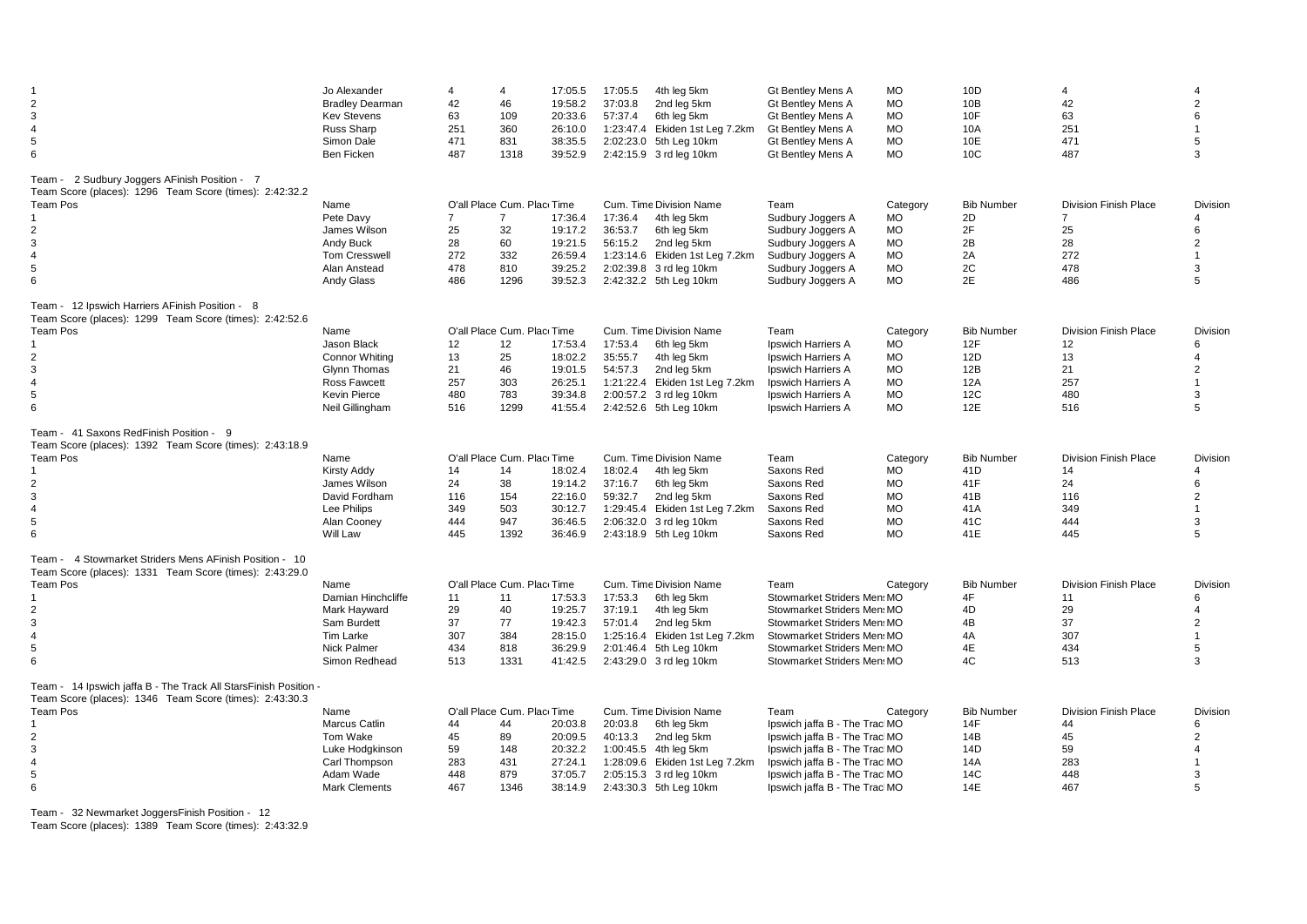| Team Pos                                                                                                  | Name                  |     | O'all Place Cum. Plac Time  |         |         | Cum. Time Division Name        | Team                            | Category  | <b>Bib Number</b> | <b>Division Finish Place</b> | Division        |
|-----------------------------------------------------------------------------------------------------------|-----------------------|-----|-----------------------------|---------|---------|--------------------------------|---------------------------------|-----------|-------------------|------------------------------|-----------------|
|                                                                                                           | A;ex Cairns           | 26  | 26                          | 19:19.8 | 19:19.8 | 6th leg 5km                    | Newmarket Joggers               | <b>MO</b> | 32F               | 26                           | 6               |
| $\overline{2}$                                                                                            | <b>Steve Edwards</b>  | 30  | 56                          | 19:27.4 | 38:47.2 | 2nd leg 5km                    | Newmarket Joggers               | <b>MO</b> | 32B               | 30                           | 2               |
| 3                                                                                                         | <b>Adrian Whittle</b> | 122 | 178                         | 22:21.8 |         | 1:01:09.1 4th leg 5km          | Newmarket Joggers               | <b>MO</b> | 32D               | 122                          | $\overline{4}$  |
| 4                                                                                                         | Neville Clarke        | 340 | 518                         | 29:49.8 |         | 1:30:58.9 Ekiden 1st Leg 7.2km | Newmarket Joggers               | <b>MO</b> | 32A               | 340                          | $\overline{1}$  |
| 5                                                                                                         | Paul Holley           | 415 | 933                         | 34:51.7 |         | 2:05:50.6 5th Leg 10km         | Newmarket Joggers               | <b>MO</b> | 32E               | 415                          | 5               |
| 6                                                                                                         | Vince Loogan          | 456 | 1389                        | 37:42.3 |         | 2:43:32.9 3 rd leg 10km        | Newmarket Joggers               | <b>MO</b> | 32C               | 456                          | 3               |
|                                                                                                           |                       |     |                             |         |         |                                |                                 |           |                   |                              |                 |
| Team - 7 Fram Flyers AFinish Position - 13                                                                |                       |     |                             |         |         |                                |                                 |           |                   |                              |                 |
| Team Score (places): 1338 Team Score (times): 2:43:40.7                                                   |                       |     |                             |         |         |                                |                                 |           |                   |                              |                 |
| <b>Team Pos</b>                                                                                           | Name                  |     | O'all Place Cum. Place Time |         |         | Cum. Time Division Name        | Team                            | Category  | <b>Bib Number</b> | <b>Division Finish Place</b> | <b>Division</b> |
|                                                                                                           | <b>Ricky Peacher</b>  | 17  | 17                          | 18:39.8 | 18:39.8 | 6th leg 5km                    | Fram Flyers A                   | МO        | 7F                | 17                           | 6               |
| $\overline{2}$                                                                                            | Neil Dinwiddie        | 19  | 36                          | 18:55.7 | 37:35.5 | 2nd leg 5km                    | Fram Flyers A                   | <b>MO</b> | 7B                | 19                           | $\overline{2}$  |
| 3                                                                                                         | Paul Brown            | 36  | 72                          | 19:39.8 | 57:15.4 | 4th leg 5km                    | Fram Flyers A                   | MO        | 7D                | 36                           | $\overline{4}$  |
| 4                                                                                                         | Darren Shepherd       | 325 | 397                         | 28:57.2 |         | 1:26:12.6 Ekiden 1st Leg 7.2km | Fram Flyers A                   | <b>MO</b> | 7A                | 325                          |                 |
| 5                                                                                                         | Jim Last              | 460 | 857                         | 37:52.0 |         | 2:04:04.6 5th Leg 10km         | Fram Flyers A                   | <b>MO</b> | 7E                | 460                          | 5               |
| 6                                                                                                         | Dan Klinsman          | 481 | 1338                        | 39:36.0 |         | 2:43:40.7 3 rd leg 10km        | Fram Flyers A                   | <b>MO</b> | 7C                | 481                          | 3               |
| Team - 112 Laura & Lew of Stubbington GreenFinish Position                                                |                       |     |                             |         |         |                                |                                 |           |                   |                              |                 |
| Team Score (places): 1469 Team Score (times): 2:44:46.4                                                   |                       |     |                             |         |         |                                |                                 |           |                   |                              |                 |
| Team Pos                                                                                                  | Name                  |     | O'all Place Cum. Plac Time  |         |         | Cum. Time Division Name        | Team                            | Category  | <b>Bib Number</b> | <b>Division Finish Place</b> | Division        |
|                                                                                                           | Laura Ridge           | 118 | 118                         | 22:19.1 | 22:19.1 | 2nd leg 5km                    | Laura & Lew of Stubbingt Social |           | 112B              | 118                          | $\overline{2}$  |
| 2                                                                                                         | Laura Ridge           | 140 | 258                         | 22:35.3 | 44:54.4 | 4th leg 5km                    | Laura & Lew of Stubbingt Social |           | 112D              | 140                          | 4               |
| 3                                                                                                         | Laura Ridge           | 145 | 403                         | 22:46.2 |         | 1:07:40.7 6th leg 5km          | Laura & Lew of Stubbingt Social |           | 112F              | 145                          | 6               |
| $\overline{4}$                                                                                            | Lewis Chalk           | 196 | 599                         | 24:15.0 |         | 1:31:55.7 Ekiden 1st Leg 7.2km | Laura & Lew of Stubbingt Social |           | 112A              | 196                          | $\overline{1}$  |
| 5                                                                                                         | Lewis Chalk           | 421 | 1020                        | 35:40.4 |         | 2:07:36.1 3 rd leg 10km        | Laura & Lew of Stubbingt Social |           | 112C              | 421                          | 3               |
| 6                                                                                                         | Lewis Chalk           | 449 | 1469                        | 37:10.3 |         | 2:44:46.4 5th Leg 10km         | Laura & Lew of Stubbingt Social |           | 112E              | 449                          | 5               |
|                                                                                                           |                       |     |                             |         |         |                                |                                 |           |                   |                              |                 |
| Team - 51 Ipswich Jaffa Mens VetsFinish Position - 15                                                     |                       |     |                             |         |         |                                |                                 |           |                   |                              |                 |
| Team Score (places): 1362 Team Score (times): 2:45:12.4                                                   |                       |     |                             |         |         |                                |                                 |           |                   |                              |                 |
| Team Pos                                                                                                  | Name                  |     | O'all Place Cum. Plac Time  |         |         | Cum. Time Division Name        | Team                            | Category  | <b>Bib Number</b> | <b>Division Finish Place</b> | Division        |
| 1                                                                                                         | <b>Warren Birch</b>   | 20  | 20                          | 18:57.0 | 18:57.0 | 2nd leg 5km                    | Ipswich Jaffa Mens Vets MV      |           | 51B               | 20                           | $\overline{2}$  |
| 2                                                                                                         | John Thorpe           | 27  | 47                          | 19:21.2 | 38:18.2 | 6th leg 5km                    | Ipswich Jaffa Mens Vets MV      |           | 51F               | 27                           | 6               |
| 3                                                                                                         | Jason Hayfield        | 52  | 99                          | 20:21.0 | 58:39.3 | 4th leg 5km                    | Ipswich Jaffa Mens Vets MV      |           | 51D               | 52                           | 4               |
| 4                                                                                                         | Scott Macsephny       | 306 | 405                         | 28:13.4 |         | 1:26:52.7 Ekiden 1st Leg 7.2km | Ipswich Jaffa Mens Vets MV      |           | 51A               | 306                          | $\mathbf 1$     |
| 5                                                                                                         | Wilf Campbell         | 461 | 866                         | 37:55.3 |         | 2:04:48.0 3 rd leg 10km        | Ipswich Jaffa Mens Vets MV      |           | 51C               | 461                          | 3               |
| 6                                                                                                         | <b>Alistair Dick</b>  | 496 | 1362                        | 40:24.3 |         | 2:45:12.4 5th Leg 10km         | Ipswich Jaffa Mens Vets MV      |           | 51E               | 496                          | 5               |
|                                                                                                           |                       |     |                             |         |         |                                |                                 |           |                   |                              |                 |
| Team - 13 Witham RC A MensFinish Position - 16<br>Team Score (places): 1393 Team Score (times): 2:46:08.3 |                       |     |                             |         |         |                                |                                 |           |                   |                              |                 |
| <b>Team Pos</b>                                                                                           | Name                  |     | O'all Place Cum. Plac Time  |         |         | Cum. Time Division Name        | Team                            | Category  | <b>Bib Number</b> | <b>Division Finish Place</b> | Division        |
|                                                                                                           | <b>Stuart Mills</b>   | 31  | 31                          | 19:27.8 | 19:27.8 | 2nd leg 5km                    | Witham RC A Mens                | МO        | 13B               | 31                           | $\overline{2}$  |
| $\overline{2}$                                                                                            | Marc Underdown        | 43  | 74                          | 20:00.9 | 39:28.7 | 4th leg 5km                    | Witham RC A Mens                | <b>MO</b> | 13D               | 43                           | 4               |
|                                                                                                           |                       |     |                             |         |         |                                |                                 |           |                   |                              | 6               |
| 3                                                                                                         | Alex Stuckey          | 68  | 142                         | 20:40.7 |         | 1:00:09.5 6th leg 5km          | Witham RC A Mens                | <b>MO</b> | 13F               | 68                           |                 |
| $\overline{4}$                                                                                            | Tom Beard             | 316 | 458                         | 28:32.5 |         | 1:28:42.0 Ekiden 1st Leg 7.2km | Witham RC A Mens                | <b>MO</b> | 13A               | 316                          | $\overline{1}$  |
| 5                                                                                                         | Jon Booty             | 435 | 893                         | 36:33.9 |         | 2:05:16.0 5th Leg 10km         | Witham RC A Mens                | <b>MO</b> | 13E               | 435                          | 5               |
| 6                                                                                                         | Chris Martin          | 500 | 1393                        | 40:52.2 |         | 2:46:08.3 3 rd leg 10km        | Witham RC A Mens                | <b>MO</b> | 13C               | 500                          | 3               |
| Team - 53 Stowmarket Striders Mens Vet AFinish Position -                                                 |                       |     |                             |         |         |                                |                                 |           |                   |                              |                 |
| Team Score (places): 1423 Team Score (times): 2:46:43.3                                                   |                       |     |                             |         |         |                                |                                 |           |                   |                              |                 |
| <b>Team Pos</b>                                                                                           | Name                  |     | O'all Place Cum. Plac Time  |         |         | Cum. Time Division Name        | Team                            | Category  | <b>Bib Number</b> | <b>Division Finish Place</b> | Division        |
| 1                                                                                                         | Chris Seymour         | 38  | 38                          | 19:43.9 | 19:43.9 | 2nd leg 5km                    | Stowmarket Striders Men: MV     |           | 53B               | 38                           | $\overline{2}$  |
| $\overline{2}$                                                                                            | Dave Fenton           | 60  | 98                          | 20:32.4 | 40:16.3 | 4th leg 5km                    | Stowmarket Striders Men: MV     |           | 53D               | 60                           | $\overline{4}$  |
| 3                                                                                                         | <b>Steve Hughes</b>   | 64  | 162                         | 20:36.6 |         | 1:00:53.0 6th leg 5km          | Stowmarket Striders Men: MV     |           | 53F               | 64                           | 6               |
| 4                                                                                                         | Nick Hammond          | 314 | 476                         | 28:23.6 |         | 1:29:16.6 Ekiden 1st Leg 7.2km | Stowmarket Striders Men: MV     |           | 53A               | 314                          |                 |
| 5                                                                                                         | <b>Chris Starmer</b>  | 472 | 948                         | 38:37.9 |         | 2:07:54.6 3 rd leg 10km        | Stowmarket Striders Men: MV     |           | 53C               | 472                          | 3               |
| 6                                                                                                         | Roger Aldis           | 475 | 1423                        | 38:48.7 |         | 2:46:43.3 5th Leg 10km         | Stowmarket Striders Men: MV     |           | 53E               | 475                          | 5               |
|                                                                                                           |                       |     |                             |         |         |                                |                                 |           |                   |                              |                 |

Team - 46 Norwich Road Runners AFinish Position - 18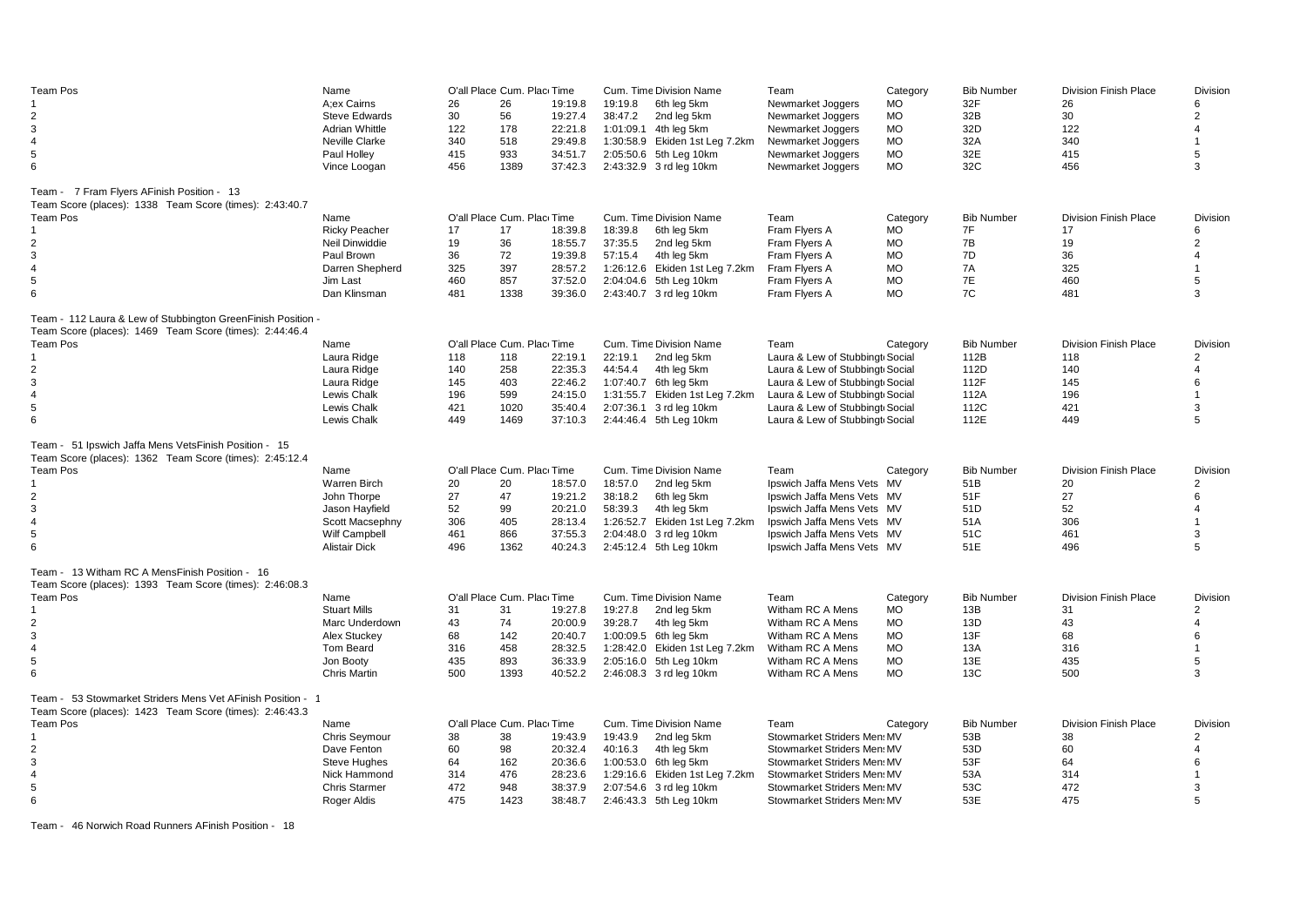| Team Score (places): 1456 Team Score (times): 2:49:33.4<br>Team Pos                                                  | Name                   |     | O'all Place Cum. Plac Time |         |         | Cum. Time Division Name        | Team                         | Category  | <b>Bib Number</b> | <b>Division Finish Place</b> | Division        |
|----------------------------------------------------------------------------------------------------------------------|------------------------|-----|----------------------------|---------|---------|--------------------------------|------------------------------|-----------|-------------------|------------------------------|-----------------|
|                                                                                                                      | Keith Brighty          | 32  | 32                         | 19:33.2 | 19:33.2 | 2nd leg 5km                    | Norwich Road Runners A MV    |           | 46B               | 32                           | $\overline{2}$  |
| 2                                                                                                                    | Michael Armes          | 34  | 66                         | 19:35.9 | 39:09.1 | 4th leg 5km                    | Norwich Road Runners A MV    |           | 46D               | 34                           | 4               |
| 3                                                                                                                    | Micky Chamberlain      | 77  | 143                        | 21:10.1 |         | 1:00:19.2 6th leg 5km          | Norwich Road Runners A MV    |           | 46F               | 77                           | 6               |
| $\overline{4}$                                                                                                       | Kevin Mace             | 331 | 474                        | 29:12.2 |         | 1:29:31.4 Ekiden 1st Leg 7.2km | Norwich Road Runners A MV    |           | 46A               | 331                          |                 |
| 5                                                                                                                    | Paul Sullivan          | 490 | 964                        | 40:00.1 |         | 2:09:31.6 3 rd leg 10km        | Norwich Road Runners A MV    |           | 46C               | 490                          | 3               |
| 6                                                                                                                    | <b>Mark Garrett</b>    | 492 | 1456                       | 40:01.8 |         | 2:49:33.4 5th Leg 10km         | Norwich Road Runners A MV    |           | 46E               | 492                          | 5               |
| Team - 50 Harwich Runners Men VetsFinish Position - 19                                                               |                        |     |                            |         |         |                                |                              |           |                   |                              |                 |
| Team Score (places): 1468 Team Score (times): 2:50:50.6                                                              |                        |     |                            |         |         |                                |                              |           |                   |                              |                 |
| <b>Team Pos</b>                                                                                                      | Name                   |     | O'all Place Cum. Plac Time |         |         | Cum. Time Division Name        | Team                         | Category  | <b>Bib Number</b> | <b>Division Finish Place</b> | <b>Division</b> |
|                                                                                                                      | <b>Richard Newman</b>  | 49  | 49                         | 20:14.3 | 20:14.3 | 6th leg 5km                    | Harwich Runners Men Ve MV    |           | 50F               | 49                           | 6               |
| $\overline{2}$                                                                                                       | Steve Kent             | 56  | 105                        | 20:29.9 | 40:44.2 | 4th leg 5km                    | Harwich Runners Men Ve MV    |           | 50 <sub>D</sub>   | 56                           | $\overline{4}$  |
| 3                                                                                                                    | Gary Donoghue          | 69  | 174                        | 20:43.0 |         | 1:01:27.3 2nd leg 5km          | Harwich Runners Men Ve MV    |           | 50B               | 69                           | $\overline{2}$  |
| $\overline{4}$                                                                                                       | Jason Meachen          | 299 | 473                        | 28:01.9 |         | 1:29:29.2 Ekiden 1st Leg 7.2km | Harwich Runners Men Ve MV    |           | 50A               | 299                          | $\overline{1}$  |
| 5                                                                                                                    | <b>Mark Rutter</b>     | 484 | 957                        | 39:45.0 |         | 2:09:14.2 3 rd leg 10km        | Harwich Runners Men Ve MV    |           | 50C               | 484                          | 3               |
| 6                                                                                                                    | Paul McClelland        | 511 | 1468                       | 41:36.3 |         | 2:50:50.6 5th Leg 10km         | Harwich Runners Men Ve MV    |           | 50E               | 511                          | 5               |
|                                                                                                                      |                        |     |                            |         |         |                                |                              |           |                   |                              |                 |
| Team - 6 Lowestoft Road Runners Finish Position - 20<br>Team Score (places): 1520 Team Score (times): 2:50:59.7      |                        |     |                            |         |         |                                |                              |           |                   |                              |                 |
| <b>Team Pos</b>                                                                                                      | Name                   |     | O'all Place Cum. Plac Time |         |         | Cum. Time Division Name        | Team                         | Category  | <b>Bib Number</b> | <b>Division Finish Place</b> | Division        |
|                                                                                                                      | Carl Meen              | 66  | 66                         | 20:37.3 | 20:37.3 | 6th leg 5km                    | Lowestoft Road Runners MO    |           | 6F                | 66                           | 6               |
| $\overline{2}$                                                                                                       | Chris Haylock          | 67  | 133                        | 20:39.9 | 41:17.2 | 4th leg 5km                    | Lowestoft Road Runners MO    |           | 6D                | 67                           | 4               |
| 3                                                                                                                    | Chris Haylock          | 86  | 219                        | 21:31.1 |         | 1:02:48.3 2nd leg 5km          | Lowestoft Road Runners MO    |           | 6B                | 86                           | $\overline{2}$  |
| $\overline{4}$                                                                                                       | Jonathan Meadows       | 339 | 558                        | 29:40.6 |         | 1:32:28.9 Ekiden 1st Leg 7.2km | Lowestoft Road Runners MO    |           | 6A                | 339                          | $\mathbf 1$     |
| 5                                                                                                                    | Shaun Lark             | 469 | 1027                       | 38:25.4 |         | 2:10:54.4 5th Leg 10km         | Lowestoft Road Runners MO    |           | 6E                | 469                          | 5               |
| 6                                                                                                                    | Ashley Norton          | 493 | 1520                       | 40:05.3 |         | 2:50:59.7 3 rd leg 10km        | Lowestoft Road Runners MO    |           | 6C                | 493                          | 3               |
|                                                                                                                      |                        |     |                            |         |         |                                |                              |           |                   |                              |                 |
| Team - 95 In Last Place Finish Position - 21<br>Team Score (places): 1644 Team Score (times): 2:52:51.8              |                        |     |                            |         |         |                                |                              |           |                   |                              |                 |
| <b>Team Pos</b>                                                                                                      | Name                   |     | O'all Place Cum. Plac Time |         |         | Cum. Time Division Name        | Team                         | Category  | <b>Bib Number</b> | <b>Division Finish Place</b> | Division        |
|                                                                                                                      | Paul Masterson         | 81  | 81                         | 21:26.6 | 21:26.6 | 6th leg 5km                    | In Last Place                | Social    | 95F               | 81                           | 6               |
| $\overline{2}$                                                                                                       | <b>Gary Sadler</b>     | 109 | 190                        | 22:04.2 | 43:30.8 | 4th leg 5km                    | In Last Place                | Social    | 95 <sub>D</sub>   | 109                          | 4               |
| 3                                                                                                                    | Andrew Stroud          | 204 | 394                        | 24:32.8 |         | 1:08:03.6 2nd leg 5km          | In Last Place                | Social    | 95B               | 204                          | $\overline{2}$  |
| $\overline{4}$                                                                                                       | Peter Frost            | 358 | 752                        | 30:29.6 |         | 1:38:33.2 Ekiden 1st Leg 7.2km | In Last Place                | Social    | 95A               | 358                          | $\mathbf{1}$    |
| 5                                                                                                                    | Daniel Moss            | 433 | 1185                       | 36:27.8 |         | 2:15:01.0 5th Leg 10km         | In Last Place                | Social    | 95E               | 433                          | 5               |
| 6                                                                                                                    | Richard Jordan         | 459 | 1644                       | 37:50.8 |         | 2:52:51.8 3 rd leg 10km        | In Last Place                | Social    | 95C               | 459                          | 3               |
| Team - 54 Witham RC E - VetsFinish Position - 22                                                                     |                        |     |                            |         |         |                                |                              |           |                   |                              |                 |
| Team Score (places): 1622 Team Score (times): 2:54:13.3                                                              |                        |     |                            |         |         |                                |                              |           |                   |                              |                 |
| <b>Team Pos</b>                                                                                                      | Name                   |     | O'all Place Cum. Plac Time |         |         | Cum. Time Division Name        | Team                         | Category  | <b>Bib Number</b> | <b>Division Finish Place</b> | <b>Division</b> |
|                                                                                                                      | Leo Cole               | 53  | 53                         | 20:22.8 | 20:22.8 | 2nd leg 5km                    | Witham RC E - Vets           | MV        | 54B               | 53                           | $\overline{2}$  |
| $\overline{2}$                                                                                                       | <b>Terry Alabaster</b> | 117 | 170                        | 22:18.8 | 42:41.6 | 4th leg 5km                    | Witham RC E - Vets           | MV        | 54D               | 117                          | $\overline{4}$  |
| 3                                                                                                                    | Paul Hedger            | 135 | 305                        | 22:29.6 |         | 1:05:11.2 6th leg 5km          | Witham RC E - Vets           | <b>MV</b> | 54F               | 135                          | 6               |
| $\overline{4}$                                                                                                       | <b>Tony Wallen</b>     | 356 | 661                        | 30:21.8 |         | 1:35:33.0 Ekiden 1st Leg 7.2km | Witham RC E - Vets           | <b>MV</b> | 54A               | 356                          |                 |
| 5                                                                                                                    | James Farren           | 462 | 1123                       | 37:56.0 |         | 2:13:29.1 3 rd leg 10km        | Witham RC E - Vets           | <b>MV</b> | 54C               | 462                          | 3               |
| 6                                                                                                                    | Pete Riley             | 499 | 1622                       | 40:44.2 |         | 2:54:13.3 5th Leg 10km         | Witham RC E - Vets           | MV        | 54E               | 499                          | 5               |
| Team - 49 Ipswich Jaffa Ladies Open GFinish Position - 23<br>Team Score (places): 1571 Team Score (times): 2:54:17.1 |                        |     |                            |         |         |                                |                              |           |                   |                              |                 |
| <b>Team Pos</b>                                                                                                      | Name                   |     | O'all Place Cum. Plac Time |         |         | Cum. Time Division Name        | Team                         | Category  | <b>Bib Number</b> | <b>Division Finish Place</b> | Division        |
| -1                                                                                                                   | Marina Almendros       | 79  | 79                         | 21:23.7 | 21:23.7 | 4th leg 5km                    | Ipswich Jaffa Ladies Oper LO |           | 49D               | 79                           | 4               |
| $\overline{2}$                                                                                                       | Val Jennings           | 83  | 162                        | 21:30.3 | 42:54.1 | 6th leg 5km                    | Ipswich Jaffa Ladies Oper LO |           | 49F               | 83                           | 6               |
| 3                                                                                                                    | Emma Mortimer          | 85  | 247                        | 21:31.1 |         | 1:04:25.2 2nd leg 5km          | Ipswich Jaffa Ladies Oper LO |           | 49B               | 85                           | $\overline{2}$  |
| 4                                                                                                                    | Natasha Dunnage        | 333 | 580                        | 29:13.0 |         | 1:33:38.2 Ekiden 1st Leg 7.2km | Ipswich Jaffa Ladies Oper LO |           | 49A               | 333                          |                 |
| 5                                                                                                                    | <b>Helen Davies</b>    | 463 | 1043                       | 37:57.8 |         | 2:11:36.0 3 rd leg 10km        | Ipswich Jaffa Ladies Oper LO |           | 49C               | 463                          | 3               |
| 6                                                                                                                    | Dawn Davies            | 528 | 1571                       | 42:41.0 |         | 2:54:17.1 5th Leg 10km         | Ipswich Jaffa Ladies Oper LO |           | 49E               | 528                          | 5               |
|                                                                                                                      |                        |     |                            |         |         |                                |                              |           |                   |                              |                 |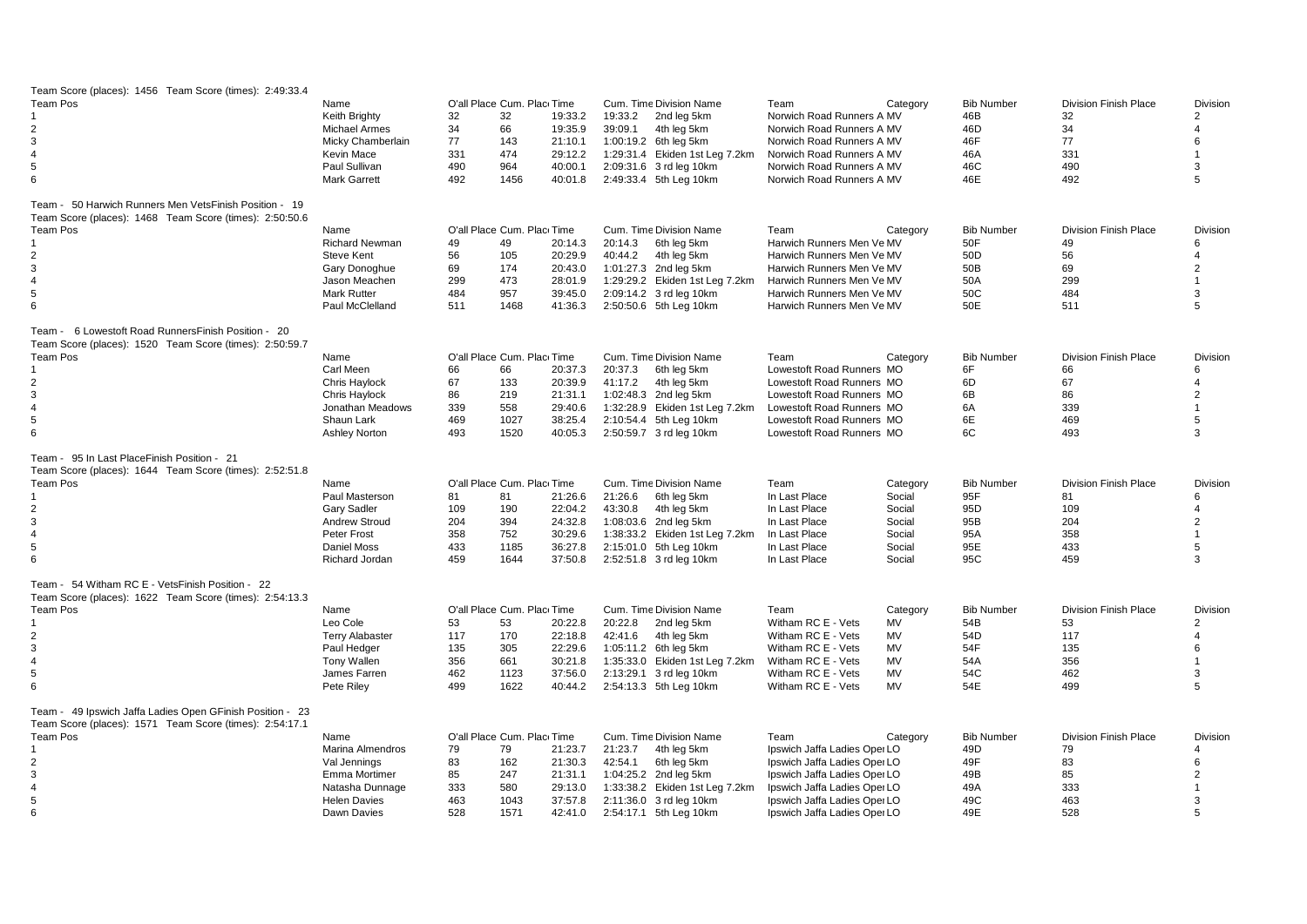| Team - 88 Jaffa Super Vets - the Pacemakers Finish Position |                        |     |                            |         |                                |                               |            |                   |                              |                   |
|-------------------------------------------------------------|------------------------|-----|----------------------------|---------|--------------------------------|-------------------------------|------------|-------------------|------------------------------|-------------------|
| Team Score (places): 1613 Team Score (times): 2:55:55.4     |                        |     |                            |         |                                |                               |            |                   |                              |                   |
| Team Pos                                                    | Name                   |     | O'all Place Cum. Plac Time |         | Cum. Time Division Name        | Team                          | Category   | <b>Bib Number</b> | <b>Division Finish Place</b> | Division          |
|                                                             | Ron McCullouch         | 50  | 50                         | 20:15.0 | 20:15.0<br>6th leg 5km         | Jaffa Super Vets - the Pa MSV |            | 88F               | 50                           | 6                 |
| 2                                                           | Alan Jackson           | 106 | 156                        | 21:58.2 | 42:13.3<br>2nd leg 5km         | Jaffa Super Vets - the Pa MSV |            | 88B               | 106                          | $\overline{2}$    |
| 3                                                           | Peter Baguley          | 107 | 263                        | 22:00.2 | 1:04:13.5 4th leg 5km          | Jaffa Super Vets - the Pa MSV |            | 88D               | 107                          | $\overline{4}$    |
| $\overline{\mathbf{A}}$                                     | Duncan Chenery         | 372 | 635                        | 31:34.9 | 1:35:48.4 Ekiden 1st Leg 7.2km | Jaffa Super Vets - the Pa MSV |            | 88A               | 372                          |                   |
| 5                                                           | <b>Terry Back</b>      | 470 | 1105                       | 38:32.8 | 2:14:21.2 3 rd leg 10km        | Jaffa Super Vets - the Pa MSV |            | 88C               | 470                          | 3                 |
| 6                                                           | Kerr Macrosson         | 508 | 1613                       | 41:34.1 | 2:55:55.4 5th Leg 10km         | Jaffa Super Vets - the Pa MSV |            | 88E               | 508                          | 5                 |
|                                                             |                        |     |                            |         |                                |                               |            |                   |                              |                   |
| Team - 43 Hadleigh Hares E Tri 2Finish Position - 25        |                        |     |                            |         |                                |                               |            |                   |                              |                   |
| Team Score (places): 1614 Team Score (times): 2:56:08.2     |                        |     |                            |         |                                |                               |            |                   |                              |                   |
| <b>Team Pos</b>                                             | Name                   |     | O'all Place Cum. Plac Time |         | Cum. Time Division Name        | Team                          | Category   | <b>Bib Number</b> | <b>Division Finish Place</b> | Division          |
|                                                             | Luke Metson            | 62  | 62                         | 20:32.7 | 20:32.7<br>4th leg 5km         | Hadleigh Hares E Tri 2        | MO         | 43D               | 62                           | Δ                 |
| 2                                                           | Rob Jeeves             | 103 | 165                        | 21:53.5 | 42:26.2<br>6th leg 5km         | Hadleigh Hares E Tri 2        | <b>MO</b>  | 43F               | 103                          | 6                 |
| 3                                                           | Dave Woods             | 111 | 276                        | 22:04.6 | 1:04:30.8 2nd leg 5km          | Hadleigh Hares E Tri 2        | <b>MO</b>  | 43B               | 111                          | $\overline{2}$    |
| $\overline{4}$                                              | Adam Johnson           | 319 | 595                        | 28:39.6 | 1:33:10.4 Ekiden 1st Leg 7.2km | Hadleigh Hares E Tri 2        | MO         | 43A               | 319                          | $\mathbf{1}$      |
| 5                                                           | <b>Richard Hanley</b>  | 504 | 1099                       | 41:05.8 | 2:14:16.2 5th Leg 10km         | Hadleigh Hares E Tri 2        | <b>MO</b>  | 43E               | 504                          | 5                 |
| 6                                                           | Doug Grimwade          | 515 | 1614                       | 41:51.9 | 2:56:08.2 3 rd leg 10km        | Hadleigh Hares E Tri 2        | MO         | 43C               | 515                          | 3                 |
|                                                             |                        |     |                            |         |                                |                               |            |                   |                              |                   |
| Team - 48 Gt Bentley Mens VetsFinish Position - 26          |                        |     |                            |         |                                |                               |            |                   |                              |                   |
| Team Score (places): 1648 Team Score (times): 2:56:57.4     |                        |     |                            |         |                                |                               |            |                   |                              |                   |
| <b>Team Pos</b>                                             | Name                   |     | O'all Place Cum. Plac Time |         | Cum. Time Division Name        | Team                          | Category   | <b>Bib Number</b> | <b>Division Finish Place</b> | <b>Division</b>   |
|                                                             | <b>Steve Black</b>     | 78  | 78                         | 21:15.7 | 21:15.7<br>6th leg 5km         | <b>Gt Bentley Mens Vets</b>   | MV         | 48F               | 78                           | 6                 |
| 2                                                           | Des Bishops            | 93  | 171                        | 21:37.2 | 42:52.9<br>4th leg 5km         | <b>Gt Bentley Mens Vets</b>   | MV         | 48D               | 93                           | $\overline{4}$    |
| 3                                                           | Phil Presland          | 164 | 335                        | 23:31.3 | 1:06:24.2 2nd leg 5km          | <b>Gt Bentley Mens Vets</b>   | MV         | 48B               | 164                          | $\overline{2}$    |
| $\overline{4}$                                              | Dave Goldsmith         | 298 | 633                        | 28:00.9 | 1:34:25.1 Ekiden 1st Leg 7.2km | <b>Gt Bentley Mens Vets</b>   | <b>MV</b>  | 48A               | 298                          | $\mathbf{1}$      |
|                                                             |                        |     |                            |         |                                |                               |            |                   |                              |                   |
| 5                                                           | Chris Warren           | 488 | 1121                       | 39:55.6 | 2:14:20.7 5th Leg 10km         | <b>Gt Bentley Mens Vets</b>   | <b>MV</b>  | 48E               | 488                          | 5                 |
| 6                                                           | <b>Michael Simmons</b> | 527 | 1648                       | 42:36.7 | 2:56:57.4 3 rd leg 10km        | <b>Gt Bentley Mens Vets</b>   | <b>MV</b>  | 48C               | 527                          | 3                 |
| 52 Norfolk Gazelles MVFinish Position - 27<br>Team -        |                        |     |                            |         |                                |                               |            |                   |                              |                   |
| Team Score (places): 1662 Team Score (times): 2:56:58.6     |                        |     |                            |         |                                |                               |            |                   |                              |                   |
| <b>Team Pos</b>                                             | Name                   |     | O'all Place Cum. Plac Time |         | Cum. Time Division Name        | Team                          | Category   | <b>Bib Number</b> | <b>Division Finish Place</b> | Division          |
|                                                             | Douglas Bridges        | 46  | 46                         | 20:09.5 | 20:09.5<br>2nd leg 5km         | Norfolk Gazelles MV           | <b>MV</b>  | 52B               | 46                           | $\overline{2}$    |
| $\overline{2}$                                              | Graham Hardingham      | 133 | 179                        | 22:29.2 | 42:38.7<br>4th leg 5km         | Norfolk Gazelles MV           | MV         | 52D               | 133                          | $\overline{4}$    |
| 3                                                           |                        | 207 | 386                        | 24:42.9 | 1:07:21.7 6th leg 5km          | Norfolk Gazelles MV           | <b>MV</b>  | 52F               | 207                          | 6                 |
|                                                             | Nigel Bullen           |     |                            |         |                                |                               |            |                   |                              |                   |
| 4                                                           | Nigel Arnold           | 242 | 628                        | 25:46.0 | 1:33:07.7 Ekiden 1st Leg 7.2km | Norfolk Gazelles MV           | MV         | 52A               | 242                          | $\mathbf 1$       |
| 5                                                           | <b>Adrian Waters</b>   | 494 | 1122                       | 40:10.9 | 2:13:18.7 3 rd leg 10km        | Norfolk Gazelles MV           | <b>MV</b>  | 52C               | 494                          | 3                 |
| 6                                                           | Tim Woods              | 540 | 1662                       | 43:39.9 | 2:56:58.6 5th Leg 10km         | Norfolk Gazelles MV           | <b>MV</b>  | 52E               | 540                          | 5                 |
| Team - 90 Gt Bentley SuperVetsFinish Position - 28          |                        |     |                            |         |                                |                               |            |                   |                              |                   |
| Team Score (places): 1701 Team Score (times): 2:59:43.9     |                        |     |                            |         |                                |                               |            |                   |                              |                   |
| <b>Team Pos</b>                                             | Name                   |     | O'all Place Cum. Plac Time |         | Cum. Time Division Name        | Team                          | Category   | <b>Bib Number</b> | <b>Division Finish Place</b> | Division          |
| -1                                                          | <b>Graham Semple</b>   | 84  | 84                         | 21:30.4 | 21:30.4<br>4th leg 5km         | <b>Gt Bentley SuperVets</b>   | <b>MSV</b> | 90 <sub>D</sub>   | 84                           | 4                 |
| $\overline{2}$                                              | Mark Ross              | 110 | 194                        | 22:04.3 | 43:34.7<br>2nd leg 5km         | <b>Gt Bentley SuperVets</b>   | <b>MSV</b> | 90B               | 110                          | $\overline{2}$    |
|                                                             |                        |     |                            |         |                                |                               |            |                   |                              |                   |
| 3                                                           | Kevin James            | 127 | 321                        | 22:25.4 | 1:06:00.1 6th leg 5km          | <b>Gt Bentley SuperVets</b>   | <b>MSV</b> | 90F               | 127                          | 6<br>$\mathbf{1}$ |
| $\overline{4}$                                              | Paul Carlisle          | 365 | 686                        | 31:07.4 | 1:37:07.5 Ekiden 1st Leg 7.2km | <b>Gt Bentley SuperVets</b>   | <b>MSV</b> | 90A               | 365                          |                   |
| 5                                                           | <b>Clive Thomas</b>    | 476 | 1162                       | 38:56.6 | 2:16:04.2 3 rd leg 10km        | <b>Gt Bentley SuperVets</b>   | <b>MSV</b> | 90C               | 476                          | 3                 |
| 6                                                           | Rodger Alexander       | 539 | 1701                       | 43:39.7 | 2:59:43.9 5th Leg 10km         | <b>Gt Bentley SuperVets</b>   | <b>MSV</b> | 90E               | 539                          | 5                 |
| Team - 24 St Edmund Pacers Grafters Finish Position - 29    |                        |     |                            |         |                                |                               |            |                   |                              |                   |
| Team Score (places): 1716 Team Score (times): 3:02:11.2     |                        |     |                            |         |                                |                               |            |                   |                              |                   |
| <b>Team Pos</b>                                             | Name                   |     | O'all Place Cum. Plac Time |         | Cum. Time Division Name        | Team                          | Category   | <b>Bib Number</b> | <b>Division Finish Place</b> | Division          |
| -1                                                          | Stephen Hatten         | 48  | 48                         | 20:12.3 | 20:12.3<br>4th leg 5km         | St Edmund Pacers Grafte MO    |            | 24D               | 48                           | 4                 |
|                                                             |                        |     |                            |         |                                |                               |            |                   |                              |                   |
| $\overline{2}$                                              | James Manning          | 104 | 152                        | 21:55.4 | 42:07.8<br>2nd leg 5km         | St Edmund Pacers Grafte MO    |            | 24B               | 104                          | 2                 |
| 3                                                           | <b>Richard Soer</b>    | 131 | 283                        | 22:28.6 | 1:04:36.5 6th leg 5km          | St Edmund Pacers Grafte MO    |            | 24F               | 131                          | 6                 |
| $\overline{4}$                                              | lan Gooderham          | 357 | 640                        | 30:25.5 | 1:35:02.0 Ekiden 1st Leg 7.2km | St Edmund Pacers Grafte MO    |            | 24A               | 357                          | 1                 |
| 5                                                           | <b>Robert Hughes</b>   | 535 | 1175                       | 43:09.3 | 2:18:11.3 5th Leg 10km         | St Edmund Pacers Grafte MO    |            | 24E               | 535                          | 5                 |
| 6                                                           | Mark Watts             | 541 | 1716                       | 43:59.9 | 3:02:11.2 3 rd leg 10km        | St Edmund Pacers Grafte MO    |            | 24C               | 541                          | 3                 |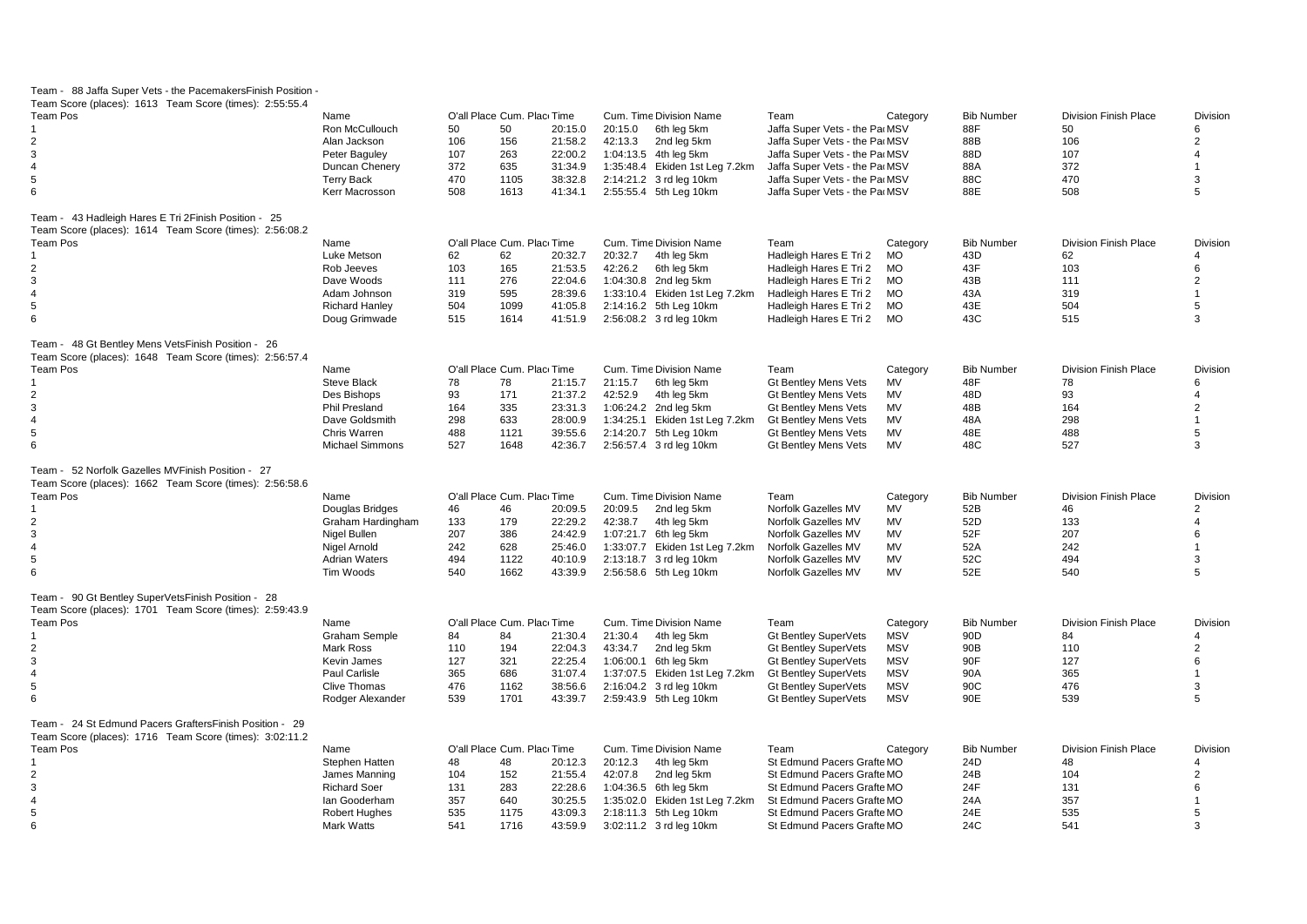| Team - 104 Titchy StridersFinish Position - 30          |                         |     |                            |         |                                |                             |           |                   |                              |                 |
|---------------------------------------------------------|-------------------------|-----|----------------------------|---------|--------------------------------|-----------------------------|-----------|-------------------|------------------------------|-----------------|
| Team Score (places): 1811 Team Score (times): 3:02:24.3 |                         |     |                            |         |                                |                             |           |                   |                              |                 |
| <b>Team Pos</b>                                         | Name                    |     | O'all Place Cum. Plac Time |         | Cum. Time Division Name        | Team                        | Category  | <b>Bib Number</b> | <b>Division Finish Place</b> | <b>Division</b> |
|                                                         | R Martin                | 87  | 87                         | 21:32.3 | 21:32.3<br>4th leg 5km         | <b>Titchy Striders</b>      | Social    | 104D              | 87                           | 4               |
| $\overline{2}$                                          | <b>S</b> Tricker        | 153 | 240                        | 23:07.9 | 44:40.2<br>6th leg 5km         | <b>Titchy Striders</b>      | Social    | 104F              | 153                          | 6               |
| 3                                                       | M Shoult                | 194 | 434                        | 24:11.6 | 1:08:51.9 2nd leg 5km          | <b>Titchy Striders</b>      | Social    | 104B              | 194                          | $\overline{2}$  |
| $\overline{4}$                                          | Josh Tricker            | 367 | 801                        | 31:13.0 | 1:40:04.9 Ekiden 1st Leg 7.2km | <b>Titchy Striders</b>      | Social    | 104A              | 367                          | $\mathbf{1}$    |
| 5                                                       | S Wright                | 485 | 1286                       | 39:51.2 | 2:19:56.1 5th Leg 10km         | <b>Titchy Striders</b>      | Social    | 104E              | 485                          | 5               |
| 6                                                       | E Wright                | 525 | 1811                       | 42:28.2 | 3:02:24.3 3 rd leg 10km        | <b>Titchy Striders</b>      | Social    | 104C              | 525                          | 3               |
| Team - 8 Ipswich Harriers BFinish Position - 31         |                         |     |                            |         |                                |                             |           |                   |                              |                 |
| Team Score (places): 1692 Team Score (times): 3:03:12.4 |                         |     |                            |         |                                |                             |           |                   |                              |                 |
| Team Pos                                                | Name                    |     | O'all Place Cum. Plac Time |         | Cum. Time Division Name        | Team                        | Category  | <b>Bib Number</b> | <b>Division Finish Place</b> | <b>Division</b> |
|                                                         | Dan Green               | 41  | 41                         | 19:54.2 | 19:54.2<br>4th leg 5km         | Ipswich Harriers B          | МO        | 8D                | 41                           | 4               |
| $\overline{2}$                                          | Josh Sugars             | 51  | 92                         | 20:18.4 | 40:12.7<br>2nd leg 5km         | Ipswich Harriers B          | <b>MO</b> | 8B                | 51                           | $\overline{2}$  |
| $\mathsf 3$                                             | Oscar Doyle             | 128 | 220                        | 22:25.6 | 1:02:38.3 6th leg 5km          | Ipswich Harriers B          | <b>MO</b> | 8F                | 128                          | 6               |
| $\overline{4}$                                          | <b>Chris Sugars</b>     | 362 | 582                        | 30:55.0 | 1:33:33.3 Ekiden 1st Leg 7.2km | Ipswich Harriers B          | <b>MO</b> | 8A                | 362                          | $\mathbf{1}$    |
| 5                                                       | Adrian Paul-Goode       | 548 | 1130                       | 44:25.2 | 2:17:58.5 5th Leg 10km         | <b>Ipswich Harriers B</b>   | <b>MO</b> | 8E                | 548                          | 5               |
| 6                                                       |                         | 562 | 1692                       | 45:13.8 |                                |                             | <b>MO</b> | 8C                | 562                          | 3               |
|                                                         | Danny Jones             |     |                            |         | 3:03:12.4 3 rd leg 10km        | Ipswich Harriers B          |           |                   |                              |                 |
| Team - 16 Sudbury Joggers BFinish Position - 32         |                         |     |                            |         |                                |                             |           |                   |                              |                 |
| Team Score (places): 1734 Team Score (times): 3:04:12.8 |                         |     |                            |         |                                |                             |           |                   |                              |                 |
| Team Pos                                                | Name                    |     | O'all Place Cum. Plac Time |         | Cum. Time Division Name        | Team                        | Category  | <b>Bib Number</b> | <b>Division Finish Place</b> | Division        |
|                                                         | Jim Comber              | 73  | 73                         | 20:59.3 | 20:59.3<br>6th leg 5km         | Sudbury Joggers B           | <b>MO</b> | 16F               | 73                           | 6               |
| $\overline{2}$                                          | Luke Cresswell          | 92  | 165                        | 21:36.7 | 2nd leg 5km<br>42:36.0         | Sudbury Joggers B           | МO        | 16B               | 92                           | $\overline{c}$  |
| 3                                                       | Jonathan Price          | 112 | 277                        | 22:09.5 | 1:04:45.6 4th leg 5km          | Sudbury Joggers B           | <b>MO</b> | 16D               | 112                          | 4               |
| $\overline{4}$                                          | Clive Davay             | 350 | 627                        | 30:13.8 | 1:34:59.4 Ekiden 1st Leg 7.2km | Sudbury Joggers B           | <b>MO</b> | 16A               | 350                          | $\mathbf{1}$    |
| 5                                                       | Jem Smith               | 524 | 1151                       | 42:27.7 | 2:17:27.2 3 rd leg 10km        | Sudbury Joggers B           | <b>MO</b> | 16C               | 524                          | 3               |
| 6                                                       | <b>Barry Curtiss</b>    | 583 | 1734                       | 46:45.6 | 3:04:12.8 5th Leg 10km         | Sudbury Joggers B           | <b>MO</b> | 16E               | 583                          | 5               |
| Team - 94 Witham RC F - SuperVetsFinish Position - 33   |                         |     |                            |         |                                |                             |           |                   |                              |                 |
| Team Score (places): 1836 Team Score (times): 3:06:31.1 |                         |     |                            |         |                                |                             |           |                   |                              |                 |
| <b>Team Pos</b>                                         | Name                    |     | O'all Place Cum. Plac Time |         | Cum. Time Division Name        | Team                        | Category  | <b>Bib Number</b> | <b>Division Finish Place</b> | Division        |
|                                                         | <b>Mark Williams</b>    | 96  | 96                         | 21:38.9 | 21:38.9<br>2nd leg 5km         | Witham RC F - SuperVet: MSV |           | 94B               | 96                           | 2               |
| $\overline{2}$                                          | Dave Smith              | 132 | 228                        | 22:29.1 | 44:08.0<br>4th leg 5km         | Witham RC F - SuperVet: MSV |           | 94D               | 132                          | 4               |
| 3                                                       | David Andrews           | 156 | 384                        | 23:11.9 | 1:07:20.0 6th leg 5km          | Witham RC F - SuperVet: MSV |           | 94F               | 156                          | 6               |
| $\overline{4}$                                          | Martyn Byford           | 384 | 768                        | 32:36.1 | 1:39:56.1 Ekiden 1st Leg 7.2km | Witham RC F - SuperVet: MSV |           | 94A               | 384                          | $\mathbf{1}$    |
| 5                                                       | Trevor Johnson          | 526 | 1294                       | 42:29.9 | 2:22:26.0 3 rd leg 10km        | Witham RC F - SuperVet: MSV |           | 94C               | 526                          | 3               |
| 6                                                       | Frank McKeown           | 542 | 1836                       | 44:05.1 | 3:06:31.1 5th Leg 10km         | Witham RC F - SuperVet: MSV |           | 94E               | 542                          | 5               |
|                                                         |                         |     |                            |         |                                |                             |           |                   |                              |                 |
| Team - 34 Norwich Road Runners CFinish Position - 34    |                         |     |                            |         |                                |                             |           |                   |                              |                 |
| Team Score (places): 1859 Team Score (times): 3:06:45.1 |                         |     |                            |         |                                |                             |           |                   |                              |                 |
| Team Pos                                                | Name                    |     | O'all Place Cum. Plac Time |         | Cum. Time Division Name        | Team                        | Category  | <b>Bib Number</b> | <b>Division Finish Place</b> | Division        |
| 1                                                       | Josh Brighty            | 39  | 39                         | 19:45.0 | 19:45.0<br>4th leg 5km         | Norwich Road Runners C MO   |           | 34D               | 39                           | 4               |
| $\overline{2}$                                          | Alan Bradlev            | 147 | 186                        | 22:48.7 | 42:33.8<br>2nd leg 5km         | Norwich Road Runners C MO   |           | 34B               | 147                          | $\overline{c}$  |
| 3                                                       | Charlie Wood            | 235 | 421                        | 25:40.6 | 1:08:14.4 6th leg 5km          | Norwich Road Runners C MO   |           | 34F               | 235                          | 6               |
| $\overline{4}$                                          | <b>Tony Millett</b>     | 428 | 849                        | 36:04.8 | 1:44:19.2 Ekiden 1st Leg 7.2km | Norwich Road Runners C MO   |           | 34A               | 428                          | $\mathbf{1}$    |
| 5                                                       | Paul Martin             | 465 | 1314                       | 38:12.2 | 2:22:31.4 5th Leg 10km         | Norwich Road Runners C MO   |           | 34E               | 465                          | 5               |
| 6                                                       | Paul Smith              | 545 | 1859                       | 44:13.6 | 3:06:45.1 3 rd leg 10km        | Norwich Road Runners C MO   |           | 34C               | 545                          | 3               |
| Team - 75 St Edmund Pacers Babes Finish Position - 35   |                         |     |                            |         |                                |                             |           |                   |                              |                 |
| Team Score (places): 1812 Team Score (times): 3:06:51.6 |                         |     |                            |         |                                |                             |           |                   |                              |                 |
| <b>Team Pos</b>                                         | Name                    |     | O'all Place Cum. Plac Time |         | Cum. Time Division Name        | Team                        | Category  | <b>Bib Number</b> | <b>Division Finish Place</b> | Division        |
| 1                                                       | <b>Emma Watts</b>       | 65  | 65                         | 20:36.9 | 20:36.9<br>4th leg 5km         | St Edmund Pacers Babes LO   |           | 75D               | 65                           | Δ               |
| $\overline{2}$                                          | Jessie Gooderham        | 102 | 167                        | 21:50.8 | 42:27.7<br>6th leg 5km         | St Edmund Pacers Babes LO   |           | 75F               | 102                          | 6               |
| 3                                                       | <b>Emily Strickland</b> | 154 | 321                        | 23:08.6 | 1:05:36.3 2nd leg 5km          | St Edmund Pacers Babes LO   |           | 75B               | 154                          | $\overline{c}$  |
| $\overline{4}$                                          | Emily Gooderham         | 401 | 722                        | 33:28.7 | 1:39:05.0 Ekiden 1st Leg 7.2km | St Edmund Pacers Babes LO   |           | 75A               | 401                          | $\mathbf{1}$    |
| 5                                                       |                         | 531 | 1253                       | 42:45.0 |                                |                             |           | 75C               | 531                          | 3               |
|                                                         | Angela Joyner Handy     |     |                            |         | 2:21:50.0 3 rd leg 10km        | St Edmund Pacers Babes LO   |           |                   |                              |                 |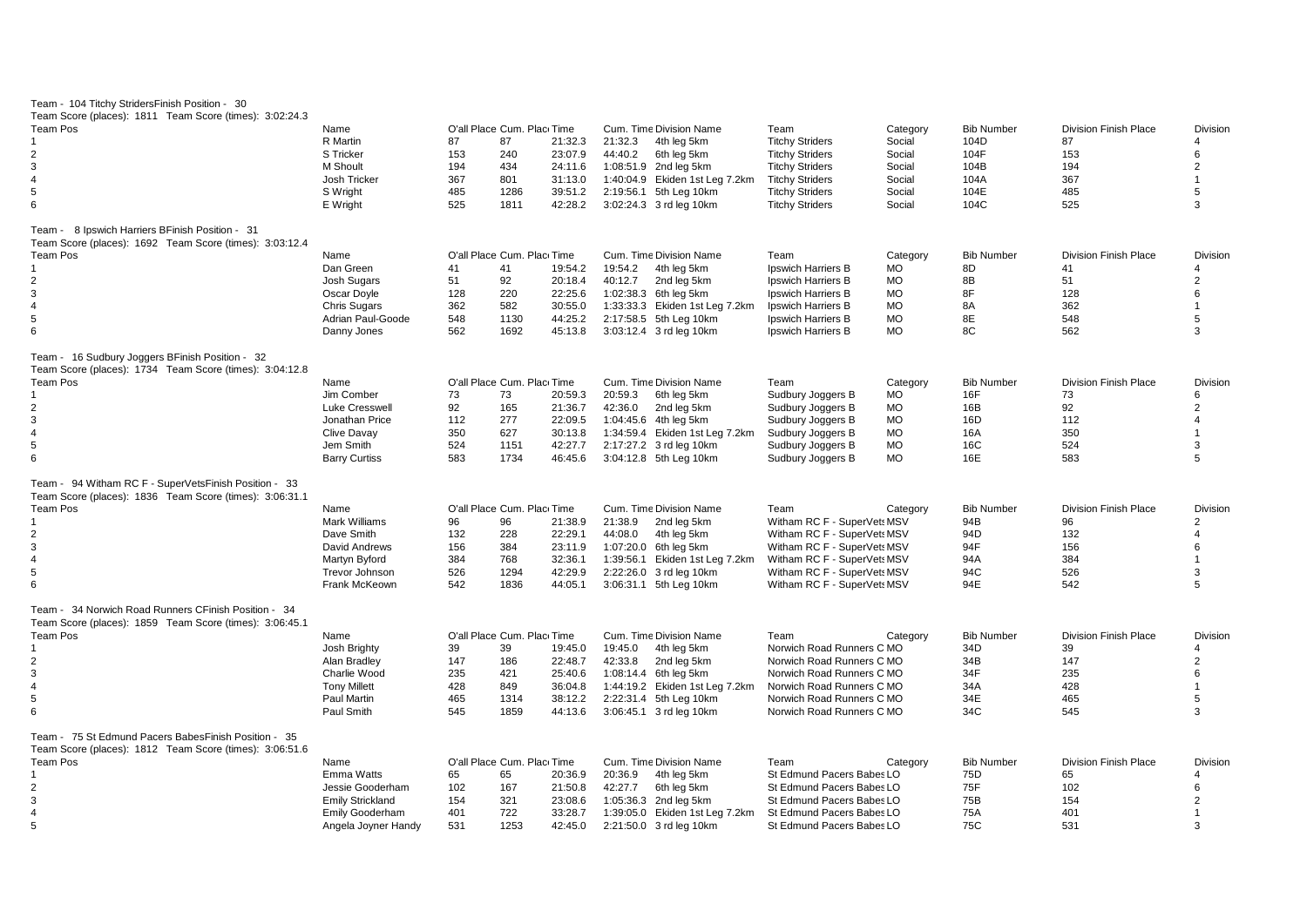| 6                                                                                                                                                                              | Claire Hoblyn                                                                                                               | 559                                    | 1812                                                                   | 45:01.5                                                        | 3:06:51.6 5th Leg 10km                                                                                                                                                                       | St Edmund Pacers Babes LO                                                                                                                                                                                        |                                                                      | 75E                                                               | 559                                                                    | 5                                                           |
|--------------------------------------------------------------------------------------------------------------------------------------------------------------------------------|-----------------------------------------------------------------------------------------------------------------------------|----------------------------------------|------------------------------------------------------------------------|----------------------------------------------------------------|----------------------------------------------------------------------------------------------------------------------------------------------------------------------------------------------|------------------------------------------------------------------------------------------------------------------------------------------------------------------------------------------------------------------|----------------------------------------------------------------------|-------------------------------------------------------------------|------------------------------------------------------------------------|-------------------------------------------------------------|
| Team - 71 Gt Bentley LadiesFinish Position - 36<br>Team Score (places): 1767 Team Score (times): 3:07:06.2<br><b>Team Pos</b><br>2<br>3<br>$\overline{\mathbf{A}}$<br>5<br>6   | Name<br><b>Hayley Scales</b><br>Nicola Wellham<br><b>Emily Lazireus</b><br>Vicky Presland<br>Kira Kernan<br>Samantha Godden | 72<br>91<br>99<br>375<br>536<br>594    | O'all Place Cum. Plac Time<br>72<br>163<br>262<br>637<br>1173<br>1767  | 20:56.5<br>21:35.1<br>21:45.7<br>31:48.1<br>43:11.8<br>47:48.8 | Cum. Time Division Name<br>20:56.5<br>6th leg 5km<br>42:31.7<br>2nd leg 5km<br>1:04:17.4 4th leg 5km<br>1:36:05.5 Ekiden 1st Leg 7.2km<br>2:19:17.3 3 rd leg 10km<br>3:07:06.2 5th Leg 10km  | Team<br><b>Gt Bentlev Ladies</b><br><b>Gt Bentley Ladies</b><br><b>Gt Bentley Ladies</b><br><b>Gt Bentley Ladies</b><br><b>Gt Bentley Ladies</b><br><b>Gt Bentley Ladies</b>                                     | Category<br>LO<br>LO<br>LO<br>LO<br>LO<br>LO                         | <b>Bib Number</b><br>71F<br>71B<br>71D<br>71A<br>71C<br>71E       | <b>Division Finish Place</b><br>72<br>91<br>99<br>375<br>536<br>594    | <b>Division</b><br>6<br>$\overline{2}$<br>4<br>3<br>5       |
| Team - 100 Slow paul & The BelsomsFinish Position - 37<br>Team Score (places): 1819 Team Score (times): 3:07:06.7<br><b>Team Pos</b><br>2<br>3<br>$\overline{4}$<br>5<br>6     | Name<br>Alistair Belsom<br>Alex Belsom<br>Tina Belsom<br>Paul Schwer<br>Natasha Dunnage<br>Robin Belsom                     | 71<br>95<br>168<br>388<br>533<br>564   | O'all Place Cum. Plac Time<br>71<br>166<br>334<br>722<br>1255<br>1819  | 20:51.7<br>21:37.5<br>23:35.8<br>32:43.1<br>43:00.4<br>45:18.0 | Cum. Time Division Name<br>20:51.7<br>5th Leg 10km<br>42:29.2<br>4th leg 5km<br>1:06:05.1 2nd leg 5km<br>1:38:48.2 Ekiden 1st Leg 7.2km<br>2:21:48.6 3 rd leg 10km<br>3:07:06.7 5th Leg 10km | Team<br>Slow paul & The Belsoms Social<br>Slow paul & The Belsoms Social<br>Slow paul & The Belsoms Social<br>Slow paul & The Belsoms Social<br>Slow paul & The Belsoms Social<br>Slow paul & The Belsoms Social | Category                                                             | <b>Bib Number</b><br>100E<br>100D<br>100B<br>100A<br>100C<br>100F | <b>Division Finish Place</b><br>71<br>95<br>168<br>388<br>533<br>564   | <b>Division</b><br>5<br>4<br>2<br>$\mathbf{1}$<br>3<br>5    |
| Team - 96 Nearly AwesomeFinish Position - 38<br>Team Score (places): 1873 Team Score (times): 3:07:47.0<br><b>Team Pos</b><br>$\overline{2}$<br>3<br>4<br>5<br>6               | Name<br>Ernie Ross<br>Caroline Hunt<br>Craig Anderson<br>Pat Abbott<br>Mandy Harley<br>Ernie Ross                           | 108<br>150<br>172<br>347<br>547<br>549 | O'all Place Cum. Plac Time<br>108<br>258<br>430<br>777<br>1324<br>1873 | 22:01.5<br>23:05.3<br>23:42.8<br>30:04.7<br>44:24.4<br>44:28.2 | Cum. Time Division Name<br>22:01.5<br>6th leg 5km<br>45:06.8<br>2nd leg 5km<br>1:08:49.6 4th leg 5km<br>1:38:54.3 Ekiden 1st Leg 7.2km<br>2:23:18.7 5th Leg 10km<br>3:07:47.0 3 rd leg 10km  | Team<br><b>Nearly Awesome</b><br>Nearly Awesome<br><b>Nearly Awesome</b><br>Nearly Awesome<br>Nearly Awesome<br><b>Nearly Awesome</b>                                                                            | Category<br>Social<br>Social<br>Social<br>Social<br>Social<br>Social | <b>Bib Number</b><br>96F<br>96B<br>96D<br>96A<br>96E<br>96C       | <b>Division Finish Place</b><br>108<br>150<br>172<br>347<br>547<br>549 | Division<br>6<br>$\overline{2}$<br>4<br>5<br>3              |
| Team - 62 Stowmarket Striders Ladies AFinish Position - 39<br>Team Score (places): 1928 Team Score (times): 3:09:17.3<br><b>Team Pos</b><br>2<br>3<br>4<br>5<br>6              | Name<br><b>Charmaine Geraghty</b><br>Alex Smith<br>Heidi Bingham<br>Becky Jordan<br>Tammy Jordan<br><b>Vicki Moseley</b>    | 121<br>170<br>190<br>348<br>479<br>620 | O'all Place Cum. Plac Time<br>121<br>291<br>481<br>829<br>1308<br>1928 | 22:21.6<br>23:40.1<br>24:09.3<br>30:08.3<br>39:28.8<br>49:29.1 | Cum. Time Division Name<br>22:21.6<br>4th leg 5km<br>46:01.7<br>2nd leg 5km<br>1:10:11.0 6th leg 5km<br>1:40:19.3 Ekiden 1st Leg 7.2km<br>2:19:48.2 5th Leg 10km<br>3:09:17.3 3 rd leg 10km  | Team<br>Stowmarket Striders Ladi LO<br>Stowmarket Striders Ladi LO<br>Stowmarket Striders Ladi LO<br>Stowmarket Striders Ladi LO<br>Stowmarket Striders Ladi LO<br>Stowmarket Striders Ladi LO                   | Category                                                             | <b>Bib Number</b><br>62D<br>62B<br>62F<br>62A<br>62E<br>62C       | <b>Division Finish Place</b><br>121<br>170<br>190<br>348<br>479<br>620 | Division<br>$\overline{2}$<br>6<br>$\overline{1}$<br>5<br>3 |
| Team - 101 Team RIG AFinish Position - 40<br>Team Score (places): 1890 Team Score (times): 3:09:35.5<br><b>Team Pos</b><br>2<br>3<br>4<br>5<br>6                               | Name<br>Sam Burdett<br>Chris Sadler<br>Luke Chesworth<br>James Wicks<br><b>Tim Larke</b><br><b>Neil Matthews</b>            | 61<br>123<br>226<br>342<br>532<br>606  | O'all Place Cum. Plac Time<br>61<br>184<br>410<br>752<br>1284<br>1890  | 20:32.5<br>22:21.9<br>25:29.4<br>29:55.6<br>42:45.4<br>48:30.5 | Cum. Time Division Name<br>20:32.5<br>4th leg 5km<br>42:54.4<br>2nd leg 5km<br>1:08:23.9 6th leg 5km<br>1:38:19.5 Ekiden 1st Leg 7.2km<br>2:21:05.0 3 rd leg 10km<br>3:09:35.5 5th Leg 10km  | Team<br>Team RIG A<br>Team RIG A<br>Team RIG A<br>Team RIG A<br>Team RIG A<br>Team RIG A                                                                                                                         | Category<br>Social<br>Social<br>Social<br>Social<br>Social<br>Social | <b>Bib Number</b><br>101D<br>101B<br>101F<br>101A<br>101C<br>101E | <b>Division Finish Place</b><br>61<br>123<br>226<br>342<br>532<br>606  | Division<br>4<br>2<br>6<br>3<br>5                           |
| Team - 5 Stowmarket Striders Mens BFinish Position - 41<br>Team Score (places): 1808 Team Score (times): 3:09:48.3<br><b>Team Pos</b><br>$\overline{2}$<br>3<br>$\overline{4}$ | Name<br>Cameron Farnan<br>Shaun Jones<br>Jamie Sim<br>Michael Jones                                                         | 94<br>101<br>115<br>301                | O'all Place Cum. Plac Time<br>94<br>195<br>310<br>611                  | 21:37.4<br>21:50.6<br>22:12.0<br>28:02.5                       | Cum. Time Division Name<br>21:37.4<br>6th leg 5km<br>43:28.0<br>2nd leg 5km<br>1:05:40.1 4th leg 5km<br>1:33:42.6 Ekiden 1st Leg 7.2km                                                       | Team<br>Stowmarket Striders Men: MO<br>Stowmarket Striders Men: MO<br>Stowmarket Striders Men MO<br>Stowmarket Striders Men: MO                                                                                  | Category                                                             | <b>Bib Number</b><br>5F<br>5B<br>5D<br>5A                         | <b>Division Finish Place</b><br>94<br>101<br>115<br>301                | Division<br>6<br>$\overline{2}$                             |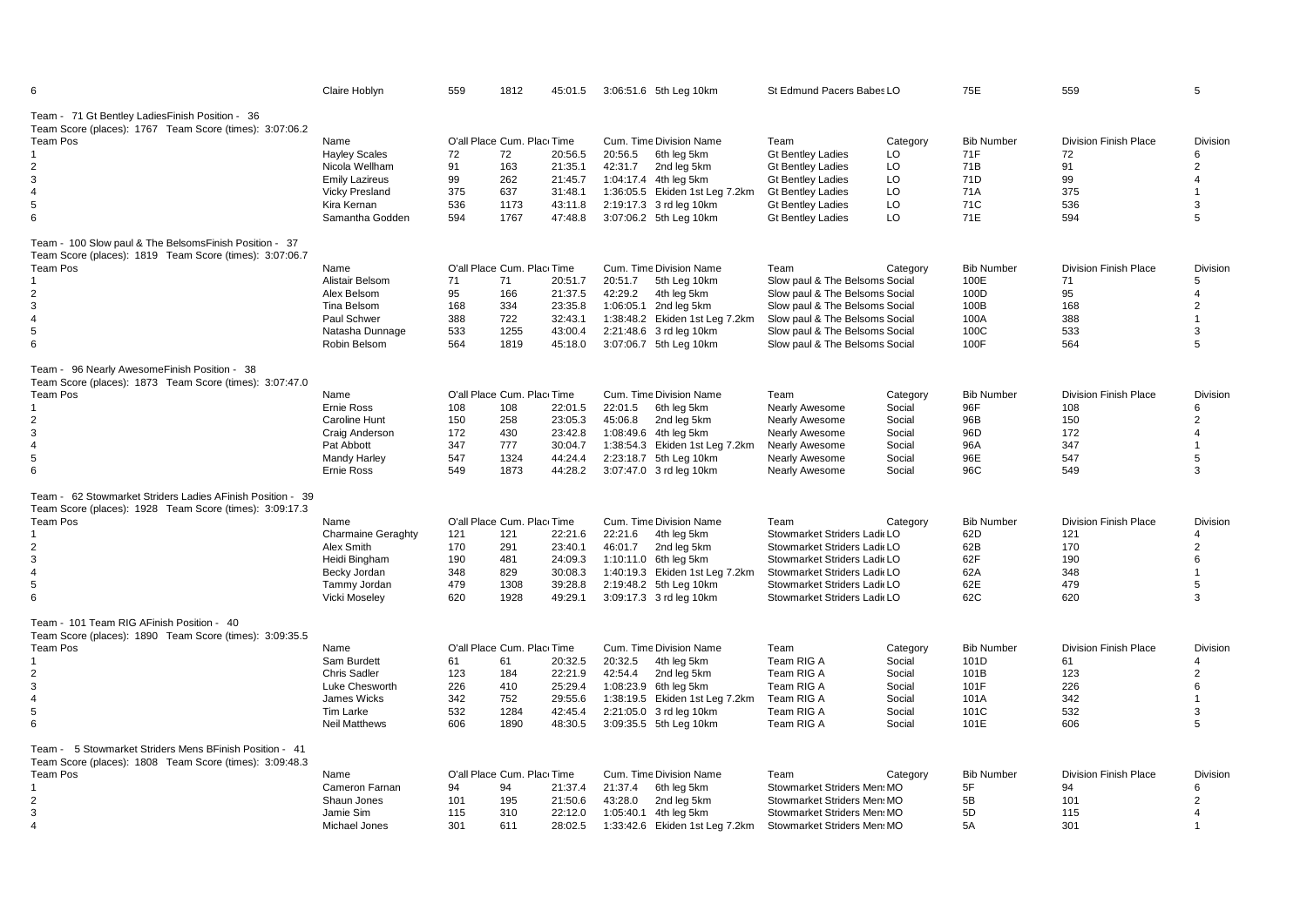| 5<br>6                                                                                                             | Alex Gant<br>Scott Sherman | 593<br>604 | 1204<br>1808                | 47:43.2<br>48:22.3 |         | 2:21:25.9 5th Leg 10km<br>3:09:48.3 3 rd leg 10km | Stowmarket Striders Men MO<br>Stowmarket Striders Men MO |           | 5E<br>5C          | 593<br>604                   | 5<br>3          |
|--------------------------------------------------------------------------------------------------------------------|----------------------------|------------|-----------------------------|--------------------|---------|---------------------------------------------------|----------------------------------------------------------|-----------|-------------------|------------------------------|-----------------|
| Team - 55 St Edmunds pacers Young at HeartFinish Position -                                                        |                            |            |                             |                    |         |                                                   |                                                          |           |                   |                              |                 |
| Team Score (places): 1880 Team Score (times): 3:09:53.3                                                            |                            |            |                             |                    |         |                                                   |                                                          |           |                   |                              |                 |
| <b>Team Pos</b>                                                                                                    | Name                       |            | O'all Place Cum. Place Time |                    |         | Cum. Time Division Name                           | Team                                                     | Category  | <b>Bib Number</b> | <b>Division Finish Place</b> | <b>Division</b> |
|                                                                                                                    | Colin Arnold               | 70         | 70                          | 20:49.8            | 20:49.8 | 4th leg 5km                                       | St Edmunds pacers Youn MSV                               |           | 55D               | 70                           | 4               |
| $\overline{2}$                                                                                                     | Stephen Williams           | 144        | 214                         | 22:44.7            | 43:34.5 | 6th leg 5km                                       | St Edmunds pacers Youn MSV                               |           | 55F               | 144                          | 6               |
| 3                                                                                                                  | <b>Robert Price</b>        | 181        | 395                         | 23:55.4            |         | 1:07:30.0 2nd leg 5km                             | St Edmunds pacers Youn MSV                               |           | 55B               | 181                          | $\overline{2}$  |
| $\overline{4}$                                                                                                     | Peter Goldina              | 321        | 716                         | 28:49.0            |         | 1:36:19.0 Ekiden 1st Leg 7.2km                    | St Edmunds pacers Youn MSV                               |           | 55A               | 321                          | $\mathbf{1}$    |
| 5                                                                                                                  | Mike Troup                 | 568        | 1284                        | 45:32.7            |         | 2:21:51.7 3 rd leg 10km                           | St Edmunds pacers Youn MSV                               |           | 55C               | 568                          | 3               |
| 6                                                                                                                  | Chris Cook                 | 596        | 1880                        | 48:01.6            |         | 3:09:53.3 5th Leg 10km                            | St Edmunds pacers Youn MSV                               |           | 55E               | 596                          | 5               |
| Team - 40 St Edmund Pacers RamblersFinish Position - 43<br>Team Score (places): 2028 Team Score (times): 3:11:38.8 |                            |            |                             |                    |         |                                                   |                                                          |           |                   |                              |                 |
| Team Pos                                                                                                           | Name                       |            | O'all Place Cum. Plac Time  |                    |         | Cum. Time Division Name                           | Team                                                     | Category  | <b>Bib Number</b> | <b>Division Finish Place</b> | Division        |
|                                                                                                                    | Dan Morgan                 | 137        | 137                         | 22:33.2            | 22:33.2 | 6th leg 5km                                       | St Edmund Pacers Ramb MO                                 |           | 40F               | 137                          | 6               |
|                                                                                                                    |                            |            |                             |                    |         |                                                   |                                                          |           |                   |                              |                 |
| 2                                                                                                                  | Philip Brown               | 142        | 279                         | 22:39.0            | 45:12.2 | 4th leg 5km                                       | St Edmund Pacers Ramb MO                                 |           | 40 <sub>D</sub>   | 142                          | 4               |
| 3                                                                                                                  | Ryan Edwards               | 305        | 584                         | 28:12.0            |         | 1:13:24.3 2nd leg 5km                             | St Edmund Pacers Ramb MO                                 |           | 40B               | 305                          | $\overline{2}$  |
| $\overline{4}$                                                                                                     | Adam Clark                 | 371        | 955                         | 31:34.1            |         | 1:44:58.4 Ekiden 1st Leg 7.2km                    | St Edmund Pacers Ramb MO                                 |           | 40A               | 371                          | $\mathbf{1}$    |
| 5                                                                                                                  | <b>Robert Smales</b>       | 503        | 1458                        | 41:03.0            |         | 2:26:01.5 5th Leg 10km                            | St Edmund Pacers Ramb MO                                 |           | 40E               | 503                          | 5               |
| 6                                                                                                                  | Liam Brophy                | 570        | 2028                        | 45:37.2            |         | 3:11:38.8 3 rd leg 10km                           | St Edmund Pacers Ramb MO                                 |           | 40C               | 570                          | 3               |
| Team - 19 Ipswich JAFFA Mens Open CFinish Position - 44<br>Team Score (places): 1952 Team Score (times): 3:11:51.5 |                            |            |                             |                    |         |                                                   |                                                          |           |                   |                              |                 |
| Team Pos                                                                                                           | Name                       |            | O'all Place Cum. Plac Time  |                    |         | Cum. Time Division Name                           | Team                                                     | Category  | <b>Bib Number</b> | <b>Division Finish Place</b> | Division        |
|                                                                                                                    | <b>Gabriel Martin</b>      | 124        | 124                         | 22:22.8            | 22:22.8 | 4th leg 5km                                       | Ipswich JAFFA Mens Ope MO                                |           | 19D               | 124                          | 4               |
| $\overline{2}$                                                                                                     | John Adams                 | 151        | 275                         | 23:05.9            | 45:28.7 | 6th leg 5km                                       | Ipswich JAFFA Mens Ope MO                                |           | 19F               | 151                          | 6               |
| $\mathbf{3}$                                                                                                       | <b>Michael Martin</b>      | 174        | 449                         | 23:46.4            |         | 1:09:15.1 2nd leg 5km                             | Ipswich JAFFA Mens Ope MO                                |           | 19B               | 174                          | $\overline{2}$  |
| $\overline{4}$                                                                                                     | Nigel Harrison             | 363        | 812                         | 31:04.1            |         | 1:40:19.2 Ekiden 1st Leg 7.2km                    | Ipswich JAFFA Mens Ope MO                                |           | 19A               | 363                          | $\mathbf{1}$    |
| 5                                                                                                                  |                            | 529        |                             |                    |         |                                                   |                                                          |           |                   | 529                          | 5               |
|                                                                                                                    | Andrew Reed                |            | 1341                        | 42:41.2            |         | 2:23:00.5 5th Leg 10km                            | Ipswich JAFFA Mens Ope MO                                |           | 19E               |                              |                 |
| 6                                                                                                                  | <b>Phil Davies</b>         | 611        | 1952                        | 48:50.9            |         | 3:11:51.5 3 rd leg 10km                           | Ipswich JAFFA Mens Ope MO                                |           | 19C               | 611                          | 3               |
| Team - 39 Fram Flyers BFinish Position - 45                                                                        |                            |            |                             |                    |         |                                                   |                                                          |           |                   |                              |                 |
| Team Score (places): 1882 Team Score (times): 3:11:58.4                                                            |                            |            |                             |                    |         |                                                   |                                                          |           |                   |                              |                 |
| Team Pos                                                                                                           | Name                       |            | O'all Place Cum. Plac Time  |                    |         | Cum. Time Division Name                           | Team                                                     | Category  | <b>Bib Number</b> | <b>Division Finish Place</b> | Division        |
|                                                                                                                    | <b>Richard Farres</b>      | 76         | 76                          | 21:07.5            | 21:07.5 | 4th leg 5km                                       | Fram Flyers B                                            | <b>MO</b> | 39D               | 76                           | 4               |
| 2                                                                                                                  | Wayne Tilbury-Larter       | 125        | 201                         | 22:23.1            | 43:30.6 | 6th leg 5km                                       | Fram Flyers B                                            | <b>MO</b> | 39F               | 125                          | 6               |
| 3                                                                                                                  | Glenn Warren               | 130        | 331                         | 22:27.8            |         | 1:05:58.5 2nd leg 5km                             | Fram Flyers B                                            | <b>MO</b> | 39B               | 130                          | $\overline{2}$  |
| $\overline{4}$                                                                                                     | <b>Tony Maclean</b>        | 385        | 716                         | 32:38.0            |         | 1:38:36.5 Ekiden 1st Leg 7.2km                    | Fram Flyers B                                            | <b>MO</b> | 39A               | 385                          | $\mathbf{1}$    |
| 5                                                                                                                  | Kenny Tovell               | 574        | 1290                        | 45:43.6            |         | 2:24:20.1 5th Leg 10km                            | Fram Flyers B                                            | <b>MO</b> | 39E               | 574                          | 5               |
| 6                                                                                                                  | <b>Stewart Hambling</b>    | 592        | 1882                        | 47:38.2            |         | 3:11:58.4 3 rd leg 10km                           | Fram Flyers B                                            | <b>MO</b> | 39C               | 592                          | 3               |
| Team - 33 Witham RC B MensFinish Position - 46<br>Team Score (places): 1933 Team Score (times): 3:12:05.1          |                            |            |                             |                    |         |                                                   |                                                          |           |                   |                              |                 |
|                                                                                                                    |                            |            | O'all Place Cum. Plac Time  |                    |         |                                                   |                                                          |           | <b>Bib Number</b> | <b>Division Finish Place</b> |                 |
| Team Pos                                                                                                           | Name                       |            |                             |                    |         | Cum. Time Division Name                           | Team                                                     | Category  |                   |                              | Division        |
|                                                                                                                    | <b>Stuart Mills</b>        | 55         | 55                          | 20:27.3            | 20:27.3 | 6th leg 5km                                       | Witham RC B Mens                                         | MO        | 33F               | 55                           | 6               |
| 2                                                                                                                  | Peter Gold                 | 166        | 221                         | 23:33.8            | 44:01.1 | 2nd leg 5km                                       | Witham RC B Mens                                         | <b>MO</b> | 33B               | 166                          | $\overline{2}$  |
| $\mathbf{3}$                                                                                                       | Johnny Kerr                | 191        | 412                         | 24:09.9            |         | 1:08:11.0 4th leg 5km                             | Witham RC B Mens                                         | <b>MO</b> | 33D               | 191                          | 4               |
| $\overline{4}$                                                                                                     | <b>Mick Mov</b>            | 406        | 818                         | 33:55.2            |         | 1:42:06.2 Ekiden 1st Leg 7.2km                    | Witham RC B Mens                                         | <b>MO</b> | 33A               | 406                          |                 |
| 5                                                                                                                  | Lee Pembroke               | 537        | 1355                        | 43:37.4            |         | 2:25:43.7 3 rd leg 10km                           | Witham RC B Mens                                         | <b>MO</b> | 33C               | 537                          | 3               |
| 6                                                                                                                  | Dave Enders                | 578        | 1933                        | 46:21.4            |         | 3:12:05.1 5th Leg 10km                            | Witham RC B Mens                                         | <b>MO</b> | 33E               | 578                          | 5               |
| Team - 69 Harwich Runners Ladies Finish Position - 47<br>Team Score (places): 2082 Team Score (times): 3:13:09.8   |                            |            |                             |                    |         |                                                   |                                                          |           |                   |                              |                 |
|                                                                                                                    |                            |            |                             |                    |         |                                                   |                                                          |           |                   |                              |                 |
| <b>Team Pos</b>                                                                                                    | Name                       |            | O'all Place Cum. Plac Time  |                    |         | Cum. Time Division Name                           | Team                                                     | Category  | <b>Bib Number</b> | <b>Division Finish Place</b> | Division        |
|                                                                                                                    | Sarah Fossberg             | 173        | 173                         | 23:43.6            | 23:43.6 | 2nd leg 5km                                       | Harwich Runners Ladies LO                                |           | 69B               | 173                          | $\overline{2}$  |
| 2                                                                                                                  | Claire Bransby             | 213        | 386                         | 24:53.0            | 48:36.6 | 6th leg 5km                                       | Harwich Runners Ladies LO                                |           | 69F               | 213                          | 6               |
| $\mathbf{3}$                                                                                                       | Ann Piercy                 | 250        | 636                         | 26:09.6            |         | 1:14:46.3 4th leg 5km                             | Harwich Runners Ladies LO                                |           | 69D               | 250                          | $\overline{4}$  |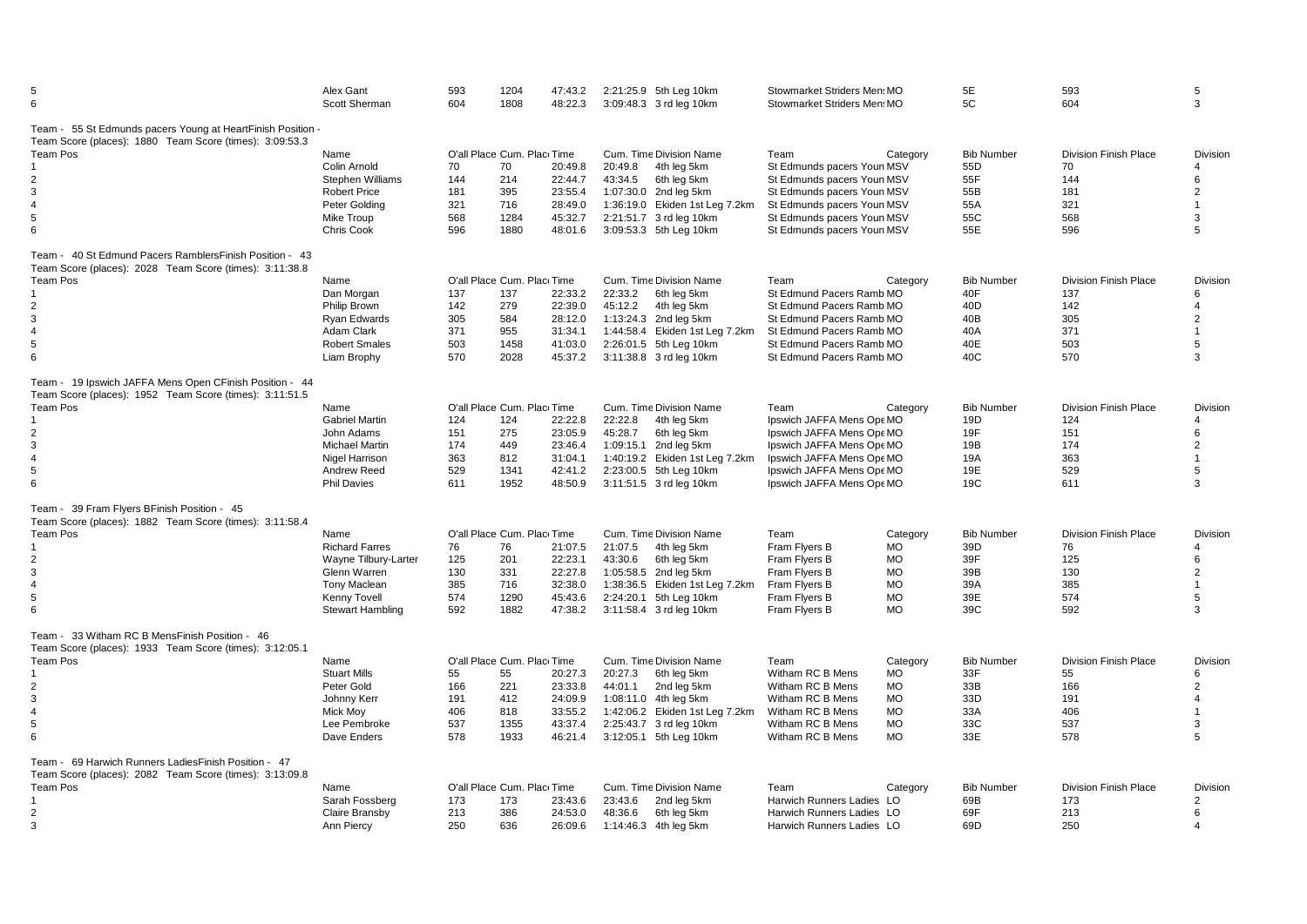| 5<br>6                                                                                                                                                                                       | Rachel Jarvis<br>Kate Hodgkiss<br><b>Claudine Tisbury</b>                                                          | 395<br>498<br>553                      | 1031<br>1529<br>2082                                                    | 33:06.0<br>40:42.5<br>44:34.9                                  | 2:28:34.8 5th Leg 10km<br>3:13:09.8 3 rd leg 10km                                                                           | 1:47:52.3 Ekiden 1st Leg 7.2km                               | Harwich Runners Ladies LO<br>Harwich Runners Ladies LO<br>Harwich Runners Ladies LO                                                                                                                        |                                                                          | 69A<br>69E<br>69C                                                       | 395<br>498<br>553                                                      | 5<br>3                                                                               |
|----------------------------------------------------------------------------------------------------------------------------------------------------------------------------------------------|--------------------------------------------------------------------------------------------------------------------|----------------------------------------|-------------------------------------------------------------------------|----------------------------------------------------------------|-----------------------------------------------------------------------------------------------------------------------------|--------------------------------------------------------------|------------------------------------------------------------------------------------------------------------------------------------------------------------------------------------------------------------|--------------------------------------------------------------------------|-------------------------------------------------------------------------|------------------------------------------------------------------------|--------------------------------------------------------------------------------------|
| Team - 27 Felixstowe Road Runners - CoeFinish Position - 4<br>Team Score (places): 2152 Team Score (times): 3:13:13.5<br><b>Team Pos</b><br>2<br>3<br>$\overline{4}$<br>5<br>6               | Name<br>Christina Howland<br>Helen Finegan<br>Carla Wiggins<br><b>Tony Bradford</b><br>Roger Stone<br>Steve Brooke | 198<br>223<br>360<br>396<br>458<br>517 | O'all Place Cum. Plac Time<br>198<br>421<br>781<br>1177<br>1635<br>2152 | 24:19.7<br>25:14.8<br>30:41.4<br>33:08.9<br>37:49.5<br>41:58.9 | Cum. Time Division Name<br>24:19.7<br>49:34.6<br>1:20:16.1 4th leg 5km<br>2:31:14.5 5th Leg 10km<br>3:13:13.5 3 rd leg 10km | 6th leg 5km<br>2nd leg 5km<br>1:53:25.0 Ekiden 1st Leg 7.2km | Team<br>Felixstowe Road Runners MO<br>Felixstowe Road Runners MO<br>Felixstowe Road Runners MO<br><b>Felixstowe Road Runners MO</b><br>Felixstowe Road Runners MO<br>Felixstowe Road Runners MO            | Category                                                                 | <b>Bib Number</b><br>27F<br>27B<br>27D<br>27A<br>27E<br>27C             | <b>Division Finish Place</b><br>198<br>223<br>360<br>396<br>458<br>517 | Division<br>6<br>$\overline{2}$<br>4<br>$\blacktriangleleft$<br>5<br>3               |
| Team - 25 Gt Bentley Mens BFinish Position - 49<br>Team Score (places): 1972 Team Score (times): 3:14:30.0<br>Team Pos<br>2<br>3<br>$\overline{4}$<br>5<br>6                                 | Name<br>Jamie Ash<br>Darren Allen<br>Rob Thorpe<br><b>Frank Gardiner</b><br><b>Scott Crawley</b><br>Shawn Leek     | 33<br>182<br>189<br>474<br>522<br>572  | O'all Place Cum. Plac Time<br>33<br>215<br>404<br>878<br>1400<br>1972   | 19:34.6<br>23:55.7<br>24:08.0<br>38:45.5<br>42:25.7<br>45:40.4 | Cum. Time Division Name<br>19:34.6<br>43:30.3<br>1:07:38.3 2nd leg 5km<br>2:28:49.6 3 rd leg 10km<br>3:14:30.0 5th Leg 10km | 4th leg 5km<br>6th leg 5km<br>1:46:23.8 Ekiden 1st Leg 7.2km | Team<br>Gt Bentley Mens B<br><b>Gt Bentley Mens B</b><br><b>Gt Bentley Mens B</b><br><b>Gt Bentley Mens B</b><br><b>Gt Bentley Mens B</b><br>Gt Bentley Mens B                                             | Category<br>МO<br>МO<br><b>MO</b><br><b>MO</b><br><b>MO</b><br><b>MO</b> | <b>Bib Number</b><br>25D<br>25F<br>25B<br>25A<br>25C<br>25E             | <b>Division Finish Place</b><br>33<br>182<br>189<br>474<br>522<br>572  | Division<br>4<br>6<br>$\overline{2}$<br>$\overline{1}$<br>3<br>5                     |
| Team - 9 Coltishall Jaquars Misfits Finish Position - 50<br>Team Score (places): 2004 Team Score (times): 3:14:38.3<br>Team Pos<br>2<br>3<br>$\overline{4}$<br>5<br>6                        | Name<br>Rod Bye<br>Steve Wragg<br>Jon Edwards<br>Ben Dennington<br>Martin Bagnall<br><b>Stewart Marden</b>         | 105<br>167<br>197<br>377<br>573<br>585 | O'all Place Cum. Plac Time<br>105<br>272<br>469<br>846<br>1419<br>2004  | 21:56.2<br>23:35.4<br>24:18.7<br>32:01.6<br>45:43.4<br>47:02.9 | Cum. Time Division Name<br>21:56.2<br>45:31.6<br>1:09:50.4 6th leg 5km<br>2:27:35.4 5th Leg 10km<br>3:14:38.3 3 rd leg 10km | 2nd leg 5km<br>4th leg 5km<br>1:41:52.0 Ekiden 1st Leg 7.2km | Team<br>Coltishall Jaquars Misfits MO<br>Coltishall Jaquars Misfits MO<br>Coltishall Jaquars Misfits MO<br>Coltishall Jaquars Misfits MO<br>Coltishall Jaquars Misfits MO<br>Coltishall Jaquars Misfits MO | Category                                                                 | <b>Bib Number</b><br>9B<br>9D<br>9F<br><b>9A</b><br>9E<br>9C            | <b>Division Finish Place</b><br>105<br>167<br>197<br>377<br>573<br>585 | Division<br>$\overline{2}$<br>4<br>6<br>$\overline{1}$<br>5<br>3                     |
| Team - 118 Team RIG BFinish Position - 51<br>Team Score (places): 1988 Team Score (times): 3:15:22.8<br>Team Pos<br>$\overline{2}$<br>3<br>$\overline{4}$<br>5<br>6                          | Name<br>Chris Seymour<br>Jason Walker<br><b>Kaley Sadler</b><br><b>Richard Brown</b><br>Greg Allan<br>Paul Schwer  | 58<br>89<br>313<br>386<br>544<br>598   | O'all Place Cum, Placi Time<br>58<br>147<br>460<br>846<br>1390<br>1988  | 20:31.6<br>21:34.8<br>28:20.9<br>32:39.1<br>44:06.9<br>48:09.3 | Cum. Time Division Name<br>20:31.6<br>42:06.5<br>1:10:27.4 2nd leg 5km<br>2:27:13.4 3 rd leg 10km<br>3:15:22.8 5th Leg 10km | 6th leg 5km<br>4th leg 5km<br>1:43:06.5 Ekiden 1st Leg 7.2km | Team<br>Team RIG B<br>Team RIG B<br>Team RIG B<br>Team RIG B<br>Team RIG B<br>Team RIG B                                                                                                                   | Category<br>Social<br>Social<br>Social<br>Social<br>Social<br>Social     | <b>Bib Number</b><br>118F<br>118D<br>118B<br>118A<br>118C<br>118E       | <b>Division Finish Place</b><br>58<br>89<br>313<br>386<br>544<br>598   | <b>Division</b><br>6<br>$\overline{4}$<br>$\overline{2}$<br>$\overline{1}$<br>3<br>5 |
| Team - 47 Stowmarket Striders Mens Vet BFinish Position - 5<br>Team Score (places): 1935 Team Score (times): 3:16:46.2<br><b>Team Pos</b><br>$\overline{2}$<br>3<br>$\overline{4}$<br>5<br>6 | Name<br>Kevin Bird<br>Gary Halestrap<br><b>Miles Garrod</b><br><b>Colin Pitts</b><br>Paul Heeks<br>Harry Smith     | 88<br>114<br>208<br>293<br>576<br>656  | O'all Place Cum. Plac Time<br>88<br>202<br>410<br>703<br>1279<br>1935   | 21:33.2<br>22:11.1<br>24:44.2<br>27:48.5<br>46:12.3<br>54:16.7 | Cum. Time Division Name<br>21:33.2<br>43:44.3<br>1:08:28.6 6th leg 5km<br>2:22:29.5 3 rd leg 10km<br>3:16:46.2 5th Leg 10km | 4th leg 5km<br>2nd leg 5km<br>1:36:17.1 Ekiden 1st Leg 7.2km | Team<br>Stowmarket Striders Men: MV<br>Stowmarket Striders Men MV<br>Stowmarket Striders Men MV<br>Stowmarket Striders Men: MV<br>Stowmarket Striders Men MV<br>Stowmarket Striders Men MV                 | Category                                                                 | <b>Bib Number</b><br>47 <sub>D</sub><br>47B<br>47F<br>47A<br>47C<br>47E | <b>Division Finish Place</b><br>88<br>114<br>208<br>293<br>576<br>656  | <b>Division</b><br>4<br>$\overline{2}$<br>6<br>$\overline{1}$<br>3<br>5              |
| Team - 36 Felixstowe Road Runners - OvettFinish Position -<br>Team Score (places): 1860 Team Score (times): 3:17:01.2<br>Team Pos<br>$\overline{2}$                                          | Name<br>Sam Brooke<br>Simon Wiggins                                                                                | 74<br>82                               | O'all Place Cum. Plac Time<br>74<br>156                                 | 21:02.4<br>21:29.7                                             | Cum. Time Division Name<br>21:02.4<br>42:32.2                                                                               | 2nd leg 5km<br>4th leg 5km                                   | Team<br>Felixstowe Road Runners MO<br>Felixstowe Road Runners MO                                                                                                                                           | Category                                                                 | <b>Bib Number</b><br>36B<br>36D                                         | <b>Division Finish Place</b><br>74<br>82                               | <b>Division</b><br>$\overline{2}$<br>$\overline{4}$                                  |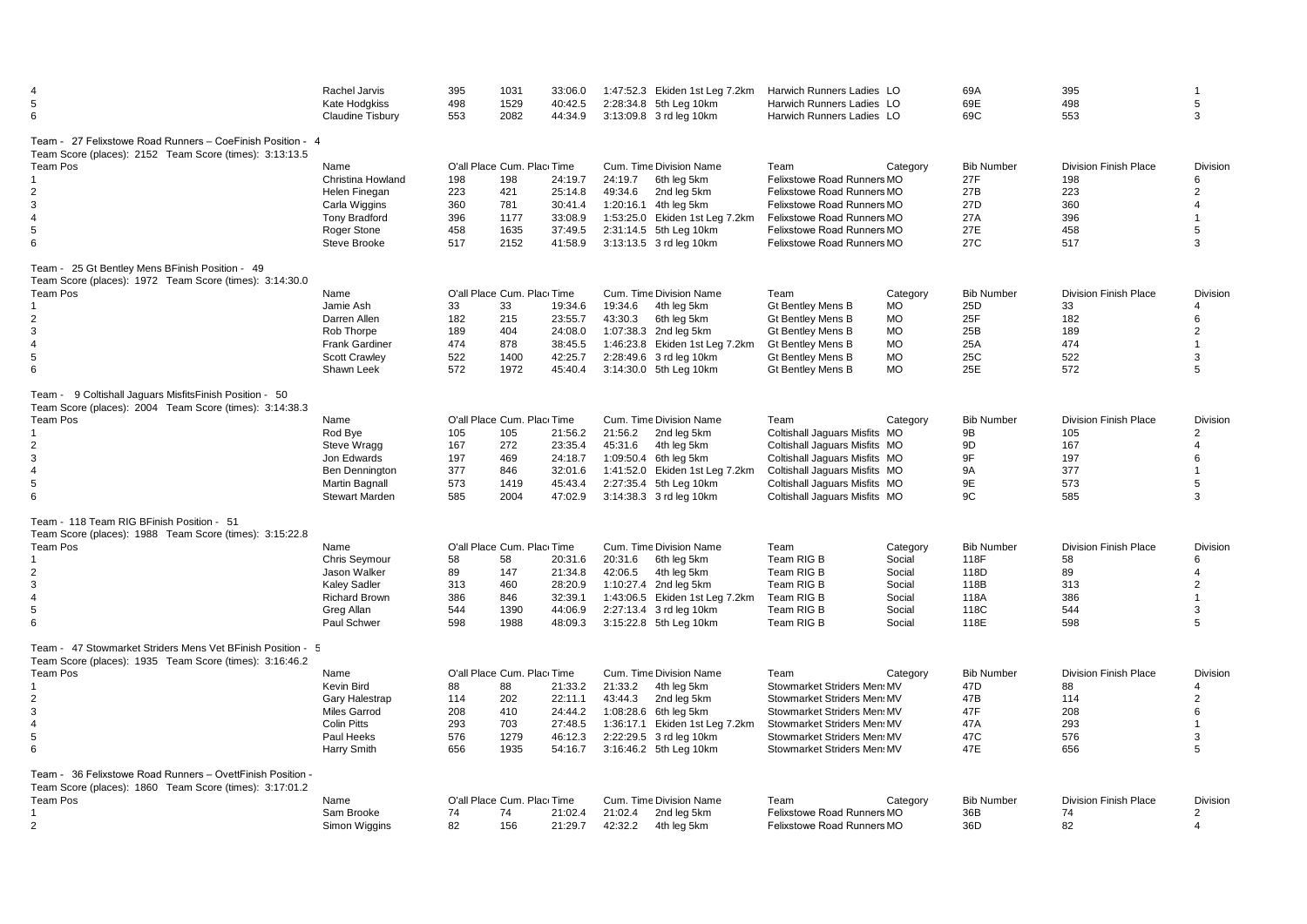| 3<br>$\overline{\mathcal{L}}$<br>5<br>6                                                                                                                                                        | Mark Goodwin<br>Lucy Sheehan<br><b>Richard Bennett</b><br><b>Richard Smith</b>                                              | 97<br>411<br>538<br>658                          | 253<br>664<br>1202<br>1860                                                     | 21:41.1<br>34:28.8<br>43:39.5<br>54:39.4                       |                    | 1:04:13.4 6th leg 5km<br>1:38:42.2 Ekiden 1st Leg 7.2km<br>2:22:21.7 3 rd leg 10km<br>3:17:01.2 5th Leg 10km                                                          | <b>Felixstowe Road Runners MO</b><br>Felixstowe Road Runners MO<br>Felixstowe Road Runners MO<br>Felixstowe Road Runners MO                                                              |                                                                                        | 36F<br>36A<br>36C<br>36E                                          | 97<br>411<br>538<br>658                                                        | 6<br>3<br>5                                                 |
|------------------------------------------------------------------------------------------------------------------------------------------------------------------------------------------------|-----------------------------------------------------------------------------------------------------------------------------|--------------------------------------------------|--------------------------------------------------------------------------------|----------------------------------------------------------------|--------------------|-----------------------------------------------------------------------------------------------------------------------------------------------------------------------|------------------------------------------------------------------------------------------------------------------------------------------------------------------------------------------|----------------------------------------------------------------------------------------|-------------------------------------------------------------------|--------------------------------------------------------------------------------|-------------------------------------------------------------|
| Team - 57 QC & the Jet SettersFinish Position - 54<br>Team Score (places): 2054 Team Score (times): 3:17:26.7<br><b>Team Pos</b><br>2<br>3<br>$\overline{4}$<br>$5\phantom{.0}$<br>6           | Name<br>James Rossiter<br>Alex Belsom<br>Tina Belsom<br><b>Catherine Abbott</b><br>Natasha Dunnage<br>Pat Abbott            | 126<br>161<br>206<br>457<br>550<br>554           | O'all Place Cum. Plac Time<br>126<br>287<br>493<br>950<br>1500<br>2054         | 22:24.6<br>23:23.2<br>24:42.7<br>37:48.3<br>44:28.9<br>44:38.9 | 22:24.6<br>45:47.8 | Cum. Time Division Name<br>2nd leg 5km<br>6th leg 5km<br>1:10:30.5 4th leg 5km<br>1:48:18.8 Ekiden 1st Leg 7.2km<br>2:32:47.7 5th Leg 10km<br>3:17:26.7 3 rd leg 10km | Team<br>QC & the Jet Setters<br>QC & the Jet Setters<br>QC & the Jet Setters<br>QC & the Jet Setters<br>QC & the Jet Setters<br>QC & the Jet Setters                                     | Category<br>Social<br>Social<br>Social<br>Social<br>Social<br>Social                   | <b>Bib Number</b><br>57B<br>57F<br>57D<br>57A<br>57E<br>57C       | <b>Division Finish Place</b><br>126<br>161<br>206<br>457<br>550<br>554         | Division<br>2<br>6<br>4<br>5<br>3                           |
| Team - 76 St Edmund Pacers Ladies Finish Position - 55<br>Team Score (places): 2028 Team Score (times): 3:19:42.4<br>Team Pos<br>2<br>3<br>$\overline{4}$<br>5<br>6                            | Name<br>Donna Talbot<br>Cath Jeffery<br>Laura Nichols<br>Sarah Golding<br>Amanda Martin<br>Karen Page                       | $\overline{1}$<br>80<br>248<br>410<br>634<br>655 | O'all Place Cum. Plac Time<br>$\mathbf{1}$<br>81<br>329<br>739<br>1373<br>2028 | 12:43.0<br>21:25.2<br>25:58.2<br>34:24.3<br>50:54.9<br>54:16.7 | 12:43.0<br>34:08.3 | Cum. Time Division Name<br>2nd leg 5km<br>6th leg 5km<br>1:00:06.5 4th leg 5km<br>1:34:30.8 Ekiden 1st Leg 7.2km<br>2:25:25.7 5th Leg 10km<br>3:19:42.4 3 rd leg 10km | Team<br>St Edmund Pacers Ladie: LO<br>St Edmund Pacers Ladie: LO<br>St Edmund Pacers Ladie: LO<br>St Edmund Pacers Ladie: LO<br>St Edmund Pacers Ladie: LO<br>St Edmund Pacers Ladie: LO | Category                                                                               | <b>Bib Number</b><br>76B<br>76F<br>76D<br>76A<br>76E<br>76C       | <b>Division Finish Place</b><br>$\mathbf{1}$<br>80<br>248<br>410<br>634<br>655 | Division<br>$\overline{2}$<br>6<br>$\overline{4}$<br>5<br>3 |
| Team - 116 BT 1 Finish Position - 56<br>Team Score (places): 2039 Team Score (times): 3:19:45.0<br>Team Pos<br>$\overline{2}$<br>3<br>$\overline{4}$<br>5<br>6                                 | Name<br><b>Steve Bartlett</b><br>Simon Barnett<br><b>Steve Evans</b><br>Rob Peck<br><b>Tom Britten</b><br>Gi Cheung         | 54<br>148<br>224<br>430<br>558<br>625            | O'all Place Cum. Plac Time<br>54<br>202<br>426<br>856<br>1414<br>2039          | 20:23.7<br>23:00.2<br>25:24.1<br>36:20.2<br>44:48.3<br>49:48.3 | 20:23.7<br>43:23.9 | Cum. Time Division Name<br>4th leg 5km<br>2nd leg 5km<br>1:08:48.1 6th leg 5km<br>1:45:08.3 Ekiden 1st Leg 7.2km<br>2:29:56.6 5th Leg 10km<br>3:19:45.0 3 rd leg 10km | Team<br>BT <sub>1</sub><br>BT <sub>1</sub><br>BT <sub>1</sub><br>BT <sub>1</sub><br>BT <sub>1</sub><br>BT <sub>1</sub>                                                                   | Category<br>Social<br>Social<br>Social<br>Social<br>Social<br>Social                   | <b>Bib Number</b><br>116D<br>116B<br>116F<br>116A<br>116E<br>116C | Division Finish Place<br>54<br>148<br>224<br>430<br>558<br>625                 | Division<br>Δ<br>$\overline{2}$<br>6<br>5<br>3              |
| Team - 35 Felixstowe Road Runners - CramFinish Position -<br>Team Score (places): 2171 Team Score (times): 3:19:46.9<br>Team Pos<br>$\overline{2}$<br>$\mathbf{3}$<br>$\overline{4}$<br>5<br>6 | Name<br>Dave Levans<br>Sally Ann Pierce<br>Tim Finegan<br>Mark Ford<br>Dave Solomon<br>Dave Lampard                         | 218<br>219<br>273<br>327<br>473<br>661           | O'all Place Cum. Plac Time<br>218<br>437<br>710<br>1037<br>1510<br>2171        | 25:06.2<br>25:11.5<br>27:00.4<br>28:58.9<br>38:44.8<br>54:44.8 | 25:06.2<br>50:17.7 | Cum. Time Division Name<br>6th leg 5km<br>4th leg 5km<br>1:17:18.2 2nd leg 5km<br>1:46:17.1 Ekiden 1st Leg 7.2km<br>2:25:02.0 3 rd leg 10km<br>3:19:46.9 5th Leg 10km | Team<br>Felixstowe Road Runners MO<br>Felixstowe Road Runners MO<br>Felixstowe Road Runners MO<br>Felixstowe Road Runners MO<br>Felixstowe Road Runners MO<br>Felixstowe Road Runners MO | Category                                                                               | <b>Bib Number</b><br>35F<br>35D<br>35B<br>35A<br>35C<br>35E       | <b>Division Finish Place</b><br>218<br>219<br>273<br>327<br>473<br>661         | Division<br>6<br>$\overline{4}$<br>$\overline{2}$<br>3<br>5 |
| Team - 44 Reepham RunnersFinish Position - 58<br>Team Score (places): 2257 Team Score (times): 3:20:14.9<br>Team Pos<br>$\overline{2}$<br>3<br>$\overline{4}$<br>5<br>6                        | Name<br><b>Richard Cadman</b><br>Richard Bullman<br>Jenny Rowley<br>Phil Cooper<br>Chris Cox<br><b>Richard Morris-Jones</b> | 214<br>244<br>351<br>381<br>521<br>546           | O'all Place Cum. Plac Time<br>214<br>458<br>809<br>1190<br>1711<br>2257        | 24:58.0<br>25:51.0<br>30:14.3<br>32:29.7<br>42:18.4<br>44:23.3 | 24:58.0<br>50:49.0 | Cum. Time Division Name<br>2nd leg 5km<br>6th leg 5km<br>1:21:03.4 4th leg 5km<br>1:53:33.1 Ekiden 1st Leg 7.2km<br>2:35:51.6 3 rd leg 10km<br>3:20:14.9 5th Leg 10km | Team<br><b>Reepham Runners</b><br><b>Reepham Runners</b><br><b>Reepham Runners</b><br><b>Reepham Runners</b><br><b>Reepham Runners</b><br><b>Reepham Runners</b>                         | Category<br><b>MO</b><br><b>MO</b><br><b>MO</b><br><b>MO</b><br><b>MO</b><br><b>MO</b> | <b>Bib Number</b><br>44B<br>44F<br>44D<br>44A<br>44C<br>44E       | <b>Division Finish Place</b><br>214<br>244<br>351<br>381<br>521<br>546         | Division<br>$\overline{2}$<br>6<br>$\Delta$<br>3<br>5       |
| Team - 111 MLM Consulting Engineers Finish Position - 59<br>Team Score (places): 2207 Team Score (times): 3:20:55.9<br>Team Pos<br>-1                                                          | Name<br>Lee Bowker                                                                                                          | 120                                              | O'all Place Cum. Plac Time<br>120                                              | 22:20.4                                                        | 22:20.4            | Cum. Time Division Name<br>6th leg 5km                                                                                                                                | Team<br><b>MLM Consulting Engineer Social</b>                                                                                                                                            | Category                                                                               | <b>Bib Number</b><br>111F                                         | <b>Division Finish Place</b><br>120                                            | Division<br>6                                               |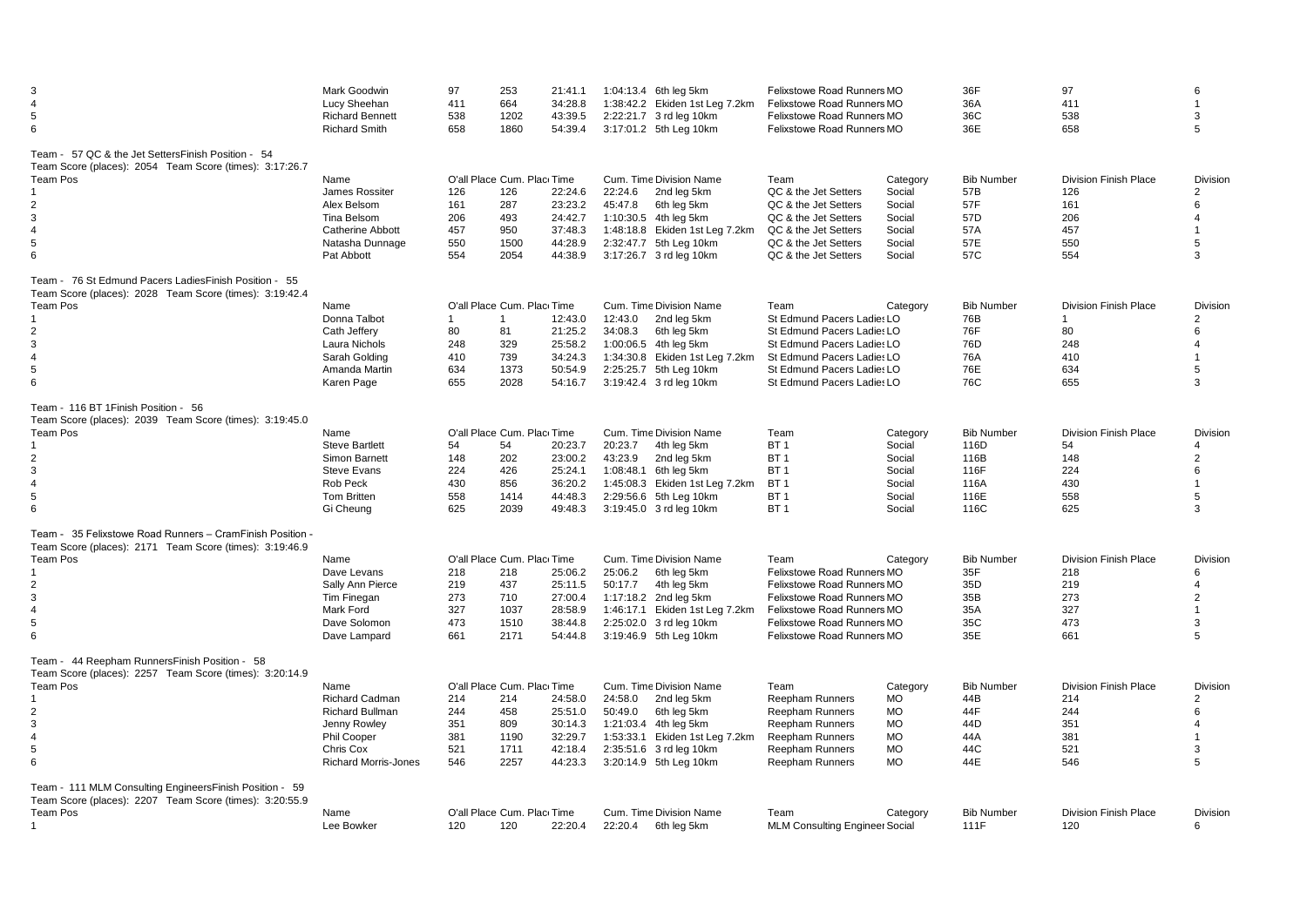| $\overline{2}$<br>$\mathbf{3}$<br>$\overline{4}$<br>$\sqrt{5}$<br>6                                                                                                                 | lan Farguharson<br><b>Richard Cross</b><br>James Calvert<br>Marius Carr<br>James Stubbings                         | 274<br>302<br>452<br>464<br>595        | 394<br>696<br>1148<br>1612<br>2207                                      | 27:01.2<br>28:07.1<br>37:33.8<br>38:02.0<br>47:51.3            | 49:21.6                                     | 4th leg 5km<br>1:17:28.7 2nd leg 5km<br>1:55:02.6 5th Leg 10km<br>2:33:04.6 Ekiden 1st Leg 7.2km<br>3:20:55.9 3 rd leg 10km                                           | <b>MLM Consulting Enginee: Social</b><br><b>MLM Consulting Engineer Social</b><br><b>MLM Consulting Engineer Social</b><br><b>MLM Consulting Engineer Social</b><br><b>MLM Consulting Engineer Social</b> |                                                                                        | 111D<br>111B<br>111E<br>111A<br>111C                              | 274<br>302<br>452<br>464<br>595                                        | 2<br>5<br>$\mathbf{1}$<br>3                                                         |
|-------------------------------------------------------------------------------------------------------------------------------------------------------------------------------------|--------------------------------------------------------------------------------------------------------------------|----------------------------------------|-------------------------------------------------------------------------|----------------------------------------------------------------|---------------------------------------------|-----------------------------------------------------------------------------------------------------------------------------------------------------------------------|-----------------------------------------------------------------------------------------------------------------------------------------------------------------------------------------------------------|----------------------------------------------------------------------------------------|-------------------------------------------------------------------|------------------------------------------------------------------------|-------------------------------------------------------------------------------------|
| Team - 91 Fram Flyers Male Super VetsFinish Position - 60<br>Team Score (places): 2244 Team Score (times): 3:21:08.5<br>Team Pos<br>$\overline{2}$<br>3<br>$\overline{4}$<br>5<br>6 | Name<br>Robert Mawson<br><b>Bill Cox</b><br>Julian Wiseman<br>David Taylor<br>Kevin Short<br>Terry O'Sullivan      | 180<br>232<br>332<br>414<br>520<br>566 | O'all Place Cum. Plac Time<br>180<br>412<br>744<br>1158<br>1678<br>2244 | 23:55.3<br>25:38.1<br>29:12.3<br>34:41.6<br>42:13.4<br>45:27.5 | 23:55.3<br>49:33.5                          | Cum. Time Division Name<br>6th leg 5km<br>2nd leg 5km<br>1:18:45.9 4th leg 5km<br>1:53:27.5 Ekiden 1st Leg 7.2km<br>2:35:41.0 3 rd leg 10km<br>3:21:08.5 5th Leg 10km | Team<br>Fram Flyers Male Super \ MSV<br>Fram Flyers Male Super \ MSV<br>Fram Flyers Male Super \ MSV<br>Fram Flyers Male Super \ MSV<br>Fram Flyers Male Super \ MSV<br>Fram Flyers Male Super \ MSV      | Category                                                                               | <b>Bib Number</b><br>91F<br>91B<br>91D<br>91A<br>91C<br>91E       | <b>Division Finish Place</b><br>180<br>232<br>332<br>414<br>520<br>566 | <b>Division</b><br>6<br>2<br>4<br>$\overline{1}$<br>3<br>5                          |
| Team - 102 IBC The Slot TrotsFinish Position - 61<br>Team Score (places): 2105 Team Score (times): 3:21:50.2<br><b>Team Pos</b><br>2<br>3<br>$\overline{4}$<br>5<br>6               | Name<br>Scott Lo<br>Liam Healy<br>Izzi Calais<br>Daniel Jousiffe<br><b>Mark Hunter</b><br>Graham Chappel           | 139<br>175<br>188<br>382<br>575<br>646 | O'all Place Cum. Place Time<br>139<br>314<br>502<br>884<br>1459<br>2105 | 22:34.4<br>23:46.9<br>24:07.2<br>32:33.8<br>46:04.6<br>52:43.1 | 22:34.4<br>46:21.3                          | Cum. Time Division Name<br>4th leg 5km<br>6th leg 5km<br>1:10:28.5 2nd leg 5km<br>1:43:02.3 Ekiden 1st Leg 7.2km<br>2:29:07.0 3 rd leg 10km<br>3:21:50.2 5th Leg 10km | Team<br><b>IBC The Slot Trots</b><br><b>IBC The Slot Trots</b><br><b>IBC The Slot Trots</b><br><b>IBC The Slot Trots</b><br><b>IBC The Slot Trots</b><br><b>IBC The Slot Trots</b>                        | Category<br>Social<br>Social<br>Social<br>Social<br>Social<br>Social                   | <b>Bib Number</b><br>102D<br>102F<br>102B<br>102A<br>102C<br>102E | <b>Division Finish Place</b><br>139<br>175<br>188<br>382<br>575<br>646 | <b>Division</b><br>4<br>6<br>$\overline{2}$<br>$\mathbf{1}$<br>3<br>5               |
| Team - 42 Hadleigh Hares D Tri 1 Finish Position - 62<br>Team Score (places): 2136 Team Score (times): 3:22:10.1<br>Team Pos<br>2<br>3<br>$\overline{4}$<br>$5\phantom{.0}$<br>6    | Name<br>Ollie Hanley<br><b>Andrew Stewart</b><br>Rachel Crisp<br><b>Trudy Avis</b><br>Kate Thomas<br>Steve Bowen   | 143<br>169<br>209<br>419<br>588<br>608 | O'all Place Cum. Plac Time<br>143<br>312<br>521<br>940<br>1528<br>2136  | 22:39.0<br>23:36.8<br>24:44.5<br>35:05.5<br>47:22.1<br>48:42.1 | 22:39.0<br>46:15.9                          | Cum. Time Division Name<br>6th leg 5km<br>4th leg 5km<br>1:11:00.4 2nd leg 5km<br>1:46:05.9 Ekiden 1st Leg 7.2km<br>2:33:28.0 3 rd leg 10km<br>3:22:10.1 5th Leg 10km | Team<br>Hadleigh Hares D Tri 1<br>Hadleigh Hares D Tri 1<br>Hadleigh Hares D Tri 1<br>Hadleigh Hares D Tri 1<br>Hadleigh Hares D Tri 1<br>Hadleigh Hares D Tri 1                                          | Category<br>MO<br><b>MO</b><br><b>MO</b><br><b>MO</b><br><b>MO</b><br><b>MO</b>        | <b>Bib Number</b><br>42F<br>42D<br>42B<br>42A<br>42C<br>42E       | <b>Division Finish Place</b><br>143<br>169<br>209<br>419<br>588<br>608 | Division<br>6<br>$\overline{4}$<br>2<br>$\mathbf{1}$<br>3<br>5                      |
| Team - 21 Sudbury Joggers CFinish Position - 63<br>Team Score (places): 2289 Team Score (times): 3:22:29.5<br><b>Team Pos</b><br>2<br>3<br>$\overline{4}$<br>5<br>6                 | Name<br>Dave Chapman<br>lan St Ledger<br>Lyndon Collier<br>Rob Harrow<br>Dominic Turner<br><b>Richard Garrod</b>   | 229<br>262<br>317<br>338<br>543<br>600 | O'all Place Cum. Plac Time<br>229<br>491<br>808<br>1146<br>1689<br>2289 | 25:30.7<br>26:36.8<br>28:36.5<br>29:27.5<br>44:06.5<br>48:11.3 | 25:30.7<br>52:07.5<br>1:20:44.1 6th leg 5km | Cum. Time Division Name<br>2nd leg 5km<br>4th leg 5km<br>1:50:11.6 Ekiden 1st Leg 7.2km<br>2:34:18.2 5th Leg 10km<br>3:22:29.5 3 rd leg 10km                          | Team<br>Sudbury Joggers C<br>Sudbury Joggers C<br>Sudbury Joggers C<br>Sudbury Joggers C<br>Sudbury Joggers C<br>Sudbury Joggers C                                                                        | Category<br><b>MO</b><br><b>MO</b><br><b>MO</b><br><b>MO</b><br><b>MO</b><br><b>MO</b> | <b>Bib Number</b><br>21B<br>21D<br>21F<br>21A<br>21E<br>21C       | <b>Division Finish Place</b><br>229<br>262<br>317<br>338<br>543<br>600 | Division<br>2<br>4<br>6<br>$\mathbf 1$<br>5<br>3                                    |
| Team - 30 Hadleigh Hares CFinish Position - 64<br>Team Score (places): 2198 Team Score (times): 3:22:33.0<br><b>Team Pos</b><br>$\overline{2}$<br>3<br>$\overline{4}$<br>5<br>6     | Name<br><b>Richard Cowley</b><br>Tina Dixon<br>Helen Norman<br>Simon Fenn<br><b>Brian Airlie</b><br>Corinna Hussey | 98<br>261<br>288<br>378<br>530<br>643  | O'all Place Cum. Plac Time<br>98<br>359<br>647<br>1025<br>1555<br>2198  | 21:43.1<br>26:36.0<br>27:31.3<br>32:05.9<br>42:44.3<br>51:52.2 | 21:43.1<br>48:19.2<br>1:15:50.5 4th leg 5km | Cum. Time Division Name<br>6th leg 5km<br>2nd leg 5km<br>1:47:56.4 Ekiden 1st Leg 7.2km<br>2:30:40.8 3 rd leg 10km<br>3:22:33.0 5th Leg 10km                          | Team<br>Hadleigh Hares C<br><b>Hadleigh Hares C</b><br><b>Hadleigh Hares C</b><br><b>Hadleigh Hares C</b><br>Hadleigh Hares C<br>Hadleigh Hares C                                                         | Category<br>МO<br><b>MO</b><br><b>MO</b><br><b>MO</b><br><b>MO</b><br><b>MO</b>        | <b>Bib Number</b><br>30F<br>30B<br>30D<br>30A<br>30C<br>30E       | <b>Division Finish Place</b><br>98<br>261<br>288<br>378<br>530<br>643  | Division<br>6<br>$\overline{2}$<br>$\overline{4}$<br>$\blacktriangleleft$<br>3<br>5 |
| Team - 117 BT 2Finish Position - 65<br>Team Score (places): 2198 Team Score (times): 3:22:44.0<br>Team Pos                                                                          | Name                                                                                                               |                                        | O'all Place Cum. Plac Time                                              |                                                                |                                             | Cum. Time Division Name                                                                                                                                               | Team                                                                                                                                                                                                      | Category                                                                               | <b>Bib Number</b>                                                 | <b>Division Finish Place</b>                                           | Division                                                                            |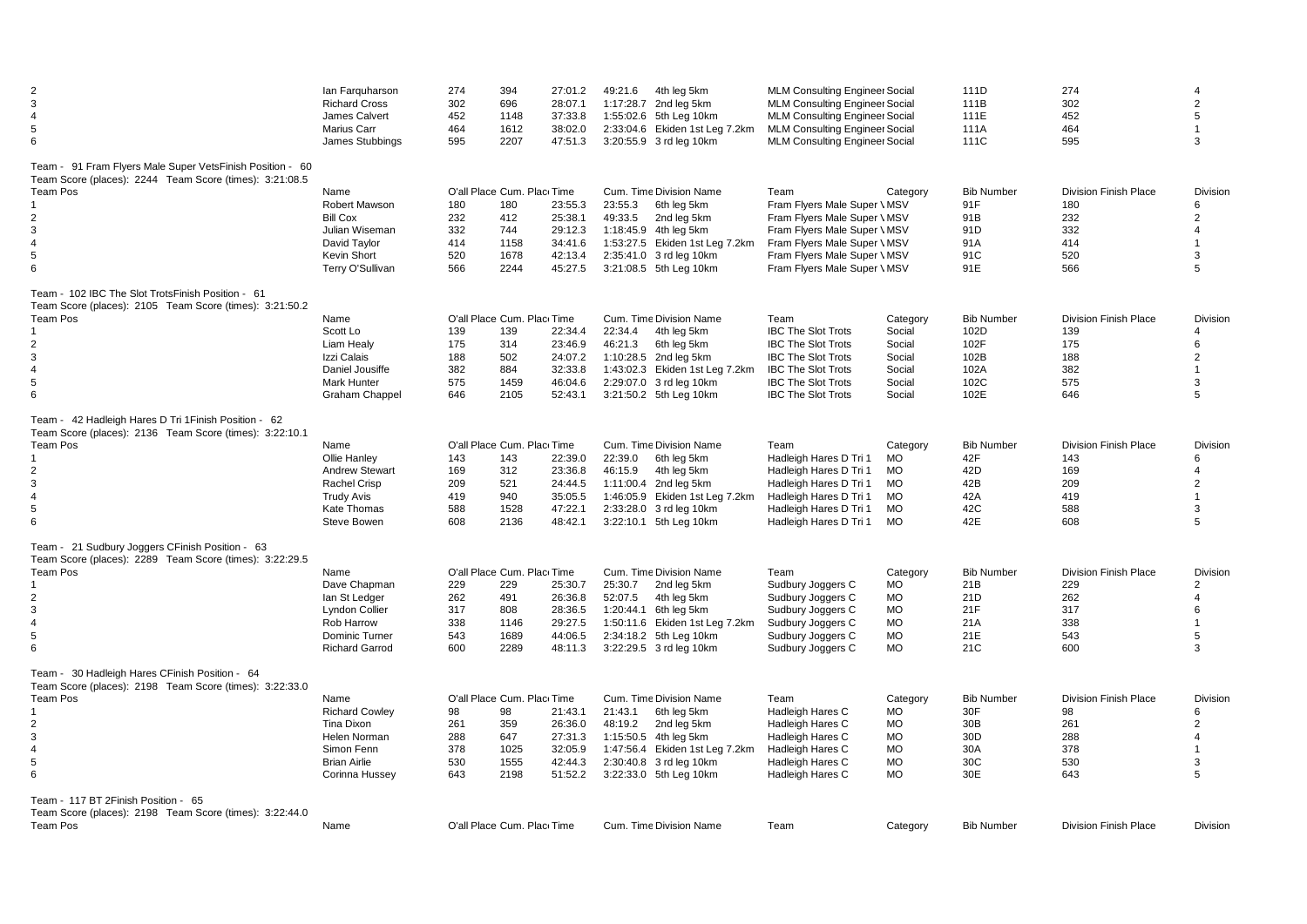| $\overline{2}$<br>3<br>$\overline{4}$<br>5<br>6                                                                                                                               | <b>Oliver Newbury</b><br><b>Mark Squirrell</b><br><b>Will Palmer</b><br>Dan Rose<br><b>Stuart Fairweather</b><br><b>Neal Seabury</b> | 146<br>184<br>275<br>518<br>519<br>556 | 146<br>330<br>605<br>1123<br>1642<br>2198                               | 22:46.7<br>23:58.8<br>27:06.5<br>42:00.8<br>42:10.1<br>44:41.0 | 22:46.7<br>46:45.5 | 6th leg 5km<br>4th leg 5km<br>1:13:52.1 2nd leg 5km<br>1:55:52.9 Ekiden 1st Leg 7.2km<br>2:38:03.0 3 rd leg 10km<br>3:22:44.0 5th Leg 10km                            | BT <sub>2</sub><br>BT <sub>2</sub><br>BT <sub>2</sub><br>BT <sub>2</sub><br>BT <sub>2</sub><br>BT <sub>2</sub>                                                                           | Social<br>Social<br>Social<br>Social<br>Social<br>Social                               | 117F<br>117D<br>117B<br>117A<br>117C<br>117E                | 146<br>184<br>275<br>518<br>519<br>556                                 | 6<br>4<br>$\overline{2}$<br>$\mathbf{1}$<br>3<br>5                            |
|-------------------------------------------------------------------------------------------------------------------------------------------------------------------------------|--------------------------------------------------------------------------------------------------------------------------------------|----------------------------------------|-------------------------------------------------------------------------|----------------------------------------------------------------|--------------------|-----------------------------------------------------------------------------------------------------------------------------------------------------------------------|------------------------------------------------------------------------------------------------------------------------------------------------------------------------------------------|----------------------------------------------------------------------------------------|-------------------------------------------------------------|------------------------------------------------------------------------|-------------------------------------------------------------------------------|
| Team - 60 Witham RC C -LadiesFinish Position - 66<br>Team Score (places): 2178 Team Score (times): 3:22:46.1<br>Team Pos<br>2<br>3<br>$\overline{4}$<br>5<br>6                | Name<br>Liz Stuckey<br>Rachel O'Connor<br><b>Shelly Enders</b><br><b>Brigid Wallen</b><br><b>Wendy Martin</b><br>Claire Gordon       | 163<br>185<br>231<br>390<br>571<br>638 | O'all Place Cum. Plac Time<br>163<br>348<br>579<br>969<br>1540<br>2178  | 23:29.4<br>24:01.6<br>25:33.7<br>32:50.8<br>45:40.1<br>51:10.4 | 23:29.4<br>47:31.0 | Cum. Time Division Name<br>6th leg 5km<br>2nd leg 5km<br>1:13:04.7 4th leg 5km<br>1:45:55.5 Ekiden 1st Leg 7.2km<br>2:31:35.7 3 rd leg 10km<br>3:22:46.1 5th Leg 10km | Team<br>Witham RC C -Ladies<br>Witham RC C - Ladies<br>Witham RC C - Ladies<br>Witham RC C - Ladies<br>Witham RC C - Ladies<br>Witham RC C - Ladies                                      | Category<br>LV<br>LV<br><b>LV</b><br>LV<br>LV<br>LV                                    | <b>Bib Number</b><br>60F<br>60B<br>60D<br>60A<br>60C<br>60E | <b>Division Finish Place</b><br>163<br>185<br>231<br>390<br>571<br>638 | Division<br>6<br>$\overline{2}$<br>4<br>$\mathbf{1}$<br>3<br>5                |
| Team - 37 St Edmunds pacers Allsorts Finish Position - 67<br>Team Score (places): 2143 Team Score (times): 3:22:54.3<br><b>Team Pos</b><br>$\overline{2}$<br>3<br>4<br>5<br>6 | Name<br>lan Gooderham<br>Sarah Golding<br><b>Eloise Bird</b><br>Stephen Williams<br>Moira O'Brian<br>Peter Bird                      | 75<br>183<br>268<br>400<br>601<br>616  | O'all Place Cum. Plac Time<br>75<br>258<br>526<br>926<br>1527<br>2143   | 21:03.9<br>23:56.9<br>26:54.7<br>33:26.5<br>48:14.6<br>49:17.5 | 21:03.9<br>45:00.8 | Cum. Time Division Name<br>4th leg 5km<br>6th leg 5km<br>1:11:55.6 2nd leg 5km<br>1:45:22.1 Ekiden 1st Leg 7.2km<br>2:33:36.7 5th Leg 10km<br>3:22:54.3 3 rd leg 10km | Team<br>St Edmunds pacers Allso MO<br>St Edmunds pacers Allso MO<br>St Edmunds pacers Allso MO<br>St Edmunds pacers Allso MO<br>St Edmunds pacers Allso MO<br>St Edmunds pacers Allso MO | Category                                                                               | <b>Bib Number</b><br>37D<br>37F<br>37B<br>37A<br>37E<br>37C | <b>Division Finish Place</b><br>75<br>183<br>268<br>400<br>601<br>616  | <b>Division</b><br>4<br>6<br>$\overline{2}$<br>$\mathbf{1}$<br>5<br>3         |
| Team - 99 PWC AFinish Position - 68<br>Team Score (places): 2352 Team Score (times): 3:22:54.6<br><b>Team Pos</b><br>2<br>3<br>$\overline{4}$<br>5<br>6                       | Name<br><b>Luke Morris</b><br>Jodie Johnson<br>Ruth Owen<br>Gavin Egmore<br><b>Chris Milstead</b><br><b>Gerrit Cloete</b>            | 281<br>287<br>334<br>397<br>502<br>551 | O'all Place Cum. Plac Time<br>281<br>568<br>902<br>1299<br>1801<br>2352 | 27:23.6<br>27:29.8<br>29:16.0<br>33:16.3<br>40:58.2<br>44:30.4 | 27:23.6<br>54:53.5 | Cum. Time Division Name<br>2nd leg 5km<br>6th leg 5km<br>1:24:09.6 4th leg 5km<br>1:57:25.9 Ekiden 1st Leg 7.2km<br>2:38:24.1 3 rd leg 10km<br>3:22:54.6 5th Leg 10km | Team<br><b>PWCA</b><br>PWC A<br><b>PWCA</b><br>PWC A<br>PWC A<br>PWC A                                                                                                                   | Category<br>Social<br>Social<br>Social<br>Social<br>Social<br>Social                   | <b>Bib Number</b><br>99B<br>99F<br>99D<br>99A<br>99C<br>99E | <b>Division Finish Place</b><br>281<br>287<br>334<br>397<br>502<br>551 | Division<br>$\overline{2}$<br>6<br>$\overline{4}$<br>$\overline{1}$<br>3<br>5 |
| Team - 29 Hadleigh Hares BFinish Position - 69<br>Team Score (places): 2241 Team Score (times): 3:23:17.2<br><b>Team Pos</b><br>2<br>3<br>$\overline{4}$<br>5<br>6            | Name<br>John Norman<br>Rachel Bodsworth<br>James Rush<br>lan Bodsworth<br><b>Matt Hunter</b><br>Nikki Vince                          | 136<br>269<br>326<br>355<br>507<br>648 | O'all Place Cum. Plac Time<br>136<br>405<br>731<br>1086<br>1593<br>2241 | 22:32.1<br>26:55.3<br>28:58.8<br>30:20.3<br>41:32.8<br>52:57.6 | 22:32.1<br>49:27.5 | Cum. Time Division Name<br>6th leg 5km<br>2nd leg 5km<br>1:18:26.3 Ekiden 1st Leg 7.2km<br>1:48:46.6 4th leg 5km<br>2:30:19.5 3 rd leg 10km<br>3:23:17.2 5th Leg 10km | Team<br><b>Hadleigh Hares B</b><br><b>Hadleigh Hares B</b><br><b>Hadleigh Hares B</b><br><b>Hadleigh Hares B</b><br><b>Hadleigh Hares B</b><br>Hadleigh Hares B                          | Category<br><b>MO</b><br><b>MO</b><br><b>MO</b><br><b>MO</b><br><b>MO</b><br><b>MO</b> | <b>Bib Number</b><br>29F<br>29B<br>29A<br>29D<br>28C<br>29E | <b>Division Finish Place</b><br>136<br>269<br>326<br>355<br>507<br>648 | Division<br>6<br>$\overline{2}$<br>$\mathbf{1}$<br>$\overline{4}$<br>3<br>5   |
| Team - 17 Harwich Runners BFinish Position - 70<br>Team Score (places): 2377 Team Score (times): 3:26:23.8<br>Team Pos<br>$\overline{2}$<br>3<br>$\overline{4}$<br>5<br>6     | Name<br>Peter Gooding<br>Jo Higgon<br>Liz Smith<br><b>Richard Flutter</b><br>Ben Hammond<br><b>Martin West</b>                       | 252<br>291<br>336<br>353<br>505<br>640 | O'all Place Cum. Plac Time<br>252<br>543<br>879<br>1232<br>1737<br>2377 | 26:10.3<br>27:37.9<br>29:26.6<br>30:18.0<br>41:18.4<br>51:32.4 | 26:10.3<br>53:48.3 | Cum. Time Division Name<br>6th leg 5km<br>2nd leg 5km<br>1:23:14.9 4th leg 5km<br>1:53:32.9 Ekiden 1st Leg 7.2km<br>2:34:51.4 3 rd leg 10km<br>3:26:23.8 5th Leg 10km | Team<br><b>Harwich Runners B</b><br>Harwich Runners B<br><b>Harwich Runners B</b><br><b>Harwich Runners B</b><br>Harwich Runners B<br><b>Harwich Runners B</b>                           | Category<br><b>MO</b><br><b>MO</b><br><b>MO</b><br><b>MO</b><br><b>MO</b><br><b>MO</b> | <b>Bib Number</b><br>17F<br>17B<br>17D<br>17A<br>17C<br>17E | <b>Division Finish Place</b><br>252<br>291<br>336<br>353<br>505<br>640 | <b>Division</b><br>6<br>$\overline{2}$<br>4<br>3<br>5                         |

Team - 80 Stowmarket Striders Ladies D VetsFinish Position - 71

Team Score (places): 2210 Team Score (times): 3:26:24.4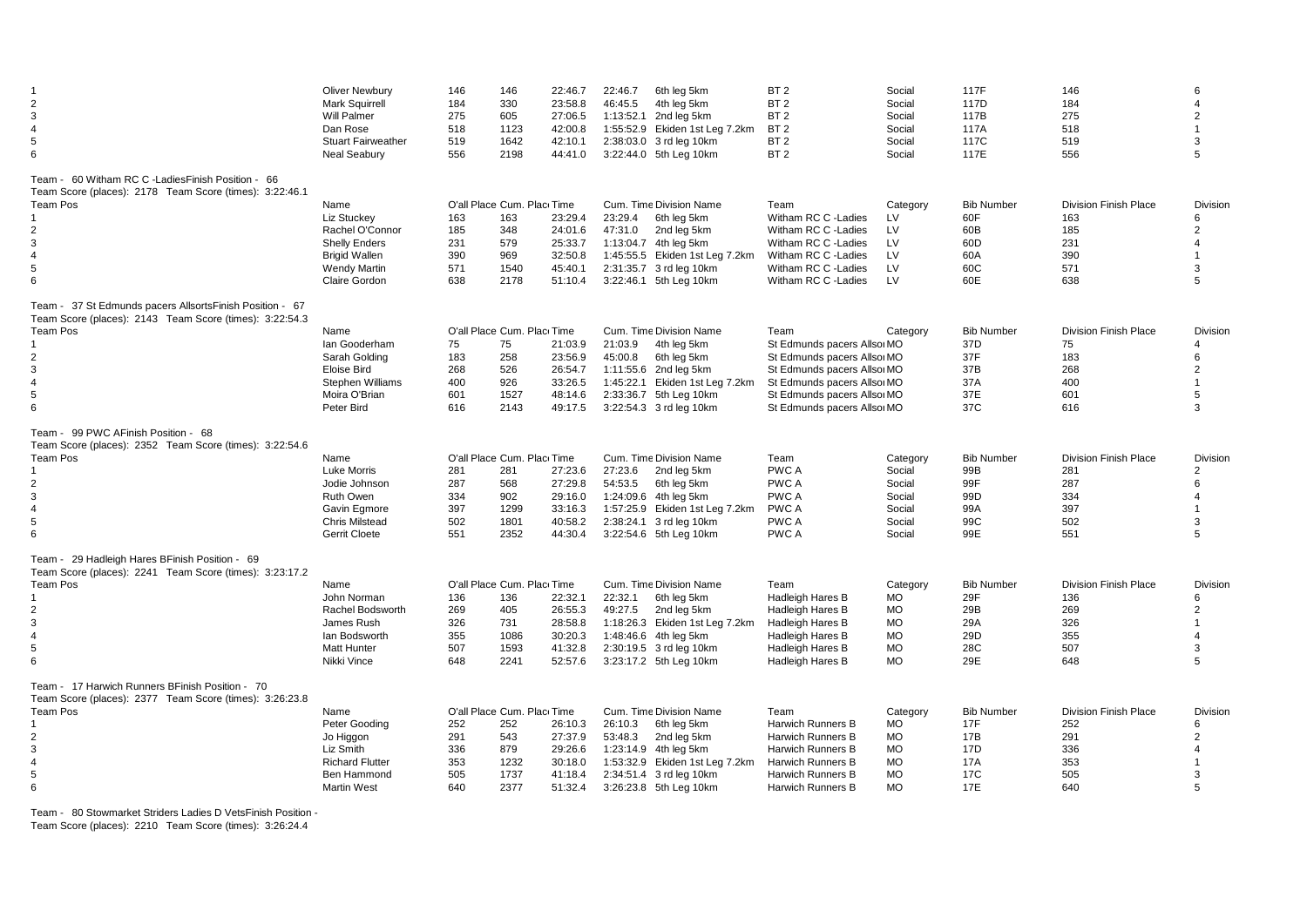| Team Pos                                                | Name                  |     | O'all Place Cum. Plac Time |         |         | Cum. Time Division Name        | Team                        | Category | <b>Bib Number</b> | <b>Division Finish Place</b> | <b>Division</b> |
|---------------------------------------------------------|-----------------------|-----|----------------------------|---------|---------|--------------------------------|-----------------------------|----------|-------------------|------------------------------|-----------------|
|                                                         | <b>Haley Suttle</b>   | 129 | 129                        | 22:25.7 | 22:25.7 | 4th leg 5km                    | Stowmarket Striders Ladi LV |          | 80D               | 129                          | 4               |
| $\overline{2}$                                          | Sue Garrod            | 200 | 329                        | 24:23.6 | 46:49.4 | 6th leg 5km                    | Stowmarket Striders Ladi LV |          | 80F               | 200                          | 6               |
| 3                                                       | <b>Tracey Morris</b>  | 217 | 546                        | 25:02.3 |         | 1:11:51.7 2nd leg 5km          | Stowmarket Striders Ladi LV |          | 80B               | 217                          | 2               |
| 4                                                       | Penny Waggott         | 402 | 948                        | 33:29.0 |         | 1:45:20.7 Ekiden 1st Leg 7.2km | Stowmarket Striders Ladi LV |          | 80A               | 402                          | $\mathbf{1}$    |
| 5                                                       |                       |     |                            |         |         |                                |                             |          |                   |                              |                 |
|                                                         | Jo Stephenson         | 627 | 1575                       | 50:02.1 |         | 2:35:22.9 5th Leg 10km         | Stowmarket Striders Ladi LV |          | 80E               | 627                          | 5               |
| 6                                                       | <b>Carol Fowles</b>   | 635 | 2210                       | 51:01.4 |         | 3:26:24.4 3 rd leg 10km        | Stowmarket Striders Ladi LV |          | 80C               | 635                          | 3               |
|                                                         |                       |     |                            |         |         |                                |                             |          |                   |                              |                 |
| Team - 110 Team M&SFinish Position - 72                 |                       |     |                            |         |         |                                |                             |          |                   |                              |                 |
| Team Score (places): 2267 Team Score (times): 3:26:34.5 |                       |     |                            |         |         |                                |                             |          |                   |                              |                 |
| Team Pos                                                | Name                  |     | O'all Place Cum. Plac Time |         |         | Cum. Time Division Name        | Team                        | Category | <b>Bib Number</b> | <b>Division Finish Place</b> | <b>Division</b> |
|                                                         | lee Davies            | 162 | 162                        | 23:28.7 | 23:28.7 | 6th leg 5km                    | Team M&S                    | Social   | 110F              | 162                          | 6               |
| $\overline{2}$                                          | Dan Jay               | 233 | 395                        | 25:38.8 | 49:07.6 | 4th leg 5km                    | Team M&S                    | Social   | 110D              | 233                          | 4               |
| 3                                                       | Dave Hubbick          | 270 | 665                        | 26:56.9 |         | 1:16:04.5 2nd leg 5km          | Team M&S                    | Social   | 110B              | 270                          | 2               |
| 4                                                       | <b>Steve Petitt</b>   | 422 | 1087                       | 35:44.6 |         | 1:51:49.1 Ekiden 1st Leg 7.2km | Team M&S                    | Social   | 110A              | 422                          | 1               |
| 5                                                       | Steve Hill            | 581 | 1668                       | 46:34.9 |         | 2:38:24.1 5th Leg 10km         | Team M&S                    | Social   | 110E              | 581                          | 5               |
| 6                                                       |                       |     |                            |         |         |                                |                             |          |                   |                              | 3               |
|                                                         | <b>Gus Cutting</b>    | 599 | 2267                       | 48:10.3 |         | 3:26:34.5 3 rd leg 10km        | Team M&S                    | Social   | 110C              | 599                          |                 |
| Team - 68 Coltishall Jaquars FoxesFinish Position - 73  |                       |     |                            |         |         |                                |                             |          |                   |                              |                 |
| Team Score (places): 2262 Team Score (times): 3:28:30.6 |                       |     |                            |         |         |                                |                             |          |                   |                              |                 |
| Team Pos                                                | Name                  |     | O'all Place Cum. Plac Time |         |         | Cum. Time Division Name        | Team                        | Category | <b>Bib Number</b> | <b>Division Finish Place</b> | <b>Division</b> |
|                                                         |                       |     |                            |         |         |                                |                             |          |                   |                              |                 |
|                                                         | Debbie Janes          | 155 | 155                        | 23:08.6 | 23:08.6 | 6th leg 5km                    | Coltishall Jaguars Foxes LO |          | 68F               | 155                          | 6               |
| $\overline{2}$                                          | Jackie Bye            | 205 | 360                        | 24:36.7 | 47:45.4 | 4th leg 5km                    | Coltishall Jaguars Foxes LO |          | 68D               | 205                          | 4               |
| 3                                                       | Krysia Smith          | 225 | 585                        | 25:24.3 |         | 1:13:09.7 2nd leg 5km          | Coltishall Jaguars Foxes LO |          | 68B               | 225                          | $\overline{2}$  |
| $\overline{4}$                                          | Sonia Turner          | 483 | 1068                       | 39:41.6 |         | 1:52:51.3 Ekiden 1st Leg 7.2km | Coltishall Jaguars Foxes LO |          | 68A               | 483                          | $\mathbf{1}$    |
| 5                                                       | Ellie Bye             | 577 | 1645                       | 46:16.6 |         | 2:39:08.0 5th Leg 10km         | Coltishall Jaguars Foxes LO |          | 68E               | 577                          | 5               |
| 6                                                       | Melanie Burch         | 617 | 2262                       | 49:22.6 |         | 3:28:30.6 3 rd leg 10km        | Coltishall Jaguars Foxes LO |          | 68C               | 617                          | 3               |
|                                                         |                       |     |                            |         |         |                                |                             |          |                   |                              |                 |
| Team - 79 Ipswich Harriers LadiesFinish Position - 74   |                       |     |                            |         |         |                                |                             |          |                   |                              |                 |
| Team Score (places): 2292 Team Score (times): 3:28:51.9 |                       |     |                            |         |         |                                |                             |          |                   |                              |                 |
| <b>Team Pos</b>                                         |                       |     | O'all Place Cum. Plac Time |         |         | Cum. Time Division Name        | Team                        |          | <b>Bib Number</b> | <b>Division Finish Place</b> | Division        |
|                                                         | Name                  |     |                            |         |         |                                |                             | Category |                   |                              |                 |
|                                                         | Kirsty Thorndyke      | 178 | 178                        | 23:51.2 | 23:51.2 | 2nd leg 5km                    | Ipswich Harriers Ladies     | LO       | 79B               | 178                          | $\overline{c}$  |
| $\overline{2}$                                          | Leanne Thorndyke      | 230 | 408                        | 25:31.8 | 49:23.0 | 4th leg 5km                    | Ipswich Harriers Ladies     | LO       | 79D               | 230                          | 4               |
| 3                                                       | <b>Claire Caiger</b>  | 237 | 645                        | 25:42.0 |         | 1:15:05.0 6th leg 5km          | Ipswich Harriers Ladies     | - LO     | 79F               | 237                          | 6               |
| 4                                                       | Emma Burroughs        | 451 | 1096                       | 37:29.9 |         | 1:52:34.9 Ekiden 1st Leg 7.2km | Ipswich Harriers Ladies     | LO       | 79A               | 451                          | $\mathbf{1}$    |
| 5                                                       | Lucy Barnes           | 557 | 1653                       | 44:46.1 |         | 2:37:21.0 5th Leg 10km         | Ipswich Harriers Ladies     | LO       | 79E               | 557                          | 5               |
| 6                                                       | Laura Thomas          | 639 | 2292                       | 51:30.8 |         | 3:28:51.9 3 rd leg 10km        | Ipswich Harriers Ladies     | - LO     | 79C               | 639                          | 3               |
|                                                         |                       |     |                            |         |         |                                |                             |          |                   |                              |                 |
| Team - 109 Amarinth BoltsFinish Position - 75           |                       |     |                            |         |         |                                |                             |          |                   |                              |                 |
| Team Score (places): 2223 Team Score (times): 3:29:32.1 |                       |     |                            |         |         |                                |                             |          |                   |                              |                 |
| <b>Team Pos</b>                                         | Name                  |     | O'all Place Cum. Plac Time |         |         | Cum. Time Division Name        | Team                        | Category | <b>Bib Number</b> | <b>Division Finish Place</b> | Division        |
|                                                         | James Jefferies       | 171 | 171                        | 23:42.4 | 23:42.4 | 2nd leg 5km                    | <b>Amarinth Bolts</b>       | Social   | 109B              | 171                          | 2               |
| 2                                                       | <b>Stuart Abbott</b>  | 187 | 358                        | 24:05.2 | 47:47.6 | 4th leg 5km                    | <b>Amarinth Bolts</b>       | Social   | 109D              | 187                          | 4               |
| 3                                                       | Daryl Cattermole      | 212 | 570                        | 24:46.5 |         | 1:12:34.1 6th leg 5km          | <b>Amarinth Bolts</b>       | Social   | 109F              | 212                          | 6               |
| $\overline{4}$                                          |                       |     |                            |         |         |                                |                             |          |                   |                              | $\mathbf{1}$    |
|                                                         | <b>Emily Pinner</b>   | 373 | 943                        | 31:39.3 |         | 1:44:13.4 Ekiden 1st Leg 7.2km | <b>Amarinth Bolts</b>       | Social   | 109A              | 373                          |                 |
| 5                                                       | Charlie Whiting       | 610 | 1553                       | 48:45.5 |         | 2:32:58.9 3 rd leg 10km        | <b>Amarinth Bolts</b>       | Social   | 109C              | 610                          | 3               |
| 6                                                       | Duncan Reed           | 670 | 2223                       | 56:33.1 |         | 3:29:32.1 5th Leg 10km         | <b>Amarinth Bolts</b>       | Social   | 109E              | 670                          | 5               |
| Team - 92 Jaffa Super Vets Male BFinish Position - 76   |                       |     |                            |         |         |                                |                             |          |                   |                              |                 |
|                                                         |                       |     |                            |         |         |                                |                             |          |                   |                              |                 |
| Team Score (places): 2182 Team Score (times): 3:30:48.1 |                       |     |                            |         |         |                                |                             |          |                   |                              |                 |
| Team Pos                                                | Name                  |     | O'all Place Cum. Plac Time |         |         | Cum. Time Division Name        | Team                        | Category | <b>Bib Number</b> | <b>Division Finish Place</b> | Division        |
| 1                                                       | <b>Mick Gilbert</b>   | 113 | 113                        | 22:10.4 | 22:10.4 | 4th leg 5km                    | Jaffa Super Vets Male B MSV |          | 92D               | 113                          | 4               |
| $\overline{2}$                                          | Phil Goddard          | 138 | 251                        | 22:34.0 | 44:44.5 | 6th leg 5km                    | Jaffa Super Vets Male B MSV |          | 92F               | 138                          | 6               |
| 3                                                       | <b>Clive Sparkes</b>  | 195 | 446                        | 24:14.4 |         | 1:08:58.9 2nd leg 5km          | Jaffa Super Vets Male B MSV |          | 92B               | 195                          | $\overline{2}$  |
| $\overline{4}$                                          | Mon Lee               | 491 | 937                        | 40:01.2 |         | 1:49:00.1 Ekiden 1st Leg 7.2km | Jaffa Super Vets Male B MSV |          | 92A               | 491                          |                 |
| 5                                                       | Chris Johns           | 586 | 1523                       | 47:07.6 |         | 2:36:07.8 3 rd leg 10km        | Jaffa Super Vets Male B MSV |          | 92C               | 586                          | 3               |
| 6                                                       | <b>Clive Gardiner</b> | 659 | 2182                       | 54:40.3 |         | 3:30:48.1 5th Leg 10km         | Jaffa Super Vets Male B MSV |          | 92E               | 659                          | 5               |
|                                                         |                       |     |                            |         |         |                                |                             |          |                   |                              |                 |

Team - 18 Harwich Runners CFinish Position - 77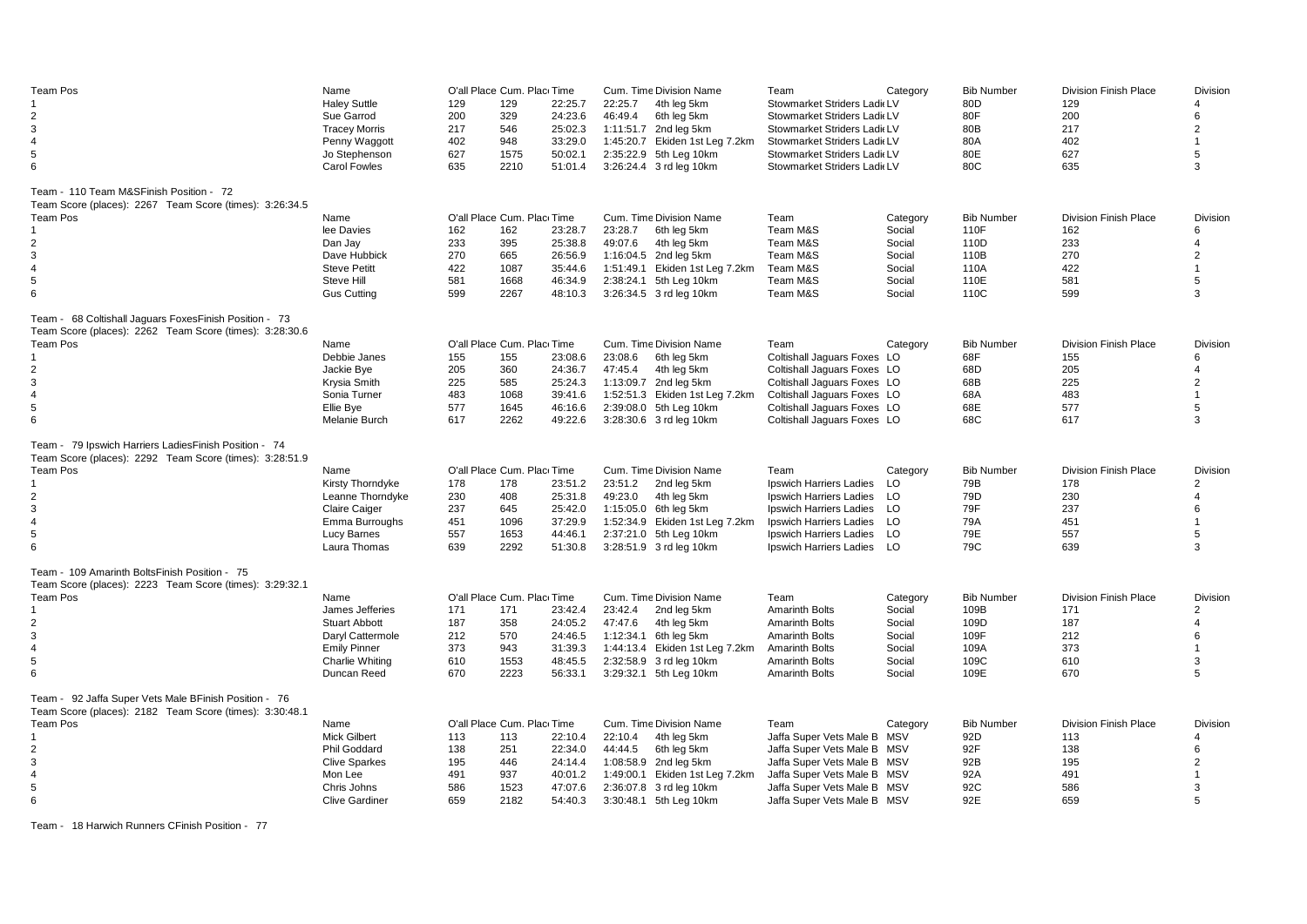| Team Score (places): 2386 Team Score (times): 3:31:11.5                                                  |                                              |     |                            |                    |         |                                                   |                              |                |                   |                              |                            |
|----------------------------------------------------------------------------------------------------------|----------------------------------------------|-----|----------------------------|--------------------|---------|---------------------------------------------------|------------------------------|----------------|-------------------|------------------------------|----------------------------|
| Team Pos                                                                                                 | Name                                         |     | O'all Place Cum. Plac Time |                    |         | Cum. Time Division Name                           | Team                         | Category       | <b>Bib Number</b> | <b>Division Finish Place</b> | Division                   |
|                                                                                                          | Paul Crowson                                 | 149 | 149                        | 23:00.4            | 23:00.4 | 2nd leg 5km                                       | Harwich Runners C            | <b>MO</b>      | 18B               | 149                          | $\overline{2}$             |
| $\overline{2}$                                                                                           | Colin Harvey                                 | 278 | 427                        | 27:13.8            | 50:14.2 | 6th leg 5km                                       | Harwich Runners C            | <b>MO</b>      | 18F               | 278                          | 6                          |
| $\mathbf{3}$                                                                                             | <b>Terry Smith</b>                           | 343 | 770                        | 29:57.1            |         | 1:20:11.3 4th leg 5km                             | Harwich Runners C            | MO             | 18D               | 343                          | $\overline{\mathbf{A}}$    |
| $\overline{4}$                                                                                           | Carla Holroyd                                | 437 | 1207                       | 36:34.8            |         | 1:56:46.1 Ekiden 1st Leg 7.2km                    | Harwich Runners C            | MO             | 18A               | 437                          |                            |
| 5                                                                                                        | <b>Barry Hammick</b>                         | 555 | 1762                       | 44:39.0            |         | 2:41:25.2 5th Leg 10km                            | Harwich Runners C            | <b>MO</b>      | 18E               | 555                          | 5                          |
| 6                                                                                                        | Jeff Higgon                                  | 624 | 2386                       | 49:46.3            |         | 3:31:11.5 3 rd leg 10km                           | Harwich Runners C            | MO             | 18C               | 624                          | 3                          |
|                                                                                                          |                                              |     |                            |                    |         |                                                   |                              |                |                   |                              |                            |
| Team - 74 Ipswich Jaffa Ladies Open JFinish Position - 78                                                |                                              |     |                            |                    |         |                                                   |                              |                |                   |                              |                            |
| Team Score (places): 2361 Team Score (times): 3:31:31.9                                                  |                                              |     |                            |                    |         |                                                   |                              |                |                   |                              |                            |
| Team Pos                                                                                                 | Name                                         |     | O'all Place Cum. Plac Time |                    |         | Cum. Time Division Name                           | Team                         | Category       | <b>Bib Number</b> | <b>Division Finish Place</b> | <b>Division</b>            |
|                                                                                                          | Nicola Ramsey                                | 158 | 158                        | 23:15.8            | 23:15.8 | 6th leg 5km                                       | Ipswich Jaffa Ladies Oper LO |                | 74F               | 158                          | 6                          |
| $\overline{2}$                                                                                           | Jo Bedford                                   | 286 | 444                        | 27:27.6            | 50:43.5 | 4th leg 5km                                       | Ipswich Jaffa Ladies Oper LO |                | 74D               | 286                          | $\overline{4}$             |
| 3                                                                                                        | Sarah Wood                                   | 308 | 752                        | 28:16.9            |         | 1:19:00.4 2nd leg 5km                             | Ipswich Jaffa Ladies Oper LO |                | 74B               | 308                          | $\overline{2}$             |
| $\overline{4}$                                                                                           | Nicolya Garrett                              | 454 | 1206                       | 37:39.9            |         | 1:56:40.4 5th Leg 10km                            | Ipswich Jaffa Ladies Oper LO |                | 74E               | 454                          | 5                          |
| 5                                                                                                        | Anne Harvy                                   | 501 | 1707                       | 40:53.5            |         | 2:37:33.9 Ekiden 1st Leg 7.2km                    | Ipswich Jaffa Ladies Oper LO |                | 74A               | 501                          |                            |
| 6                                                                                                        | Belinda Godbold                              | 654 | 2361                       | 53:58.0            |         | 3:31:31.9 3 rd leg 10km                           | Ipswich Jaffa Ladies Oper LO |                | 74C               | 654                          | 3                          |
| Team - 20 Harwich Runners DFinish Position - 79                                                          |                                              |     |                            |                    |         |                                                   |                              |                |                   |                              |                            |
| Team Score (places): 2372 Team Score (times): 3:32:11.2                                                  |                                              |     |                            |                    |         |                                                   |                              |                |                   |                              |                            |
| <b>Team Pos</b>                                                                                          | Name                                         |     | O'all Place Cum. Plac Time |                    |         | Cum. Time Division Name                           | Team                         |                | <b>Bib Number</b> | <b>Division Finish Place</b> |                            |
|                                                                                                          | Josh Spence                                  | 134 | 134                        | 22:29.3            | 22:29.3 | 2nd leg 5km                                       | Harwich Runners D            | Category<br>MO | 20B               | 134                          | Division<br>$\overline{2}$ |
| 2                                                                                                        |                                              | 239 | 373                        | 25:43.8            | 48:13.2 | 6th leg 5km                                       | Harwich Runners D            | <b>MO</b>      | 20F               | 239                          | 6                          |
| 3                                                                                                        | <b>Tony Anderson</b><br><b>Kirsty Semple</b> | 330 | 703                        | 29:10.5            |         | 1:17:23.7 4th leg 5km                             | Harwich Runners D            | <b>MO</b>      | 20 <sub>D</sub>   | 330                          | 4                          |
| $\overline{4}$                                                                                           |                                              | 466 |                            |                    |         |                                                   | Harwich Runners D            | MO             |                   | 466                          |                            |
| 5                                                                                                        | <b>Tracy Keeble</b><br>Dennis Warner         |     | 1169<br>1736               | 38:12.5            |         | 1:55:36.2 Ekiden 1st Leg 7.2km                    | Harwich Runners D            | MO             | 20A               | 567                          | 5                          |
| 6                                                                                                        | <b>Russell Mowle</b>                         | 567 | 2372                       | 45:31.4<br>51:03.4 |         | 2:41:07.7 5th Leg 10km<br>3:32:11.2 3 rd leg 10km |                              | <b>MO</b>      | 20E<br>20C        | 636                          | 3                          |
|                                                                                                          |                                              | 636 |                            |                    |         |                                                   | Harwich Runners D            |                |                   |                              |                            |
| Team - 11 Saxons BlueFinish Position - 80                                                                |                                              |     |                            |                    |         |                                                   |                              |                |                   |                              |                            |
| Team Score (places): 2426 Team Score (times): 3:32:13.5                                                  |                                              |     |                            |                    |         |                                                   |                              |                |                   |                              |                            |
| <b>Team Pos</b>                                                                                          | Name                                         |     | O'all Place Cum. Plac Time |                    |         | Cum. Time Division Name                           | Team                         | Category       | <b>Bib Number</b> | <b>Division Finish Place</b> | <b>Division</b>            |
|                                                                                                          | Jake Wright                                  | 246 | 246                        | 25:52.6            | 25:52.6 | 2nd leg 5km                                       | Saxons Blue                  | <b>MO</b>      | 11B               | 246                          | $\overline{2}$             |
| $\overline{2}$                                                                                           | Mark Wright                                  | 255 | 501                        | 26:16.9            | 52:09.6 | 6th leg 5km                                       | Saxons Blue                  | MO             | 11F               | 255                          | 6                          |
| 3                                                                                                        | Chris Lucas                                  | 300 | 801                        | 28:02.4            |         | 1:20:12.0 4th leg 5km                             | Saxons Blue                  | MO             | 11D               | 300                          | $\overline{4}$             |
| $\overline{4}$                                                                                           | <b>Phil Spencer</b>                          | 424 | 1225                       | 35:46.3            |         | 1:55:58.3 Ekiden 1st Leg 7.2km                    | Saxons Blue                  | MO             | 11A               | 424                          |                            |
| 5                                                                                                        | <b>Richard Clarke</b>                        | 587 | 1812                       | 47:10.2            |         | 2:43:08.5 5th Leg 10km                            | Saxons Blue                  | <b>MO</b>      | <b>11E</b>        | 587                          | 5                          |
| 6                                                                                                        | John Gibbons                                 | 614 | 2426                       | 49:04.9            |         | 3:32:13.5 3 rd leg 10km                           | Saxons Blue                  | MO             | 11C               | 614                          | 3                          |
|                                                                                                          |                                              |     |                            |                    |         |                                                   |                              |                |                   |                              |                            |
| Team - 119 Ufford ParkFinish Position - 81                                                               |                                              |     |                            |                    |         |                                                   |                              |                |                   |                              |                            |
| Team Score (places): 2467 Team Score (times): 3:32:17.5                                                  |                                              |     |                            |                    |         |                                                   |                              |                |                   |                              |                            |
| <b>Team Pos</b>                                                                                          | Name                                         |     | O'all Place Cum. Plac Time |                    |         | Cum. Time Division Name                           | Team                         | Category       | <b>Bib Number</b> | <b>Division Finish Place</b> | <b>Division</b>            |
| $\mathbf{1}$                                                                                             | Lydia Sansom                                 | 243 | 243                        | 25:46.9            | 25:46.9 | 6th leg 5km                                       | <b>Ufford Park</b>           | Social         | 119F              | 243                          | 6                          |
| $\overline{2}$                                                                                           | Tanya Whitehead                              | 284 | 527                        | 27:24.3            | 53:11.3 | 2nd leg 5km                                       | <b>Ufford Park</b>           | Social         | 119B              | 284                          | $\overline{2}$             |
| 3                                                                                                        | Tarnia Robertson                             | 329 | 856                        | 29:02.7            |         | 1:22:14.0 4th leg 5km                             | <b>Ufford Park</b>           | Social         | 119D              | 329                          | $\overline{\mathbf{A}}$    |
| $\overline{4}$                                                                                           | Mark Whitehead                               | 403 | 1259                       | 33:32.5            |         | 1:55:46.5 Ekiden 1st Leg 7.2km                    | <b>Ufford Park</b>           | Social         | 119A              | 403                          |                            |
| 5                                                                                                        | <b>Stuart Robertson</b>                      | 579 | 1838                       | 46:21.7            |         | 2:42:08.3 3 rd leg 10km                           | <b>Ufford Park</b>           | Social         | 119C              | 579                          | 3                          |
| 6                                                                                                        | Simon Milldown                               | 629 | 2467                       | 50:09.2            |         | 3:32:17.5 5th Leg 10km                            | <b>Ufford Park</b>           | Social         | 119E              | 629                          | 5                          |
|                                                                                                          |                                              |     |                            |                    |         |                                                   |                              |                |                   |                              |                            |
| Team - 59 Sudbury joggersFinish Position - 82<br>Team Score (places): 2437 Team Score (times): 3:33:09.1 |                                              |     |                            |                    |         |                                                   |                              |                |                   |                              |                            |
| <b>Team Pos</b>                                                                                          | Name                                         |     | O'all Place Cum. Plac Time |                    |         | Cum. Time Division Name                           | Team                         | Category       | <b>Bib Number</b> | <b>Division Finish Place</b> | Division                   |
| $\mathbf{1}$                                                                                             | Dee St Ledger                                | 254 | 254                        | 26:14.6            | 26:14.6 | 6th leg 5km                                       | Sudbury joggers              | LO             | 59F               | 254                          | 6                          |
| $\overline{2}$                                                                                           | Fiona Mumford                                | 260 | 514                        | 26:29.3            | 52:44.0 | 4th leg 5km                                       | Sudbury joggers              | LO             | 59D               | 260                          | 4                          |
| $\mathbf{3}$                                                                                             | Sarah Pennock                                | 292 | 806                        | 27:39.2            |         | 1:20:23.2 2nd leg 5km                             | Sudbury joggers              | LO             | 59B               | 292                          | $\overline{2}$             |
| $\overline{4}$                                                                                           | <b>Carol Merrill</b>                         | 432 | 1238                       | 36:27.6            |         | 1:56:50.8 Ekiden 1st Leg 7.2km                    | Sudbury joggers              | LO             | 59A               | 432                          |                            |
| $\,$ 5 $\,$                                                                                              | Sandy Thorogood                              | 590 | 1828                       | 47:34.9            |         | 2:44:25.8 3 rd leg 10km                           | Sudbury joggers              | LO             | 59C               | 590                          | 3                          |
| 6                                                                                                        | Elizabeth Sandford                           | 609 | 2437                       | 48:43.2            |         | 3:33:09.1 5th Leg 10km                            | Sudbury joggers              | LO             | 59E               | 609                          | 5                          |
|                                                                                                          |                                              |     |                            |                    |         |                                                   |                              |                |                   |                              |                            |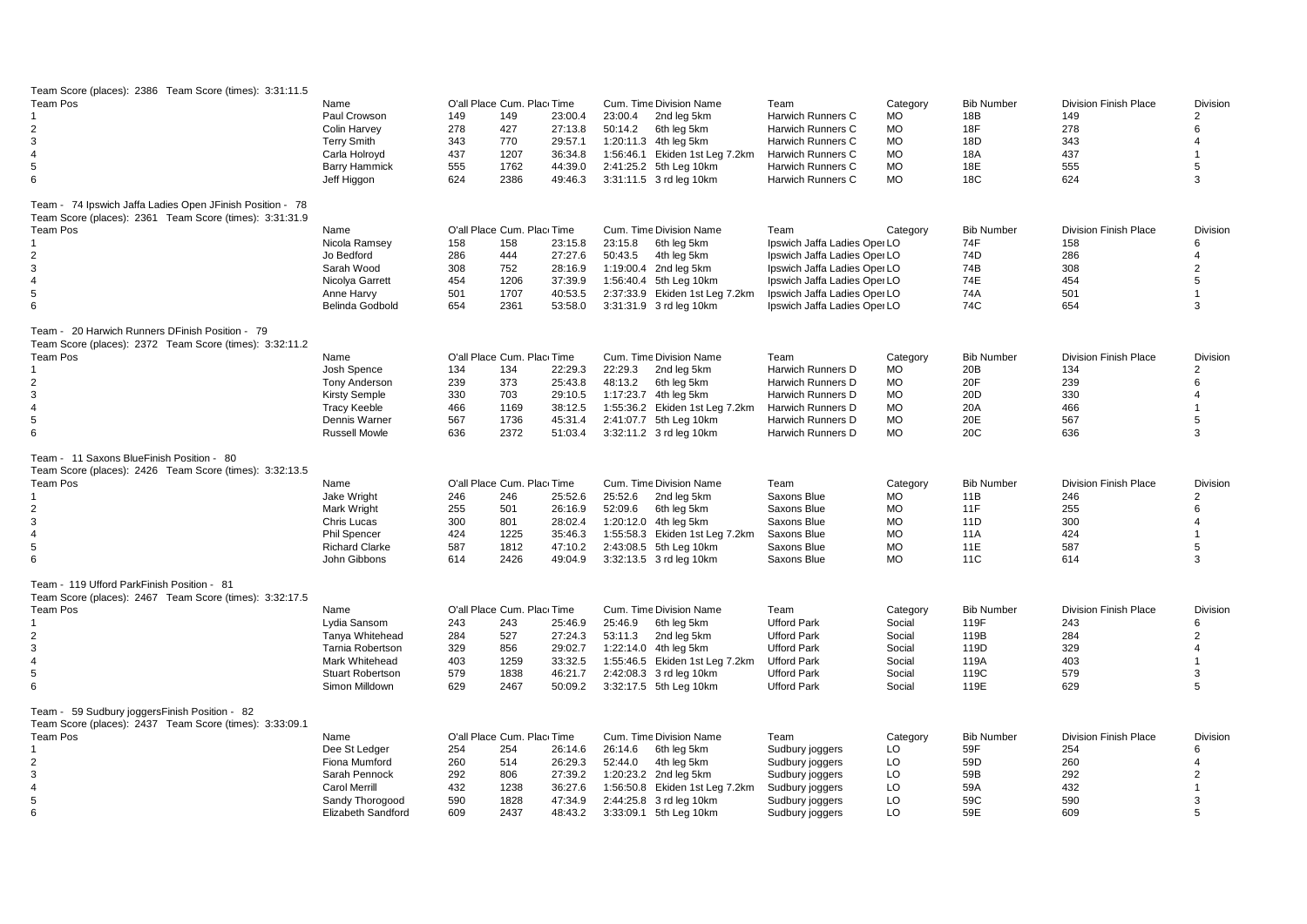| Team - 113 Team KBFinish Position - 83                                                                              |                          |     |                            |         |                                |                                 |           |                   |                              |                         |
|---------------------------------------------------------------------------------------------------------------------|--------------------------|-----|----------------------------|---------|--------------------------------|---------------------------------|-----------|-------------------|------------------------------|-------------------------|
| Team Score (places): 2360 Team Score (times): 3:33:28.6                                                             |                          |     |                            |         |                                |                                 |           |                   |                              |                         |
| <b>Team Pos</b>                                                                                                     | Name                     |     | O'all Place Cum. Plac Time |         | Cum. Time Division Name        | Team                            | Category  | <b>Bib Number</b> | <b>Division Finish Place</b> | <b>Division</b>         |
|                                                                                                                     | Kieron Bedford           | 176 | 176                        | 23:47.5 | 23:47.5<br>4th leg 5km         | Team KB                         | Social    | 113D              | 176                          | Δ                       |
| $\overline{2}$                                                                                                      | Matt Finch               | 192 | 368                        | 24:10.2 | 47:57.7<br>6th leg 5km         | Team KB                         | Social    | 113F              | 192                          | 6                       |
| 3                                                                                                                   | Karen Bass               | 359 | 727                        | 30:30.5 | 1:18:28.3 2nd leg 5km          | Team KB                         | Social    | 113B              | 359                          | $\overline{2}$          |
| 4                                                                                                                   | David Tilley             | 407 | 1134                       | 34:11.6 | 1:52:39.9 Ekiden 1st Leg 7.2km | Team KB                         | Social    | 113A              | 407                          | $\blacktriangleleft$    |
| 5                                                                                                                   | Paul Savage              | 560 | 1694                       | 45:03.3 | 2:37:43.2 3 rd leg 10km        | Team KB                         | Social    | 113C              | 560                          | 3                       |
| 6                                                                                                                   | Mark Cope                | 666 | 2360                       | 55:45.3 | 3:33:28.6 5th Leg 10km         | Team KB                         | Social    | 113E              | 666                          | 5                       |
| Team - 85 Norwich Road Runners BFinish Position - 84<br>Team Score (places): 2485 Team Score (times): 3:33:39.5     |                          |     |                            |         |                                |                                 |           |                   |                              |                         |
| Team Pos                                                                                                            | Name                     |     | O'all Place Cum. Plac Time |         | Cum. Time Division Name        | Team                            | Category  | <b>Bib Number</b> | <b>Division Finish Place</b> | Division                |
|                                                                                                                     | Sarah Bradley            | 203 | 203                        | 24:31.5 | 24:31.5<br>2nd leg 5km         | Norwich Road Runners B LO       |           | 85B               | 203                          | $\overline{2}$          |
| $\overline{2}$                                                                                                      | <b>Julie Garrett</b>     | 335 | 538                        | 29:24.1 | 53:55.6<br>6th leg 5km         | Norwich Road Runners B LO       |           | 85F               | 335                          | 6                       |
| 3                                                                                                                   | Abby Sullivan            | 368 | 906                        | 31:20.5 | 1:25:16.2 4th leg 5km          | Norwich Road Runners B LO       |           | 85D               | 368                          | $\overline{4}$          |
| $\overline{4}$                                                                                                      | <b>Anne Millett</b>      | 417 | 1323                       | 34:55.0 | 2:00:11.2 Ekiden 1st Leg 7.2km | Norwich Road Runners B LO       |           | 85A               | 417                          |                         |
| 5                                                                                                                   | Sally Cushing            | 565 | 1888                       | 45:25.8 | 2:45:37.1 3 rd leg 10km        | Norwich Road Runners B LO       |           | 85C               | 565                          | 3                       |
| 6                                                                                                                   | <b>Claire Ramsbottom</b> | 597 | 2485                       | 48:02.4 | 3:33:39.5 5th Leg 10km         | Norwich Road Runners B LO       |           | 85E               | 597                          | 5                       |
| Team - 31 Harwich Runners FFinish Position - 85<br>Team Score (places): 2312 Team Score (times): 3:33:45.7          |                          |     |                            |         |                                |                                 |           |                   |                              |                         |
| Team Pos                                                                                                            | Name                     |     | O'all Place Cum. Plac Time |         | Cum. Time Division Name        | Team                            | Category  | <b>Bib Number</b> | <b>Division Finish Place</b> | <b>Division</b>         |
| 1                                                                                                                   | <b>Arliss Porter</b>     | 57  | 57                         | 20:31.5 | 20:31.5<br>2nd leg 5km         | Harwich Runners F               | <b>MO</b> | 31B               | 57                           | $\overline{2}$          |
| $\overline{2}$                                                                                                      | Ali Bardell              | 271 | 328                        | 26:57.0 | 47:28.6<br>6th leg 5km         | <b>Harwich Runners F</b>        | <b>MO</b> | 31F               | 271                          | 6                       |
| $\mathbf{3}$                                                                                                        | <b>Kirsty Eary</b>       | 297 | 625                        | 27:58.2 | 1:15:26.8 4th leg 5km          | Harwich Runners F               | MO        | 31D               | 297                          | 4                       |
| $\overline{4}$                                                                                                      | Sally Gillam             | 443 | 1068                       | 36:44.4 | 1:52:11.2 Ekiden 1st Leg 7.2km | Harwich Runners F               | <b>MO</b> | 31A               | 443                          |                         |
| 5                                                                                                                   | Colin locke              | 584 | 1652                       | 46:52.7 | 2:39:04.0 5th Leg 10km         | Harwich Runners F               | <b>MO</b> | 31E               | 584                          | 5                       |
| 6                                                                                                                   | Louise Papworth          | 660 | 2312                       | 54:41.7 | 3:33:45.7 3 rd leg 10km        | <b>Harwich Runners F</b>        | <b>MO</b> | 31C               | 660                          | 3                       |
| Team - 106 Ipswich Rugby YMFinish Position - 86<br>Team Score (places): 2401 Team Score (times): 3:33:55.2          |                          |     |                            |         |                                |                                 |           |                   |                              |                         |
| Team Pos                                                                                                            | Name                     |     | O'all Place Cum. Plac Time |         | Cum. Time Division Name        | Team                            | Category  | <b>Bib Number</b> | <b>Division Finish Place</b> | Division                |
|                                                                                                                     | Joanne Wright            | 186 | 186                        | 24:02.4 | 24:02.4<br>4th leg 5km         | Ipswich Rugby YM                | Social    | 106D              | 186                          | 4                       |
| 2                                                                                                                   | Simon Podd               | 228 | 414                        | 25:30.2 | 49:32.6<br>6th leg 5km         | Ipswich Rugby YM                | Social    | 106F              | 228                          | 6                       |
| 3                                                                                                                   | Andrew Moore             | 318 | 732                        | 28:39.2 | 1:18:11.9 2nd leg 5km          | Ipswich Rugby YM                | Social    | 106B              | 318                          | $\overline{2}$          |
| $\overline{4}$                                                                                                      | Andrew King              | 423 | 1155                       | 35:45.8 | 1:53:57.7 Ekiden 1st Leg 7.2km | Ipswich Rugby YM                | Social    | 106A              | 423                          |                         |
| 5                                                                                                                   | Rebecca Jones            | 615 | 1770                       | 49:11.1 | 2:43:08.8 3 rd leg 10km        | Ipswich Rugby YM                | Social    | 106C              | 615                          | 3                       |
| 6                                                                                                                   | Jo Parker                | 631 | 2401                       | 50:46.4 | 3:33:55.2 5th Leg 10km         | Ipswich Rugby YM                | Social    | 106E              | 631                          | 5                       |
| Team - 114 Catlin Runners & PloddersFinish Position - 87<br>Team Score (places): 2442 Team Score (times): 3:34:25.3 |                          |     |                            |         |                                |                                 |           |                   |                              |                         |
| <b>Team Pos</b>                                                                                                     | Name                     |     | O'all Place Cum. Plac Time |         | Cum. Time Division Name        | Team                            | Category  | <b>Bib Number</b> | <b>Division Finish Place</b> | Division                |
|                                                                                                                     | Leigh Meadows            | 211 | 211                        | 24:45.3 | 24:45.3<br>2nd leg 5km         | Catlin Runners & Plodder Social |           | 114B              | 211                          | $\overline{2}$          |
| $\overline{2}$                                                                                                      | <b>Mark Gallant</b>      | 227 | 438                        | 25:29.5 | 50:14.9<br>4th leg 5km         | Catlin Runners & Plodder Social |           | 114D              | 227                          | $\overline{\mathbf{A}}$ |
| 3                                                                                                                   | Rebecca Robinson         | 369 | 807                        | 31:24.3 | 1:21:39.2 6th leg 5km          | Catlin Runners & Plodder Social |           | 114F              | 369                          | 6                       |
| $\overline{4}$                                                                                                      | Paul Dunckley            | 405 | 1212                       | 33:42.5 | 1:55:21.7 Ekiden 1st Leg 7.2km | Catlin Runners & Plodder Social |           | 114A              | 405                          |                         |
| 5                                                                                                                   | <b>Robert Wright</b>     | 589 | 1801                       | 47:30.3 | 2:42:52.0 3 rd leg 10km        | Catlin Runners & Plodder Social |           | 114C              | 589                          | 3                       |
| 6                                                                                                                   | Russell Welham           | 641 | 2442                       | 51:33.2 | 3:34:25.3 5th Leg 10km         | Catlin Runners & Plodder Social |           | 114E              | 641                          | 5                       |
| Team - 82 Gt Bentley Ladies Vets AFinish Position - 88                                                              |                          |     |                            |         |                                |                                 |           |                   |                              |                         |
| Team Score (places): 2413 Team Score (times): 3:35:00.0                                                             |                          |     |                            |         |                                |                                 |           |                   |                              |                         |
| Team Pos                                                                                                            | Name                     |     | O'all Place Cum. Plac Time |         | Cum. Time Division Name        | Team                            | Category  | <b>Bib Number</b> | <b>Division Finish Place</b> | <b>Division</b>         |
| 1                                                                                                                   | Lorna Sharp              | 236 | 236                        | 25:41.8 | 25:41.8<br>6th leg 5km         | Gt Bentley Ladies Vets A LV     |           | 82F               | 236                          | 6                       |
| 2                                                                                                                   | <b>Marion Simmons</b>    | 238 | 474                        | 25:42.0 | 51:23.8<br>4th leg 5km         | Gt Bentley Ladies Vets A LV     |           | 82D               | 238                          | 4                       |
| 3                                                                                                                   | Lex Carlisle             | 249 | 723                        | 26:01.7 | 1:17:25.5 2nd leg 5km          | Gt Bentley Ladies Vets A LV     |           | 82B               | 249                          | $\overline{2}$          |
| $\overline{4}$                                                                                                      | Karen Skene              | 425 | 1148                       | 35:49.2 | 1:53:14.7 Ekiden 1st Leg 7.2km | Gt Bentley Ladies Vets A LV     |           | 82A               | 425                          |                         |
| 5                                                                                                                   | Theresa Bishop           | 632 | 1780                       | 50:52.0 | 2:44:06.8 5th Leg 10km         | Gt Bentley Ladies Vets A LV     |           | 82E               | 632                          | 5                       |
| 6                                                                                                                   | Janine Simpson           | 633 | 2413                       | 50:53.2 | 3:35:00.0 3 rd leg 10km        | Gt Bentley Ladies Vets A LV     |           | 82C               | 633                          | 3                       |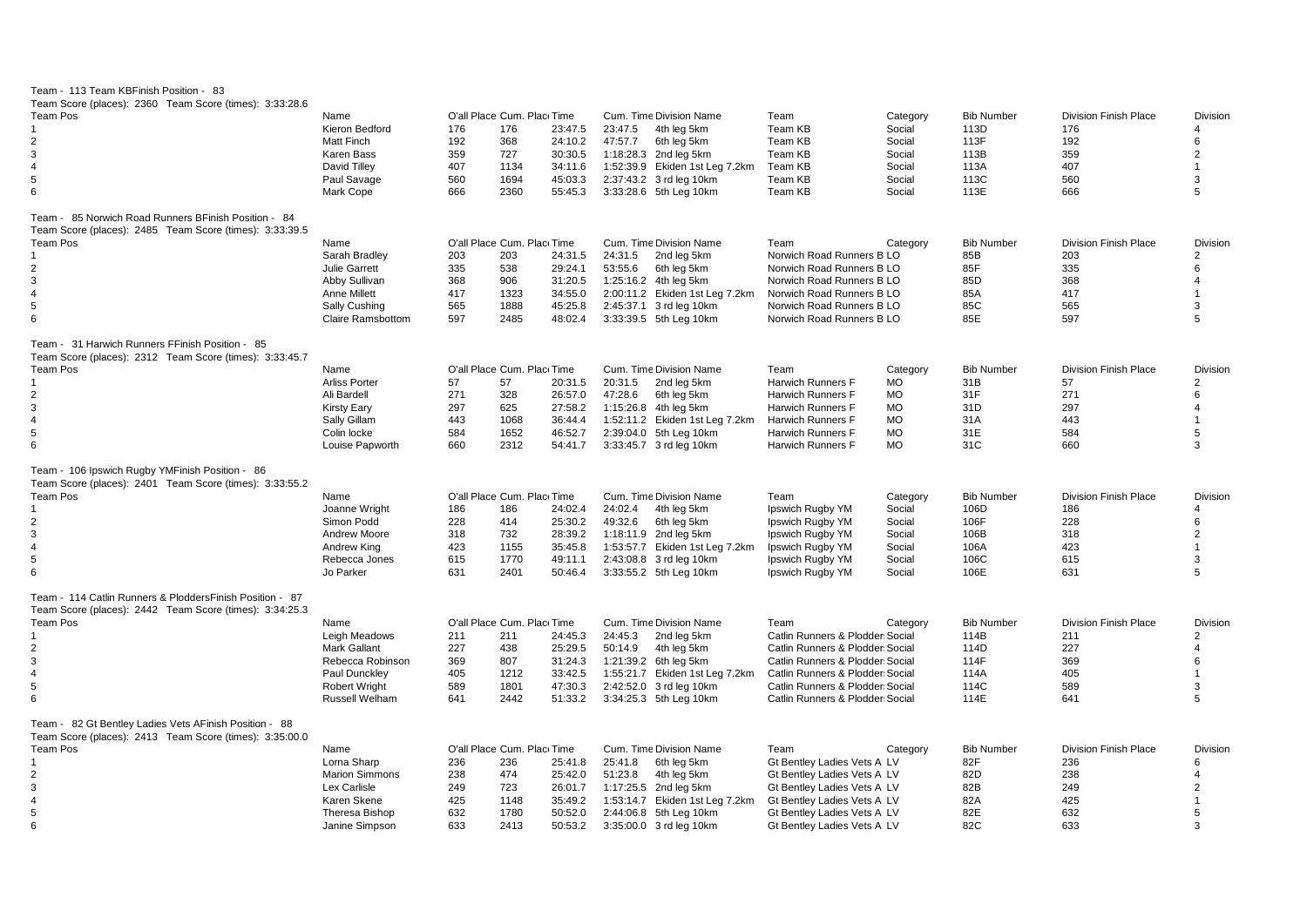| Team - 93 Stowmarket Striders Mens Supervets BFinish Positi |                           |     |                             |         |                                |                              |           |                   |                              |                |
|-------------------------------------------------------------|---------------------------|-----|-----------------------------|---------|--------------------------------|------------------------------|-----------|-------------------|------------------------------|----------------|
| Team Score (places): 2415 Team Score (times): 3:35:14.7     |                           |     |                             |         |                                |                              |           |                   |                              |                |
| <b>Team Pos</b>                                             | Name                      |     | O'all Place Cum. Plac Time  |         | Cum. Time Division Name        | Team                         | Category  | <b>Bib Number</b> | <b>Division Finish Place</b> | Division       |
|                                                             | <b>Tony Burdett</b>       | 160 | 160                         | 23:23.0 | 23:23.0<br>6th leg 5km         | Stowmarket Striders Men: MSV |           | 93F               | 160                          | 6              |
| $\overline{2}$                                              | <b>Mike Munson</b>        | 256 | 416                         | 26:22.7 | 49:45.7<br>4th leg 5km         | Stowmarket Striders Men: MSV |           | 93D               | 256                          | $\overline{4}$ |
| 3                                                           | <b>Keith Borrett</b>      | 309 | 725                         | 28:19.2 | 1:18:05.0 2nd leg 5km          | Stowmarket Striders Men: MSV |           | 93B               | 309                          | $\overline{2}$ |
| $\overline{4}$                                              | Les Basham                | 439 | 1164                        | 36:36.5 | 1:54:41.5 Ekiden 1st Leg 7.2km | Stowmarket Striders Men: MSV |           | 93A               | 439                          | $\overline{1}$ |
| 5                                                           | <b>Steven Pretty</b>      | 607 | 1771                        | 48:32.5 | 2:43:14.1 3 rd leg 10km        | Stowmarket Striders Men: MSV |           | 93C               | 607                          | 3              |
| 6                                                           | <b>Richard Fellingham</b> | 644 | 2415                        | 52:00.6 | 3:35:14.7 5th Leg 10km         | Stowmarket Striders Men: MSV |           | 93E               | 644                          | 5              |
|                                                             |                           |     |                             |         |                                |                              |           |                   |                              |                |
| Team - 22 Harwich Runners EFinish Position - 90             |                           |     |                             |         |                                |                              |           |                   |                              |                |
| Team Score (places): 2361 Team Score (times): 3:36:15.5     |                           |     |                             |         |                                |                              |           |                   |                              |                |
| Team Pos                                                    | Name                      |     | O'all Place Cum. Plac Time  |         | Cum. Time Division Name        | Team                         | Category  | <b>Bib Number</b> | <b>Division Finish Place</b> | Division       |
|                                                             | Steve Burbidge            | 90  | 90                          | 21:34.9 | 21:34.9<br>2nd leg 5km         | Harwich Runners E            | МO        | 22B               | 90                           | $\overline{2}$ |
| $\overline{2}$                                              | Eva Goes                  | 279 | 369                         | 27:13.9 | 48:48.9<br>6th leg 5km         | <b>Harwich Runners E</b>     | <b>MO</b> | 22F               | 279                          | 6              |
| 3                                                           | Katie Holmes              | 312 | 681                         | 28:20.1 | 1:17:09.0 4th leg 5km          | Harwich Runners E            | <b>MO</b> | 22D               | 312                          | $\overline{4}$ |
| $\overline{4}$                                              | Penny Barrington          | 447 | 1128                        | 36:59.8 | 1:54:08.8 Ekiden 1st Leg 7.2km | <b>Harwich Runners E</b>     | <b>MO</b> | 22A               | 447                          | $\mathbf{1}$   |
|                                                             |                           |     |                             |         |                                |                              |           |                   |                              |                |
| 5                                                           | <b>Nick Beales</b>        | 561 | 1689                        | 45:11.9 | 2:39:20.8 5th Leg 10km         | Harwich Runners E            | <b>MO</b> | 22E               | 561                          | 5              |
| 6                                                           | Angela Paxon              | 672 | 2361                        | 56:54.7 | 3:36:15.5 3 rd leg 10km        | Harwich Runners E            | <b>MO</b> | 22C               | 672                          | 3              |
| Team - 97 Ensors - Red E or NotFinish Position - 91         |                           |     |                             |         |                                |                              |           |                   |                              |                |
| Team Score (places): 2351 Team Score (times): 3:36:25.8     |                           |     |                             |         |                                |                              |           |                   |                              |                |
| Team Pos                                                    | Name                      |     | O'all Place Cum. Place Time |         | Cum. Time Division Name        | Team                         | Category  | <b>Bib Number</b> | <b>Division Finish Place</b> | Division       |
|                                                             | <b>Chris Barrett</b>      | 165 | 165                         | 23:31.3 | 23:31.3<br>2nd leg 5km         | Ensors - Red E or Not        | Social    | 97B               | 165                          | 2              |
| $\overline{2}$                                              | <b>Richard Brett</b>      | 193 | 358                         | 24:11.4 | 47:42.7<br>6th leg 5km         | Ensors - Red E or Not        | Social    | 97F               | 193                          | 6              |
| 3                                                           | Louise Burrell            | 263 | 621                         | 26:44.1 | 1:14:26.8 4th leg 5km          | Ensors - Red E or Not        | Social    | 97D               | 263                          | $\overline{4}$ |
| $\overline{4}$                                              | <b>Scott Earrey</b>       | 438 | 1059                        | 36:35.9 | 1:51:02.7 Ekiden 1st Leg 7.2km | Ensors - Red E or Not        | Social    | 97A               | 438                          |                |
| 5                                                           | <b>Matt Clemence</b>      | 645 | 1704                        | 52:26.8 | 2:43:29.5 3 rd leg 10km        | Ensors - Red E or Not        | Social    | 97C               | 645                          | 3              |
|                                                             |                           |     |                             |         |                                |                              |           |                   |                              | 5              |
| 6                                                           | <b>Gail Mackie</b>        | 647 | 2351                        | 52:56.2 | 3:36:25.8 5th Leg 10km         | Ensors - Red E or Not        | Social    | 97E               | 647                          |                |
| Team - 67 Ipswich Jaffa Ladies Open HFinish Position - 92   |                           |     |                             |         |                                |                              |           |                   |                              |                |
| Team Score (places): 2499 Team Score (times): 3:36:31.2     |                           |     |                             |         |                                |                              |           |                   |                              |                |
| <b>Team Pos</b>                                             | Name                      |     | O'all Place Cum. Plac Time  |         | Cum. Time Division Name        | Team                         | Category  | <b>Bib Number</b> | <b>Division Finish Place</b> | Division       |
|                                                             | Pauline Adams             | 276 | 276                         | 27:08.1 | 27:08.1<br>4th leg 5km         | Ipswich Jaffa Ladies Oper LO |           | 67D               | 276                          | 4              |
| $\overline{2}$                                              | Pippa Cressdee            | 277 | 553                         | 27:10.9 | 54:19.1<br>2nd leg 5km         | Ipswich Jaffa Ladies Oper LO |           | 67B               | 277                          | $\overline{2}$ |
| 3                                                           |                           |     |                             |         |                                | Ipswich Jaffa Ladies Oper LO |           | 67F               | 280                          | 6              |
| $\overline{4}$                                              | Maureen Wright            | 280 | 833                         | 27:17.4 | 1:21:36.6 6th leg 5km          |                              |           |                   |                              |                |
|                                                             | Keyleigh Chenery          | 436 | 1269                        | 36:34.3 | 1:58:10.9 Ekiden 1st Leg 7.2km | Ipswich Jaffa Ladies Oper LO |           | 67A               | 436                          | $\overline{1}$ |
| 5                                                           | Michaela Kadanikova       | 612 | 1881                        | 48:57.0 | 2:47:07.9 5th Leg 10km         | Ipswich Jaffa Ladies Oper LO |           | 67E               | 612                          | 5              |
| 6                                                           | Steph Lloyd               | 618 | 2499                        | 49:23.3 | 3:36:31.2 3 rd leg 10km        | Ipswich Jaffa Ladies Oper LO |           | 67C               | 618                          | 3              |
| Team - 84 Norfolk Gazelles 2Finish Position - 93            |                           |     |                             |         |                                |                              |           |                   |                              |                |
| Team Score (places): 2495 Team Score (times): 3:37:30.0     |                           |     |                             |         |                                |                              |           |                   |                              |                |
| <b>Team Pos</b>                                             | Name                      |     | O'all Place Cum. Plac Time  |         | Cum. Time Division Name        | Team                         | Category  | <b>Bib Number</b> | <b>Division Finish Place</b> | Division       |
| 1                                                           | Liza Diaper               | 199 | 199                         | 24:21.9 | 24:21.9<br>4th leg 5km         | Norfolk Gazelles 5           | LV        | 84D               | 199                          | 4              |
|                                                             |                           |     |                             |         |                                |                              |           |                   |                              |                |
| $\overline{2}$                                              | Michelle Waters           | 265 | 464                         | 26:48.4 | 51:10.4<br>2nd leg 5km         | Norfolk Gazelles 3           | LV        | 84B               | 265                          | $\overline{2}$ |
| 3                                                           | <b>Sherry Gowing</b>      | 315 | 779                         | 28:25.5 | 1:19:35.9 6th leg 5km          | Norfolk Gazelles 7           | LV        | 84F               | 315                          | 6              |
| $\overline{4}$                                              | Julie London              | 477 | 1256                        | 39:04.0 | 1:58:39.9 Ekiden 1st Leg 7.2km | Norfolk Gazelles 2           | LV        | 84A               | 477                          | $\overline{1}$ |
| 5                                                           | <b>Tracy Stevenson</b>    | 613 | 1869                        | 48:59.9 | 2:47:39.8 3 rd leg 10km        | Norfolk Gazelles 4           | LV        | 84C               | 613                          | 3              |
| 6                                                           | Anne Ellen                | 626 | 2495                        | 49:50.1 | 3:37:30.0 5th Leg 10km         | Norfolk Gazelles 6           | LV        | 84E               | 626                          | 5              |
| Team - 26 Lowestoft Road Runners BFinish Position - 94      |                           |     |                             |         |                                |                              |           |                   |                              |                |
|                                                             |                           |     |                             |         |                                |                              |           |                   |                              |                |
| Team Score (places): 2641 Team Score (times): 3:38:56.5     |                           |     |                             |         |                                |                              |           |                   |                              |                |
| <b>Team Pos</b>                                             | Name                      |     | O'all Place Cum. Plac Time  |         | Cum. Time Division Name        | Team                         | Category  | <b>Bib Number</b> | <b>Division Finish Place</b> | Division       |
| 1                                                           | Georgina Scott            | 354 | 354                         | 30:19.4 | 30:19.4<br>2nd leg 5km         | Lowestoft Road Runners MO    |           | 26B               | 354                          | $\overline{2}$ |
| $\overline{2}$                                              | <b>Claire Tarrant</b>     | 361 | 715                         | 30:41.6 | 1:01:01.1 4th leg 5km          | Lowestoft Road Runners MO    |           | 26D               | 361                          | 4              |
| 3                                                           | Rachel Allen              | 370 | 1085                        | 31:29.7 | 1:32:30.9 6th leg 5km          | Lowestoft Road Runners MO    |           | 26F               | 370                          | 6              |
| $\overline{4}$                                              | <b>Matthew Reynolds</b>   | 413 | 1498                        | 34:39.5 | 2:07:10.4 Ekiden 1st Leg 7.2km | Lowestoft Road Runners MO    |           | 26A               | 413                          | $\mathbf 1$    |
| 5                                                           | Karen Archbold            | 563 | 2061                        | 45:15.5 | 2:52:25.9 3 rd leg 10km        | Lowestoft Road Runners MO    |           | 26C               | 563                          | 3              |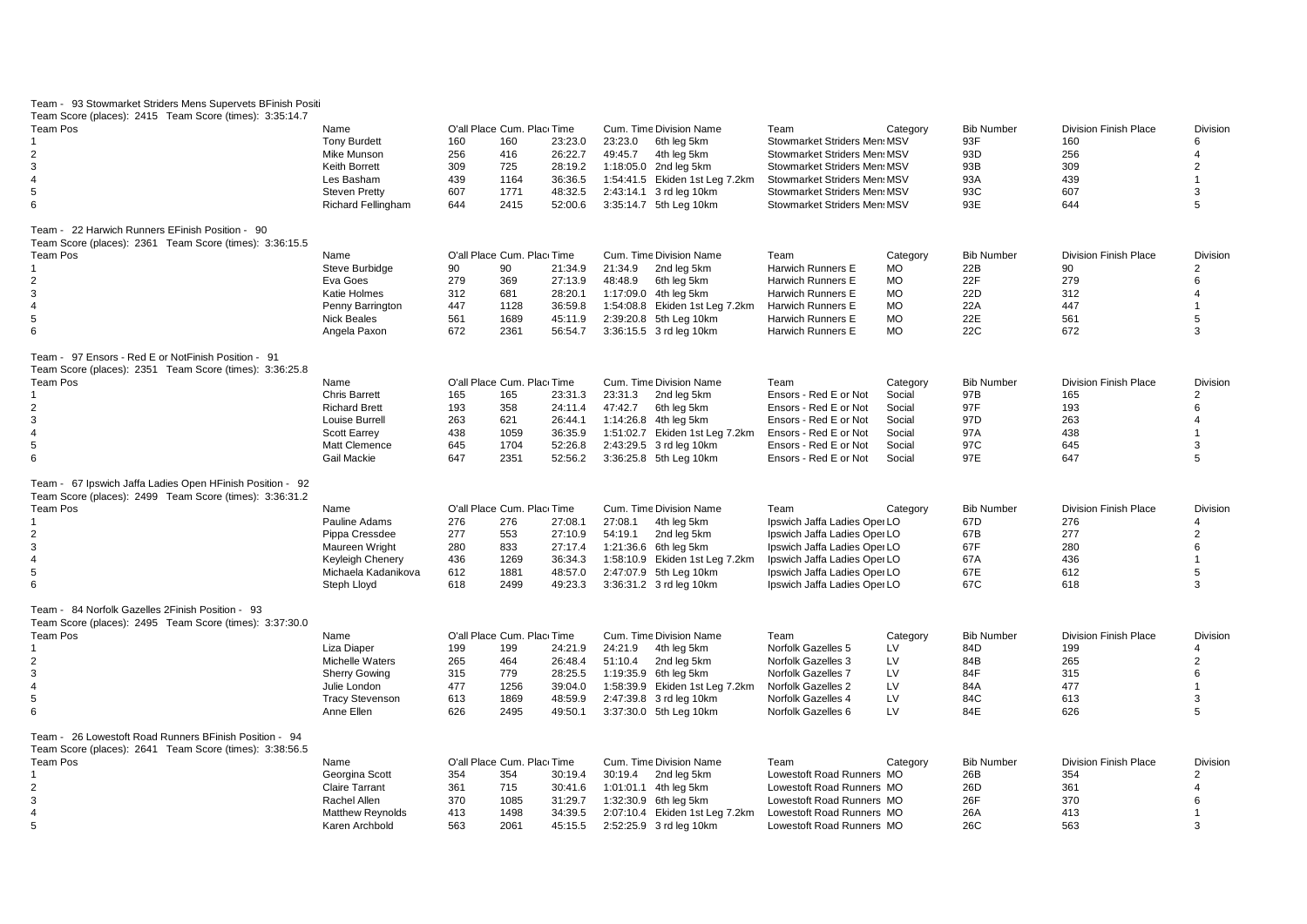| 6                                                                                                             | <b>Ashley Norton</b>     | 580 | 2641                       | 46:30.6 |         | 3:38:56.5 5th Leg 10km         | Lowestoft Road Runners MO            |          | 26E               | 580                          | 5               |
|---------------------------------------------------------------------------------------------------------------|--------------------------|-----|----------------------------|---------|---------|--------------------------------|--------------------------------------|----------|-------------------|------------------------------|-----------------|
| Team - 98 Orwell Housing Finish Position - 95<br>Team Score (places): 2443 Team Score (times): 3:39:04.2      |                          |     |                            |         |         |                                |                                      |          |                   |                              |                 |
| <b>Team Pos</b>                                                                                               | Name                     |     | O'all Place Cum. Plac Time |         |         | Cum. Time Division Name        | Team                                 | Category | <b>Bib Number</b> | <b>Division Finish Place</b> | <b>Division</b> |
| -1                                                                                                            | Chris Wright             | 179 | 179                        | 23:52.6 | 23:52.6 | 6th leg 5km                    | Orwell Housing                       | Social   | 98F               | 179                          | 6               |
| $\overline{2}$                                                                                                | Rebecca Collins          | 210 | 389                        | 24:44.7 | 48:37.3 | 4th leg 5km                    | Orwell Housing                       | Social   | 98D               | 210                          | 4               |
| 3                                                                                                             | <b>Steve Crissall</b>    | 337 | 726                        | 29:27.3 |         | 1:18:04.7 2nd leg 5km          | Orwell Housing                       | Social   | 98B               | 337                          | $\overline{2}$  |
| $\overline{4}$                                                                                                | <b>Greg Dodds</b>        | 429 | 1155                       | 36:13.9 |         | 1:54:18.6 Ekiden 1st Leg 7.2km | Orwell Housing                       | Social   | 98A               | 429                          |                 |
| 5                                                                                                             | Kirsha Bright            | 637 | 1792                       | 51:08.5 |         | 2:45:27.2 5th Leg 10km         | Orwell Housing                       | Social   | 98E               | 637                          | 5               |
| 6                                                                                                             | Gert-Jan Veerman         | 651 | 2443                       | 53:37.0 |         | 3:39:04.2 3 rd leg 10km        | Orwell Housing                       | Social   | 98C               | 651                          | 3               |
| Team - 81 Stowmarket Striders Ladies E VetsFinish Position -                                                  |                          |     |                            |         |         |                                |                                      |          |                   |                              |                 |
| Team Score (places): 2557 Team Score (times): 3:43:20.2                                                       |                          |     |                            |         |         |                                |                                      |          |                   |                              |                 |
| <b>Team Pos</b>                                                                                               | Name                     |     | O'all Place Cum. Plac Time |         |         | Cum. Time Division Name        | Team                                 | Category | <b>Bib Number</b> | <b>Division Finish Place</b> | Division        |
|                                                                                                               | <b>Wendy Hughes</b>      | 253 | 253                        | 26:14.4 | 26:14.4 | 6th leg 5km                    | Stowmarket Striders Ladi LV          |          | 81F               | 253                          | 6               |
| $\overline{2}$                                                                                                | Katy Nash                | 285 | 538                        | 27:25.7 | 53:40.2 | 4th leg 5km                    | Stowmarket Striders Ladi LV          |          | 81D               | 285                          | 4               |
| 3                                                                                                             | Angela Burdett           | 294 | 832                        | 27:52.1 |         | 1:21:32.3 2nd leg 5km          | Stowmarket Striders Ladi(LV          |          | 81B               | 294                          | $\overline{2}$  |
| 4                                                                                                             | Jenny Bird               | 440 | 1272                       | 36:37.0 |         | 1:58:09.3 Ekiden 1st Leg 7.2km | Stowmarket Striders Ladi LV          |          | 81A               | 440                          |                 |
| 5                                                                                                             | Dianne Hughes            | 622 | 1894                       | 49:44.0 |         | 2:47:53.3 5th Leg 10km         | Stowmarket Striders Ladi LV          |          | 81E               | 622                          | 5               |
| 6                                                                                                             | Sandra Mayhew            | 663 | 2557                       | 55:26.9 |         | 3:43:20.2 3 rd leg 10km        | Stowmarket Striders Ladi LV          |          | 81C               | 663                          | 3               |
| Team - 65 Fram Flyers LadiesFinish Position - 97                                                              |                          |     |                            |         |         |                                |                                      |          |                   |                              |                 |
| Team Score (places): 2651 Team Score (times): 3:43:44.7                                                       |                          |     |                            |         |         |                                |                                      |          |                   |                              |                 |
| <b>Team Pos</b>                                                                                               | Name                     |     | O'all Place Cum. Plac Time |         |         | Cum. Time Division Name        | Team                                 | Category | <b>Bib Number</b> | <b>Division Finish Place</b> | <b>Division</b> |
|                                                                                                               | <b>Evette Price</b>      | 234 | 234                        | 25:39.3 | 25:39.3 | 2nd leg 5km                    | Fram Flyers Ladies                   | LO       | 65B               | 234                          | $\overline{2}$  |
| 2                                                                                                             | Diane Doyle              | 366 | 600                        | 31:12.5 | 56:51.9 | 4th leg 5km                    | Fram Flyers Ladies                   | LO       | 65D               | 366                          | 4               |
| 3                                                                                                             | Annette Huggins          | 408 | 1008                       | 34:19.9 |         | 1:31:11.8 6th leg 5km          | Fram Flyers Ladies                   | LO       | 65F               | 408                          | 6               |
| $\overline{4}$                                                                                                | Jayne Wright             | 468 | 1476                       | 38:16.9 |         | 2:09:28.7 Ekiden 1st Leg 7.2km | Fram Flyers Ladies                   | LO       | 65A               | 468                          |                 |
| 5                                                                                                             | Geraldine Clarke         | 552 | 2028                       | 44:30.5 |         | 2:53:59.3 5th Leg 10km         | Fram Flyers Ladies                   | LO       | 65E               | 552                          | 5               |
| 6                                                                                                             | <b>Marion Walker</b>     | 623 | 2651                       | 49:45.4 |         | 3:43:44.7 3 rd leg 10km        | Fram Flyers Ladies                   | LO       | 65C               | 623                          | 3               |
| Team - 61 Witham RC D -Ladies Finish Position - 98<br>Team Score (places): 2566 Team Score (times): 3:44:44.6 |                          |     |                            |         |         |                                |                                      |          |                   |                              |                 |
| <b>Team Pos</b>                                                                                               | Name                     |     | O'all Place Cum. Plac Time |         |         | Cum. Time Division Name        | Team                                 | Category | <b>Bib Number</b> | <b>Division Finish Place</b> | Division        |
|                                                                                                               | Debbie Lewis             | 247 | 247                        | 25:53.0 | 25:53.0 | 4th leg 5km                    | Witham RC D - Ladies                 | LO       | 61D               | 247                          | $\Delta$        |
| 2                                                                                                             | <b>Tracie Bromboszcz</b> | 266 | 513                        | 26:52.5 | 52:45.5 | 2nd leg 5km                    | Witham RC D - Ladies                 | LO       | 61B               | 266                          | $\overline{2}$  |
| 3                                                                                                             | <b>Kerry Manning</b>     | 320 | 833                        | 28:44.4 |         | 1:21:30.0 6th leg 5km          | Witham RC D - Ladies                 | LO       | 61F               | 320                          | 6               |
| 4                                                                                                             | Abby Weaver              | 426 | 1259                       | 35:49.3 |         | 1:57:19.3 Ekiden 1st Leg 7.2km | Witham RC D - Ladies                 | LO       | 61A               | 426                          |                 |
| 5                                                                                                             | Annabelle Read           | 642 | 1901                       | 51:42.1 |         | 2:49:01.5 5th Leg 10km         | Witham RC D - Ladies                 | LO       | 61E               | 642                          | 5               |
| 6                                                                                                             | Anita Grainger           | 665 | 2566                       | 55:43.1 |         | 3:44:44.6 3 rd leg 10km        | Witham RC D - Ladies                 | LO       | 61C               | 665                          | 3               |
|                                                                                                               |                          |     |                            |         |         |                                |                                      |          |                   |                              |                 |
| Team - 58 Team PinkFinish Position - 99                                                                       |                          |     |                            |         |         |                                |                                      |          |                   |                              |                 |
| Team Score (places): 2621 Team Score (times): 3:45:49.8                                                       |                          |     |                            |         |         |                                |                                      |          |                   |                              |                 |
| <b>Team Pos</b>                                                                                               | Name                     |     | O'all Place Cum. Plac Time |         |         | Cum. Time Division Name        | Team                                 | Category | <b>Bib Number</b> | <b>Division Finish Place</b> | <b>Division</b> |
| $\mathbf{1}$                                                                                                  | George Butters           | 240 | 240                        | 25:43.9 | 25:43.9 | 2nd leg 5km                    | <b>Team Pink</b>                     | Social   | 58B               | 240                          | $\overline{2}$  |
| $\overline{2}$                                                                                                | <b>Matthew Parsons</b>   | 296 | 536                        | 27:54.1 | 53:38.0 | 4th leg 5km                    | <b>Team Pink</b>                     | Social   | 58D               | 296                          | 4               |
| 3                                                                                                             | <b>Robert Ansell</b>     | 311 | 847                        | 28:20.0 |         | 1:21:58.1 6th leg 5km          | <b>Team Pink</b>                     | Social   | 58F               | 311                          | 6               |
| $\overline{4}$                                                                                                | <b>Tim Albins</b>        | 534 | 1381                       | 43:05.5 |         | 2:05:03.6 Ekiden 1st Leg 7.2km | <b>Team Pink</b>                     | Social   | 58A               | 534                          |                 |
| 5                                                                                                             | Leo Parsons              | 591 | 1972                       | 47:35.1 |         | 2:52:38.7 5th Leg 10km         | <b>Team Pink</b>                     | Social   | 58E               | 591                          | 5               |
| 6                                                                                                             | Adam Paveley             | 649 | 2621                       | 53:11.1 |         | 3:45:49.8 3 rd leg 10km        | <b>Team Pink</b>                     | Social   | 58C               | 649                          | 3               |
| Team - 103 IBC The Screaming WeaselsFinish Position - 100                                                     |                          |     |                            |         |         |                                |                                      |          |                   |                              |                 |
| Team Score (places): 2546 Team Score (times): 3:46:14.9                                                       |                          |     |                            |         |         |                                |                                      |          |                   |                              |                 |
| <b>Team Pos</b>                                                                                               | Name                     |     | O'all Place Cum. Plac Time |         |         | Cum. Time Division Name        | Team                                 | Category | <b>Bib Number</b> | <b>Division Finish Place</b> | Division        |
| $\mathbf{1}$                                                                                                  | John Craddock            | 157 | 157                        | 23:15.0 | 23:15.0 | 6th leg 5km                    | <b>IBC The Screaming Weas Social</b> |          | 103F              | 157                          | 6               |
| 2                                                                                                             | John Jousiffe            | 290 | 447                        | 27:37.1 | 50:52.2 | 4th leg 5km                    | <b>IBC The Screaming Weas Social</b> |          | 103D              | 290                          | 4               |
| 3                                                                                                             | Graham Rankin            | 374 | 821                        | 31:39.9 |         | 1:22:32.1 2nd leg 5km          | <b>IBC The Screaming Weas Social</b> |          | 103B              | 374                          | 2               |
| $\overline{4}$                                                                                                | John Jousiffe            | 404 | 1225                       | 33:38.6 |         | 1:56:10.7 Ekiden 1st Leg 7.2km | IBC The Screaming Wea: Social        |          | 103A              | 404                          | $\mathbf 1$     |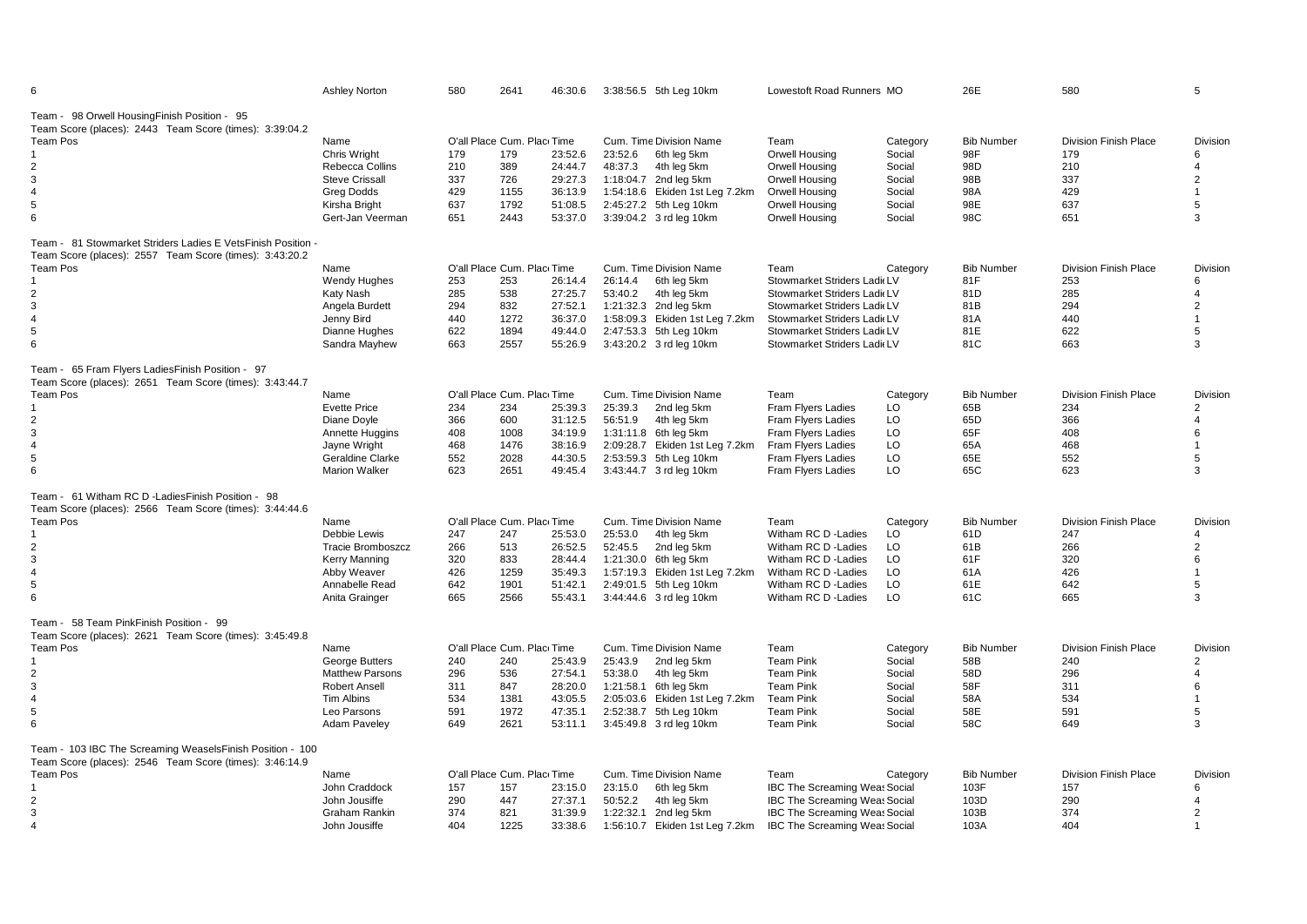| 5<br>6                                                                                                                 | <b>Miriam Mathers</b><br>Derek Hood | 657<br>664 | 1882<br>2546               | 54:30.3<br>55:33.9 |         | 2:50:41.0 5th Leg 10km<br>3:46:14.9 3 rd leg 10km | <b>IBC The Screaming Weas Social</b><br><b>IBC The Screaming Weas Social</b> |          | 103E<br>103C      | 657<br>664                   | 5<br>3         |
|------------------------------------------------------------------------------------------------------------------------|-------------------------------------|------------|----------------------------|--------------------|---------|---------------------------------------------------|------------------------------------------------------------------------------|----------|-------------------|------------------------------|----------------|
| Team - 66 Ipswich Jaffa Ladies Open GFinish Position - 101<br>Team Score (places): 2549 Team Score (times): 3:48:31.1  |                                     |            |                            |                    |         |                                                   |                                                                              |          |                   |                              |                |
| <b>Team Pos</b>                                                                                                        | Name                                |            | O'all Place Cum. Plac Time |                    |         | Cum. Time Division Name                           | Team                                                                         | Category | <b>Bib Number</b> | <b>Division Finish Place</b> | Division       |
|                                                                                                                        | Rebecca Staunton                    | 100        | 100                        | 21:46.3            | 21:46.3 | 2nd leg 5km                                       | Ipswich Jaffa Ladies Oper LO                                                 |          | 66B               | 100                          | 2              |
| $\overline{2}$                                                                                                         | <b>Alison Myles</b>                 | 215        | 315                        | 25:00.1            | 46:46.5 | 4th leg 5km                                       | Ipswich Jaffa Ladies Oper LO                                                 |          | 66D               | 215                          | 4              |
| 3                                                                                                                      | Verity Smith                        | 394        | 709                        | 33:00.6            |         | 1:19:47.1 Ekiden 1st Leg 7.2km                    | Ipswich Jaffa Ladies Opei LO                                                 |          | 66A               | 394                          | 1              |
| $\overline{4}$                                                                                                         | Kate Wooldridge                     | 569        | 1278                       | 45:33.0            |         | 2:05:20.1 5th Leg 10km                            | Ipswich Jaffa Ladies Opei LO                                                 |          | 66E               | 569                          | 5              |
| 5                                                                                                                      | Fiona Hunt                          | 619        | 1897                       | 49:23.6            |         | 2:54:43.8 3 rd leg 10km                           | Ipswich Jaffa Ladies Oper LO                                                 |          | 66C               | 619                          | 3              |
| 6                                                                                                                      | <b>Abby Powlett</b>                 | 652        | 2549                       | 53:47.3            |         | 3:48:31.1 6th leg 5km                             | Ipswich Jaffa Ladies Oper LO                                                 |          | 66F               | 652                          | 6              |
| Team - 108 Amarinth SprintersFinish Position - 102<br>Team Score (places): 2560 Team Score (times): 3:48:44.8          |                                     |            |                            |                    |         |                                                   |                                                                              |          |                   |                              |                |
| <b>Team Pos</b>                                                                                                        | Name                                |            | O'all Place Cum. Plac Time |                    |         | Cum. Time Division Name                           | Team                                                                         | Category | <b>Bib Number</b> | <b>Division Finish Place</b> | Division       |
|                                                                                                                        | James Poole                         | 221        | 221                        | 25:14.4            | 25:14.4 | 6th leg 5km                                       | <b>Amarinth Sprinters</b>                                                    | Social   | 108F              | 221                          | 6              |
| 2                                                                                                                      | <b>Tom Gilligan</b>                 | 222        | 443                        | 25:14.7            | 50:29.2 | 2nd leg 5km                                       | <b>Amarinth Sprinters</b>                                                    | Social   | 108B              | 222                          | $\overline{2}$ |
| 3                                                                                                                      | Gill Brigginshaw                    | 383        | 826                        | 32:35.9            |         | 1:23:05.2 4th leg 5km                             | <b>Amarinth Sprinters</b>                                                    | Social   | 108D              | 383                          | 4              |
| $\overline{4}$                                                                                                         | Luke Pinner                         | 450        | 1276                       | 37:21.4            |         | 2:00:26.6 Ekiden 1st Leg 7.2km                    | <b>Amarinth Sprinters</b>                                                    | Social   | 108A              | 450                          | $\overline{1}$ |
| 5                                                                                                                      | Alex Brigginshaw                    | 603        | 1879                       | 48:19.9            |         | 2:48:46.5 5th Leg 10km                            | <b>Amarinth Sprinters</b>                                                    | Social   | 108E              | 603                          | 5              |
| 6                                                                                                                      | Sophie Finch                        | 681        | 2560                       | 59:58.2            |         | 3:48:44.8 3 rd leg 10km                           | <b>Amarinth Sprinters</b>                                                    | Social   | 108C              | 681                          | 3              |
|                                                                                                                        |                                     |            |                            |                    |         |                                                   |                                                                              |          |                   |                              |                |
| Team - 89 Stowmarket Striders Mens Supervets AFinish Positi<br>Team Score (places): 2644 Team Score (times): 3:48:51.7 |                                     |            |                            |                    |         |                                                   |                                                                              |          |                   |                              |                |
| Team Pos                                                                                                               | Name                                |            | O'all Place Cum. Plac Time |                    |         | Cum. Time Division Name                           | Team                                                                         | Category | <b>Bib Number</b> | <b>Division Finish Place</b> | Division       |
|                                                                                                                        | Andy Bond                           | 289        | 289                        | 27:32.9            | 27:32.9 | 2nd leg 5km                                       | Stowmarket Striders Men: MSV                                                 |          | 89B               | 289                          | $\overline{2}$ |
| $\overline{2}$                                                                                                         | <b>Mike Saville</b>                 | 304        | 593                        | 28:09.9            | 55:42.8 | 6th leg 5km                                       | Stowmarket Striders Men: MSV                                                 |          | 89F               | 304                          | 6              |
| 3                                                                                                                      | Ivan Spouge                         | 345        | 938                        | 30:01.9            |         | 1:25:44.8 4th leg 5km                             | Stowmarket Striders Men MSV                                                  |          | 89D               | 345                          | $\overline{4}$ |
| $\overline{4}$                                                                                                         | Steve Robinson                      | 398        | 1336                       | 33:17.7            |         | 1:59:02.5 Ekiden 1st Leg 7.2km                    | Stowmarket Striders Men: MSV                                                 |          | 89A               | 398                          | $\mathbf{1}$   |
| 5                                                                                                                      | Frank Moggan                        | 628        | 1964                       | 50:06.5            |         | 2:49:09.0 3 rd leg 10km                           | Stowmarket Striders Men: MSV                                                 |          | 89C               | 628                          | 3              |
| 6                                                                                                                      | Malcolm Hogarth                     | 680        | 2644                       | 59:42.7            |         | 3:48:51.7 5th Leg 10km                            | Stowmarket Striders Men: MSV                                                 |          | 89E               | 680                          | 5              |
| Team - 107 PWC BFinish Position - 104                                                                                  |                                     |            |                            |                    |         |                                                   |                                                                              |          |                   |                              |                |
| Team Score (places): 2688 Team Score (times): 3:49:41.3                                                                |                                     |            |                            |                    |         |                                                   |                                                                              |          |                   |                              |                |
| Team Pos                                                                                                               | Name                                |            | O'all Place Cum. Plac Time |                    |         | Cum. Time Division Name                           | Team                                                                         | Category | <b>Bib Number</b> | <b>Division Finish Place</b> | Division       |
|                                                                                                                        | Juliette Lowes                      | 264        | 264                        | 26:46.0            | 26:46.0 | 4th leg 5km                                       | PWC B                                                                        | Social   | 107D              | 264                          | 4              |
| 2                                                                                                                      | Martha Cannon                       | 344        | 608                        | 30:00.6            | 56:46.7 | 6th leg 5km                                       | PWC B                                                                        | Social   | 107F              | 344                          | 6              |
| 3                                                                                                                      | Jen Parsons                         | 380        | 988                        | 32:21.8            |         | 1:29:08.6 2nd leg 5km                             | PWC B                                                                        | Social   | 107B              | 380                          | $\overline{2}$ |
| $\overline{4}$                                                                                                         | <b>Phillip Beecher</b>              | 506        | 1494                       | 41:24.2            |         | 2:10:32.8 Ekiden 1st Leg 7.2km                    | PWC B                                                                        | Social   | 107A              | 506                          | $\mathbf{1}$   |
| 5                                                                                                                      | <b>Will Shaw</b>                    | 523        | 2017                       | 42:27.5            |         | 2:53:00.3 3 rd leg 10km                           | PWC B                                                                        | Social   | 107C              | 523                          | 3              |
| 6                                                                                                                      | <b>Gareth Nicholls</b>              | 671        | 2688                       | 56:41.0            |         | 3:49:41.3 5th Leg 10km                            | PWC B                                                                        | Social   | 107E              | 671                          | 5              |
|                                                                                                                        |                                     |            |                            |                    |         |                                                   |                                                                              |          |                   |                              |                |
| Team - 120 Best Foot ForwardFinish Position - 105<br>Team Score (places): 2605 Team Score (times): 3:50:50.0           |                                     |            |                            |                    |         |                                                   |                                                                              |          |                   |                              |                |
| <b>Team Pos</b>                                                                                                        | Name                                |            | O'all Place Cum. Plac Time |                    |         | Cum. Time Division Name                           | Team                                                                         | Category | <b>Bib Number</b> | <b>Division Finish Place</b> | Division       |
|                                                                                                                        | Chris Erith                         | 241        | 241                        | 25:45.9            | 25:45.9 | 4th leg 5km                                       | <b>Best Foot Forward</b>                                                     | Social   | 120D              | 241                          | 4              |
| 2                                                                                                                      | Laura Peckford                      | 322        | 563                        | 28:49.8            | 54:35.8 | 6th leg 5km                                       | <b>Best Foot Forward</b>                                                     | Social   | 120F              | 322                          | 6              |
| 3                                                                                                                      | Vici Berwick                        | 346        | 909                        | 30:02.6            |         | 1:24:38.5 2nd leg 5km                             | <b>Best Foot Forward</b>                                                     | Social   | 120B              | 346                          | $\overline{2}$ |
| $\overline{4}$                                                                                                         | Jo Leader                           | 392        | 1301                       | 32:54.4            |         | 1:57:32.9 Ekiden 1st Leg 7.2km                    | <b>Best Foot Forward</b>                                                     | Social   | 120A              | 392                          | 1              |
| 5                                                                                                                      | James Dunstan                       | 621        | 1922                       | 49:31.5            |         | 2:47:04.4 3 rd leg 10km                           | <b>Best Foot Forward</b>                                                     | Social   | 120C              | 621                          | 3              |
| 6                                                                                                                      | Anna Evans                          | 683        | 2605                       |                    |         | 1:03:45.5 3:50:50.0 5th Leg 10km                  | <b>Best Foot Forward</b>                                                     | Social   | 120E              | 683                          | 5              |
| Team - 115 Bethnal Green QueensFinish Position - 106                                                                   |                                     |            |                            |                    |         |                                                   |                                                                              |          |                   |                              |                |
| Team Score (places): 2599 Team Score (times): 3:52:11.4                                                                |                                     |            |                            |                    |         |                                                   |                                                                              |          |                   |                              |                |
| <b>Team Pos</b>                                                                                                        | Name                                |            | O'all Place Cum. Plac Time |                    |         | Cum. Time Division Name                           | Team                                                                         | Category | <b>Bib Number</b> | <b>Division Finish Place</b> | Division       |
|                                                                                                                        | Murray Cooper-Melchoirs             | 152        | 152                        | 23:07.2            | 23:07.2 | 4th leg 5km                                       | <b>Bethnal Green Queens</b>                                                  | Social   | 115D              | 152                          | 4              |
| $\overline{2}$                                                                                                         | <b>Beth Wright</b>                  | 258        | 410                        | 26:27.5            | 49:34.8 | 6th leg 5km                                       | <b>Bethnal Green Queens</b>                                                  | Social   | 115F              | 258                          | 6              |
| 3                                                                                                                      | <b>Ben Cooper-Melchoirs</b>         | 303        | 713                        | 28:09.8            |         | 1:17:44.6 2nd leg 5km                             | <b>Bethnal Green Queens</b>                                                  | Social   | 115B              | 303                          | $\mathfrak{p}$ |
|                                                                                                                        |                                     |            |                            |                    |         |                                                   |                                                                              |          |                   |                              |                |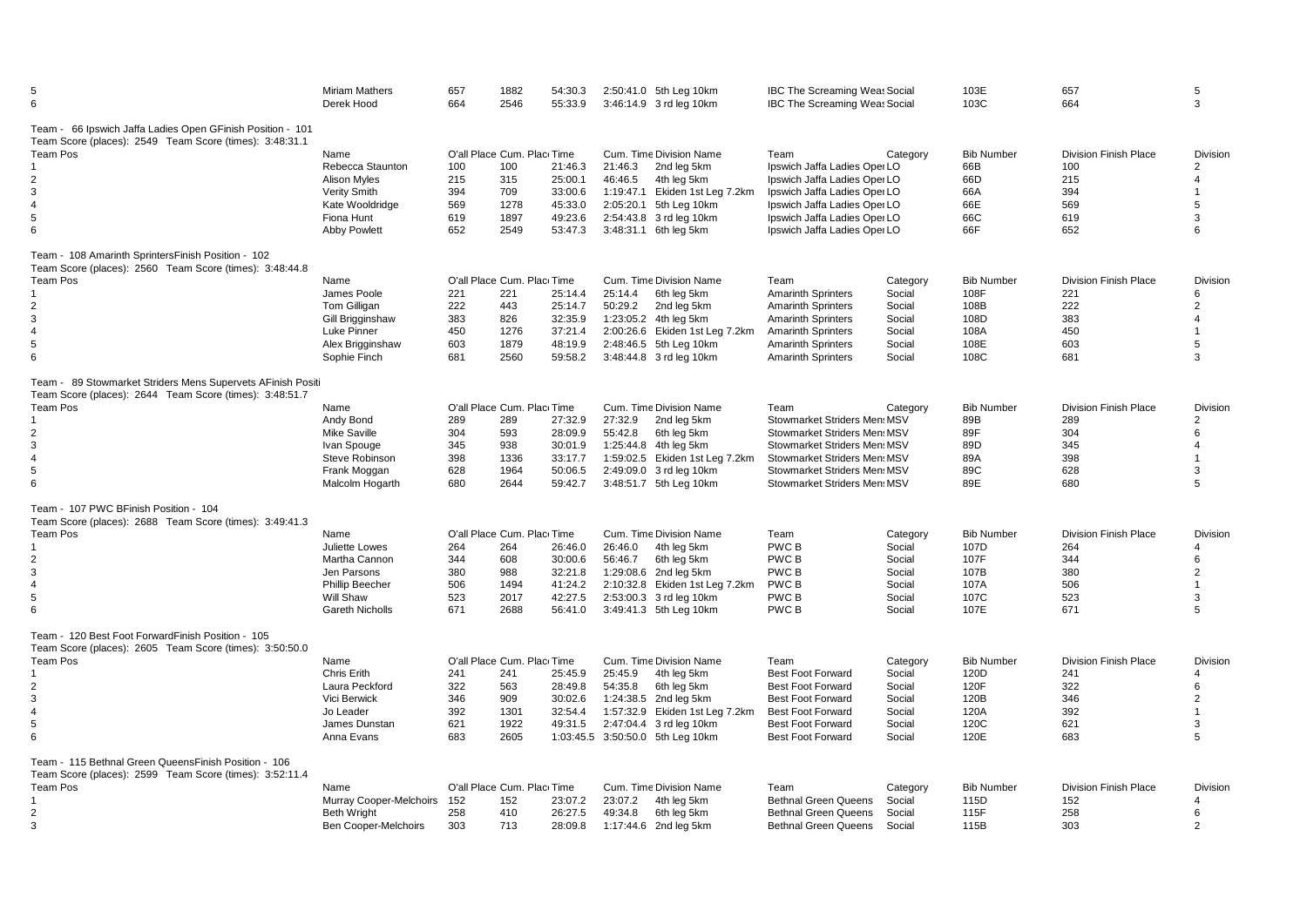| 5<br>6                                                                                                                                                              | Jane Wright<br>Alexandra Hammond<br>Sally Flemming                                                                    | 582<br>630<br>674                      | 1295<br>1925<br>2599                                                     | 46:45.2<br>50:22.8<br>57:18.7                                    |                    | 2:04:29.8 Ekiden 1st Leg 7.2km<br>2:54:52.6 5th Leg 10km<br>3:52:11.4 3 rd leg 10km                                                                                   | <b>Bethnal Green Queens</b><br><b>Bethnal Green Queens</b><br><b>Bethnal Green Queens</b>                                                                                                            | Social<br>Social<br>Social                                                             | 115A<br>115E<br>115C                                        | 582<br>630<br>674                                                      | 5<br>3                                                                               |
|---------------------------------------------------------------------------------------------------------------------------------------------------------------------|-----------------------------------------------------------------------------------------------------------------------|----------------------------------------|--------------------------------------------------------------------------|------------------------------------------------------------------|--------------------|-----------------------------------------------------------------------------------------------------------------------------------------------------------------------|------------------------------------------------------------------------------------------------------------------------------------------------------------------------------------------------------|----------------------------------------------------------------------------------------|-------------------------------------------------------------|------------------------------------------------------------------------|--------------------------------------------------------------------------------------|
| Team - 87 Fram Flyers Ladies VetsFinish Position - 107<br>Team Score (places): 2723 Team Score (times): 3:53:24.7<br>Team Pos<br>2<br>3<br>$\overline{4}$<br>5<br>6 | Name<br>Vivienne Taylor<br>Janet Lomas<br>Rebecca Peck<br>Jo Parden<br>Jenny Thomas<br>Ali Chambers                   | 267<br>323<br>455<br>489<br>512<br>677 | O'all Place Cum. Plac Time<br>267<br>590<br>1045<br>1534<br>2046<br>2723 | 26:54.2<br>28:52.0<br>37:41.0<br>39:57.0<br>41:36.9<br>58:23.5   | 26:54.2<br>55:46.2 | Cum. Time Division Name<br>2nd leg 5km<br>4th leg 5km<br>1:33:27.2 Ekiden 1st Leg 7.2km<br>2:13:24.3 5th Leg 10km<br>2:55:01.2 6th leg 5km<br>3:53:24.7 3 rd leg 10km | Team<br>Fram Flyers Ladies Vets LV<br>Fram Flyers Ladies Vets LV<br>Fram Flyers Ladies Vets LV<br>Fram Flyers Ladies Vets LV<br>Fram Flyers Ladies Vets LV<br>Fram Flyers Ladies Vets LV             | Category                                                                               | <b>Bib Number</b><br>87B<br>87D<br>87A<br>87E<br>87F<br>87C | <b>Division Finish Place</b><br>267<br>323<br>455<br>489<br>512<br>677 | Division<br>$\overline{2}$<br>4<br>$\blacktriangleleft$<br>5<br>6<br>3               |
| Team - 73 Stowmarket Striders Ladies CFinish Position - 108<br>Team Score (places): 2638 Team Score (times): 3:54:32.1                                              |                                                                                                                       |                                        |                                                                          |                                                                  |                    |                                                                                                                                                                       |                                                                                                                                                                                                      |                                                                                        |                                                             |                                                                        |                                                                                      |
| Team Pos<br>2<br>3<br>$\overline{4}$<br>5<br>6                                                                                                                      | Name<br>Karen Austin<br>Laura Arfi<br>Fiona Moody<br>Debbie Ghant<br><b>Claire Parkin</b><br>Liz Beighton             | 119<br>295<br>393<br>510<br>653<br>668 | O'all Place Cum. Plac Time<br>119<br>414<br>807<br>1317<br>1970<br>2638  | 22:20.1<br>27:53.1<br>32:57.2<br>41:36.2<br>53:55.0<br>55:50.4   | 22:20.1<br>50:13.3 | Cum. Time Division Name<br>2nd leg 5km<br>4th lea 5km<br>1:23:10.5 6th leg 5km<br>2:04:46.7 Ekiden 1st Leg 7.2km<br>2:58:41.7 5th Leg 10km<br>3:54:32.1 3 rd leg 10km | Team<br>Stowmarket Striders Ladi LO<br>Stowmarket Striders Ladi(LO<br>Stowmarket Striders Ladi LO<br>Stowmarket Striders Ladi LO<br>Stowmarket Striders Ladi LO<br>Stowmarket Striders Ladi(LO       | Category                                                                               | <b>Bib Number</b><br>73B<br>73D<br>73F<br>73A<br>73E<br>73C | <b>Division Finish Place</b><br>119<br>295<br>393<br>510<br>653<br>668 | Division<br>$\overline{2}$<br>4<br>6<br>$\blacktriangleleft$<br>5<br>3               |
| Team - 86 Saxons LadiesFinish Position - 109                                                                                                                        |                                                                                                                       |                                        |                                                                          |                                                                  |                    |                                                                                                                                                                       |                                                                                                                                                                                                      |                                                                                        |                                                             |                                                                        |                                                                                      |
| Team Score (places): 2544 Team Score (times): 3:55:17.5<br><b>Team Pos</b><br>$\overline{2}$<br>3<br>$\overline{4}$<br>5<br>6                                       | Name<br>Sarah Vick<br>Sarah Vick<br>Zoe Fordham<br>Jo Clifton<br>Sara Bloor<br>Vicky Johnston                         | 141<br>159<br>389<br>514<br>662<br>679 | O'all Place Cum. Plac Time<br>141<br>300<br>689<br>1203<br>1865<br>2544  | 22:38.6<br>23:22.7<br>32:43.4<br>41:44.8<br>55:21.1<br>59:26.7   | 22:38.6<br>46:01.4 | Cum. Time Division Name<br>2nd leg 5km<br>4th leg 5km<br>1:18:44.8 6th leg 5km<br>2:00:29.6 Ekiden 1st Leg 7.2km<br>2:55:50.8 3 rd leg 10km<br>3:55:17.5 5th Leg 10km | Team<br>Saxons Ladies<br>Saxons Ladies<br>Saxons Ladies<br>Saxons Ladies<br>Saxons Ladies<br>Saxons Ladies                                                                                           | Category<br>LV<br>LV<br>LV<br>LV<br>LV<br>LV                                           | <b>Bib Number</b><br>86B<br>86D<br>86F<br>86A<br>86C<br>86E | <b>Division Finish Place</b><br>141<br>159<br>389<br>514<br>662<br>679 | Division<br>$\overline{2}$<br>4<br>6<br>$\overline{1}$<br>3<br>5                     |
| Team - 72 Gt Bentley Ladies BFinish Position - 110                                                                                                                  |                                                                                                                       |                                        |                                                                          |                                                                  |                    |                                                                                                                                                                       |                                                                                                                                                                                                      |                                                                                        |                                                             |                                                                        |                                                                                      |
| Team Score (places): 2699 Team Score (times): 4:00:02.8<br>Team Pos<br>2<br>3<br>$\overline{4}$<br>5<br>6                                                           | Name<br>Laura Emms<br>Nicola Thornton<br>Davina Swindell<br>Emma Town<br>Jo Mckay<br>Sue Thomas                       | 220<br>324<br>341<br>482<br>650<br>682 | O'all Place Cum. Plac Time<br>220<br>544<br>885<br>1367<br>2017<br>2699  | 25:12.0<br>28:53.9<br>29:49.9<br>39:38.0<br>53:28.7<br>1:03:00.1 | 25:12.0<br>54:05.9 | Cum. Time Division Name<br>6th leg 5km<br>4th leg 5km<br>1:23:55.9 2nd leg 5km<br>2:03:33.9 Ekiden 1st Leg 7.2km<br>2:57:02.7 5th Leg 10km<br>4:00:02.8 3 rd leg 10km | Team<br><b>Gt Bentley Ladies B</b><br><b>Gt Bentley Ladies B</b><br><b>Gt Bentley Ladies B</b><br><b>Gt Bentley Ladies B</b><br><b>Gt Bentley Ladies B</b><br><b>Gt Bentley Ladies B</b>             | Category<br>LO<br>LO<br>LO<br>LO<br>LO<br>LO                                           | <b>Bib Number</b><br>72F<br>72D<br>72B<br>72A<br>72E<br>72C | <b>Division Finish Place</b><br>220<br>324<br>341<br>482<br>650<br>682 | <b>Division</b><br>6<br>$\overline{4}$<br>$\overline{2}$<br>$\overline{1}$<br>5<br>3 |
| Team - 28 Tiptree Saturday ClubFinish Position - 111                                                                                                                |                                                                                                                       |                                        |                                                                          |                                                                  |                    |                                                                                                                                                                       |                                                                                                                                                                                                      |                                                                                        |                                                             |                                                                        |                                                                                      |
| Team Score (places): 2914 Team Score (times): 4:02:46.5<br><b>Team Pos</b><br>2<br>3<br>$\overline{4}$<br>5<br>6                                                    | Name<br>Karen Pearse<br>John McVelia<br>Sharon Avent<br><b>Wendy Smalley</b><br><b>Martin Avent</b><br>Joanne Dickman | 328<br>352<br>453<br>509<br>605<br>667 | O'all Place Cum. Plac Time<br>328<br>680<br>1133<br>1642<br>2247<br>2914 | 28:59.7<br>30:16.8<br>37:36.5<br>41:35.3<br>48:27.8<br>55:50.2   | 28:59.7<br>59:16.5 | Cum. Time Division Name<br>4th leg 5km<br>6th leg 5km<br>1:36:53.1 2nd leg 5km<br>2:18:28.4 Ekiden 1st Leg 7.2km<br>3:06:56.3 5th Leg 10km<br>4:02:46.5 3 rd leg 10km | Team<br><b>Tiptree Saturday Club</b><br><b>Tiptree Saturday Club</b><br><b>Tiptree Saturday Club</b><br><b>Tiptree Saturday Club</b><br><b>Tiptree Saturday Club</b><br><b>Tiptree Saturday Club</b> | Category<br><b>MO</b><br><b>MO</b><br><b>MO</b><br><b>MO</b><br><b>MO</b><br><b>MO</b> | <b>Bib Number</b><br>28D<br>28F<br>28B<br>28A<br>28E<br>28C | <b>Division Finish Place</b><br>328<br>352<br>453<br>509<br>605<br>667 | <b>Division</b><br>4<br>6<br>$\overline{2}$<br>$\overline{1}$<br>5<br>3              |
| Team - 63 Stowmarket Striders Ladies BFinish Position - 112<br>Team Score (places): 2701 Team Score (times): 4:02:54.9                                              |                                                                                                                       |                                        |                                                                          |                                                                  |                    |                                                                                                                                                                       |                                                                                                                                                                                                      |                                                                                        |                                                             |                                                                        |                                                                                      |
| Team Pos<br>2                                                                                                                                                       | Name<br>Helen Moore<br><b>Christine Hall</b>                                                                          | 216<br>310                             | O'all Place Cum. Plac Time<br>216<br>526                                 | 25:02.2<br>28:19.8                                               | 25:02.2<br>53:22.0 | Cum. Time Division Name<br>6th leg 5km<br>2nd leg 5km                                                                                                                 | Team<br>Stowmarket Striders Ladi LO<br>Stowmarket Striders Ladi(LO                                                                                                                                   | Category                                                                               | <b>Bib Number</b><br>63F<br>63B                             | <b>Division Finish Place</b><br>216<br>310                             | <b>Division</b><br>6<br>$\overline{2}$                                               |